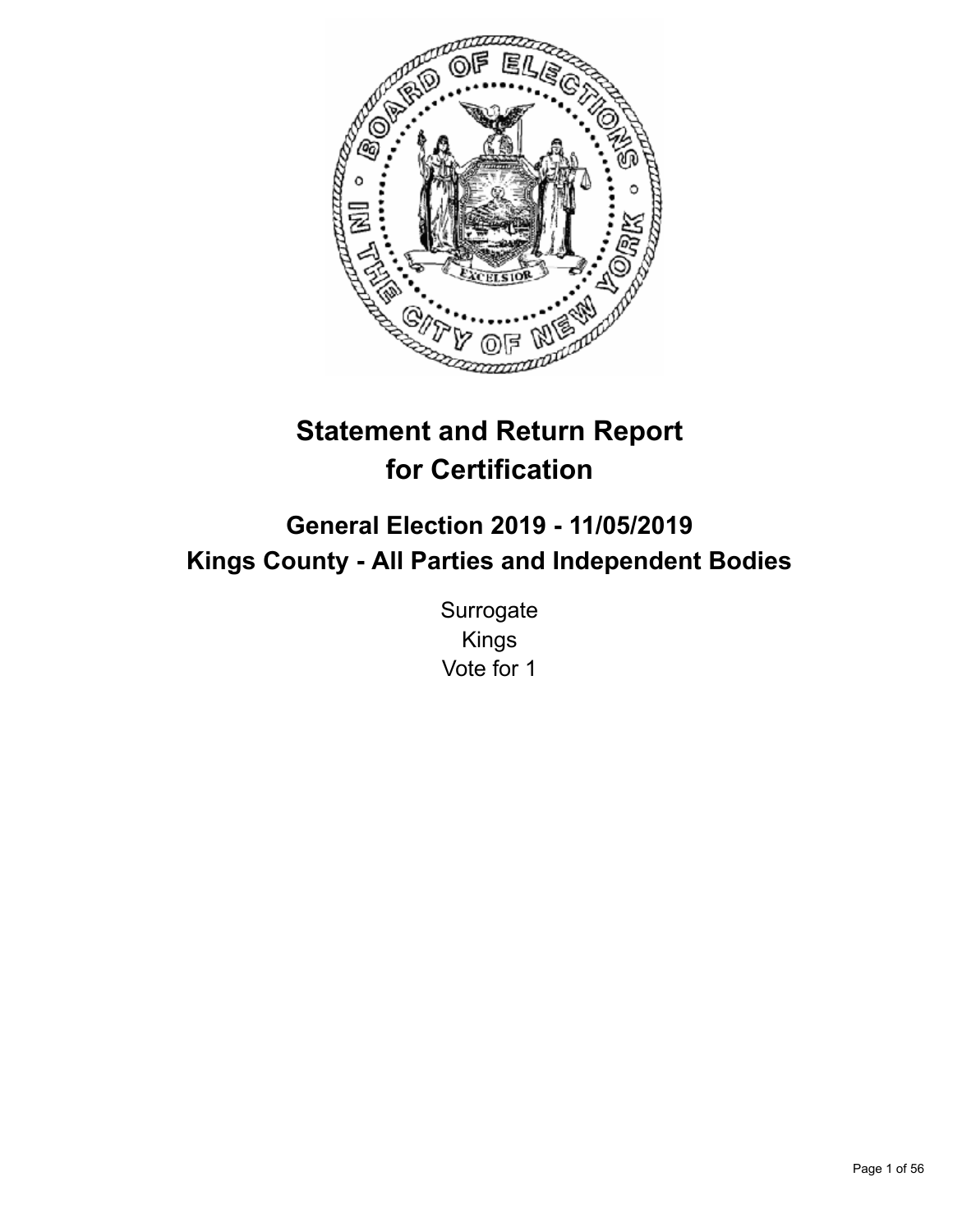

|                                                          | 1                       |
|----------------------------------------------------------|-------------------------|
| MANUALLY COUNTED EMERGENCY                               |                         |
| <b>ABSENTEE / MILITARY</b>                               | 245                     |
| AFFIDAVIT                                                | 65                      |
| <b>Total Ballots</b>                                     | 10,504                  |
| Less - Inapplicable Federal/Special Presidential Ballots | 0                       |
| <b>Total Applicable Ballots</b>                          | 10,504                  |
| MARGARITA LOPEZ TORRES (DEMOCRATIC)                      | 7,439                   |
| AARON I. BLINDER (WRITE-IN)                              | 1                       |
| ADINA SASH (WRITE-IN)                                    | 1                       |
| ALLAN ELLMAN (WRITE-IN)                                  | 1                       |
| ALLISON FESINSTINE (WRITE-IN)                            | 1                       |
| AMELIA DWECK (WRITE-IN)                                  | 1                       |
| ANDREW MCKEON (WRITE-IN)                                 | 2                       |
| ANTHONY MOTTOLA (WRITE-IN)                               | 1                       |
| ARTHUR GRUENER (WRITE-IN)                                | 1                       |
| <b>BARRY SCHECHTER (WRITE-IN)</b>                        | 1                       |
| <b>BOB THOMPSON (WRITE-IN)</b>                           | 1                       |
| BRIAN FESINSTINE (WRITE-IN)                              | 1                       |
| CHARLES BROWN (WRITE-IN)                                 | 1                       |
| CHARLES FINKELSTEIN (WRITE-IN)                           | $\overline{\mathbf{c}}$ |
| CHARLOTTE ORRIN (WRITE-IN)                               | 1                       |
| CHRIS JONES (WRITE-IN)                                   | 1                       |
| CLAUDE VON KIEGAN (WRITE-IN)                             | 1                       |
| DANIEL SOLOMON (WRITE-IN)                                | 1                       |
| DEBBIE Z BENASARAF (WRITE-IN)                            | 2                       |
| DEBORAH SHAMEL (WRITE-IN)                                | $\overline{\mathbf{c}}$ |
| DENNIS ANVAER (WRITE-IN)                                 | 1                       |
| DONALD J. TRUMP (WRITE-IN)                               | 9                       |
| DONALD J. TRUMP JR (WRITE-IN)                            | $\overline{c}$          |
| DOV HIKIND (WRITE-IN)                                    | 3                       |
| EDWIN DIAZ (WRITE-IN)                                    | 1                       |
| ELENA BARON (WRITE-IN)                                   | $\overline{c}$          |
| EMIL SOSKIN (WRITE-IN)                                   | 1                       |
| ERIC LEB (WRITE-IN)                                      | 1                       |
| ERIC TRUMP (WRITE-IN)                                    | 1                       |
| ERIK PISTEK (WRITE-IN)                                   | 1                       |
| ERROL LEWIS (WRITE-IN)                                   | 1                       |
| FRANK LIVOTI (WRITE-IN)                                  | 1                       |
| FRANK SEDDIO (WRITE-IN)                                  | 2                       |
| GARY WILLIAMS (WRITE-IN)                                 | 1                       |
| GLENN KUSHEL ESQ (WRITE-IN)                              | 1                       |
| <b>GUS HALL (WRITE-IN)</b>                               | 1                       |
| HARRY KOPOLOVICZ (WRITE-IN)                              | 1                       |
| HYUNGMIN PARK (WRITE-IN)                                 | 1                       |
| JACK HUGHER (WRITE-IN)                                   | 1                       |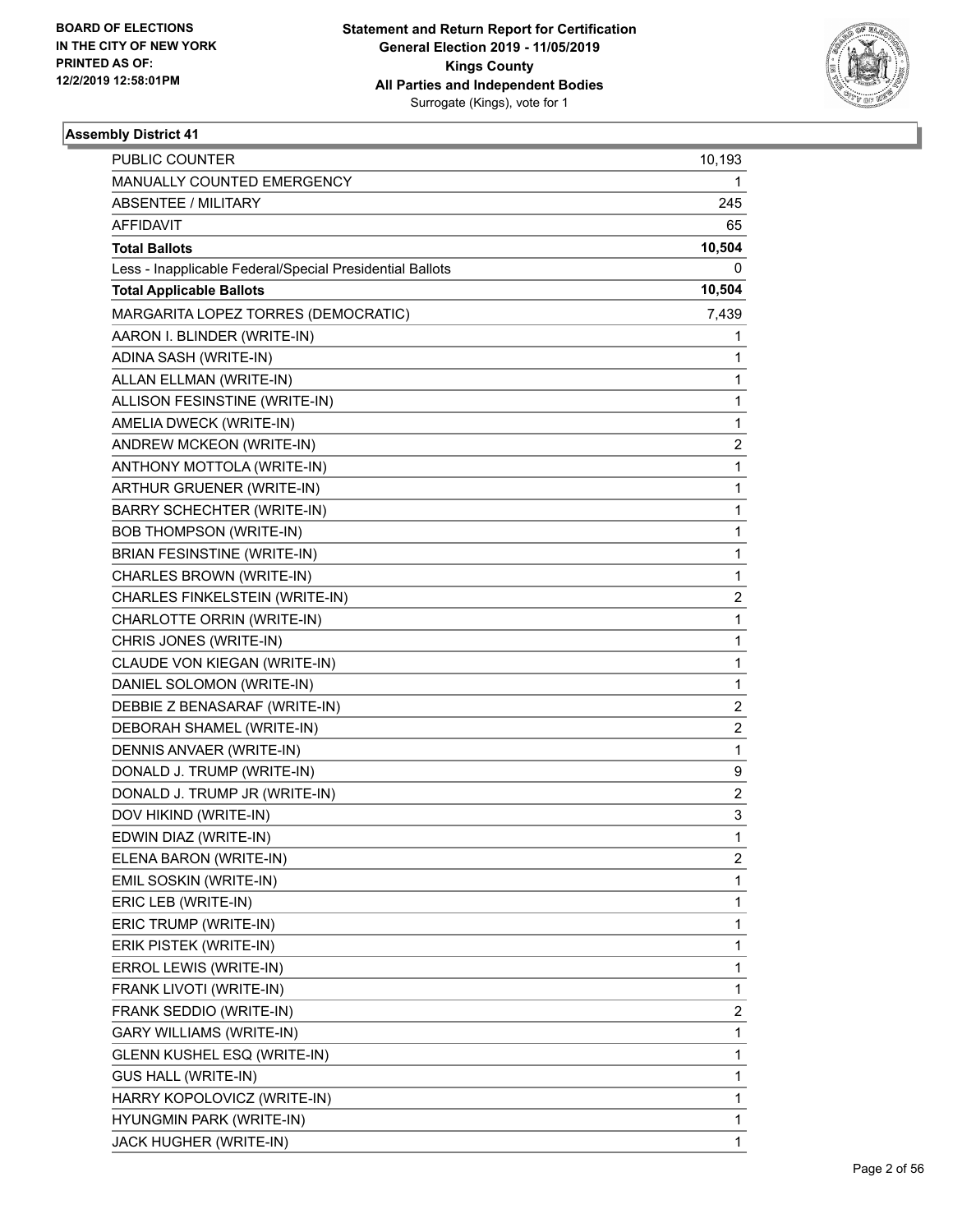

| JACOB DAGMY (WRITE-IN)<br>JACOB REISMAN (WRITE-IN) | 1              |
|----------------------------------------------------|----------------|
|                                                    | $\overline{a}$ |
| JASEN LI (WRITE-IN)                                | $\mathbf 1$    |
| JOHN HOCKENJOS (WRITE-IN)                          | 1              |
| JOHN RYKALA (WRITE-IN)                             | 1              |
| JOHN SMITH (WRITE-IN)                              | 1              |
| JOSEF MAIMON (WRITE-IN)                            | 1              |
| JOSEPH C. BORELLI (WRITE-IN)                       | 5              |
| JUAN C CARBEJA (WRITE-IN)                          | $\mathbf 1$    |
| JUAN SUCEDANEO (WRITE-IN)                          | 2              |
| LANA WILLIAMS (WRITE-IN)                           | 1              |
| MANVILLE FOSTER WERNER (WRITE-IN)                  | 2              |
| MARTIN KELLY (WRITE-IN)                            | 1              |
| MARYBETH HOTALING (WRITE-IN)                       | 1              |
| MICHAEL KOTSAR (WRITE-IN)                          | $\mathbf{1}$   |
| MICHAEL LONG (WRITE-IN)                            | 1              |
| MICKEY ACHBOR (WRITE-IN)                           | 1              |
| MIKHAIL BINTIN (WRITE-IN)                          | 1              |
| MITCHELL COOPERSMITH (WRITE-IN)                    | 1              |
| NOACH DEAR (WRITE-IN)                              | 1              |
| PAUL VAYGEN (WRITE-IN)                             | $\mathbf{1}$   |
| PEDRO ALBIZU CAMPOS (WRITE-IN)                     | 1              |
| ROBERT GANCOLA (WRITE-IN)                          | 1              |
| SANDRA DAY OCONNER (WRITE-IN)                      | 1              |
| SARA BOSWORTH (WRITE-IN)                           | 1              |
| SERGEY SHEPOTKIN (WRITE-IN)                        | 1              |
| SIMCHA GOLDSTEIN (WRITE-IN)                        | $\mathbf{1}$   |
| STEPHANIE SANDLER (WRITE-IN)                       | 1              |
| STEPHEN MANNIX (WRITE-IN)                          | 1              |
| STEVEN GOLDSTEIN (WRITE-IN)                        | 1              |
| STEVEN Z MOSTOFSKY (WRITE-IN)                      | 1              |
| STEVEN Z. MOSTOFSKY (WRITE-IN)                     | $\overline{2}$ |
| TED KRISHNER (WRITE-IN)                            | 2              |
| THOMAS EDISON (WRITE-IN)                           | 1              |
| TOM BERGERON (WRITE-IN)                            | 1              |
| UNATTRIBUTABLE WRITE-IN (WRITE-IN)                 | 45             |
| UNCOUNTED WRITE-IN PER STATUTE (WRITE-IN)          | 1              |
| VINCENT F. MARTUSCIELLO (WRITE-IN)                 | 1              |
| WARREN LEWIS (WRITE-IN)                            | 1              |
| WILLIAM CRONIN (WRITE-IN)                          | 1              |
| YISRAL A WOLFSON (WRITE-IN)                        | 1              |
| YOMTOV AURAHAM AZATCHI (WRITE-IN)                  | 1              |
| <b>Total Votes</b>                                 | 7,589          |
| Unrecorded                                         | 2,915          |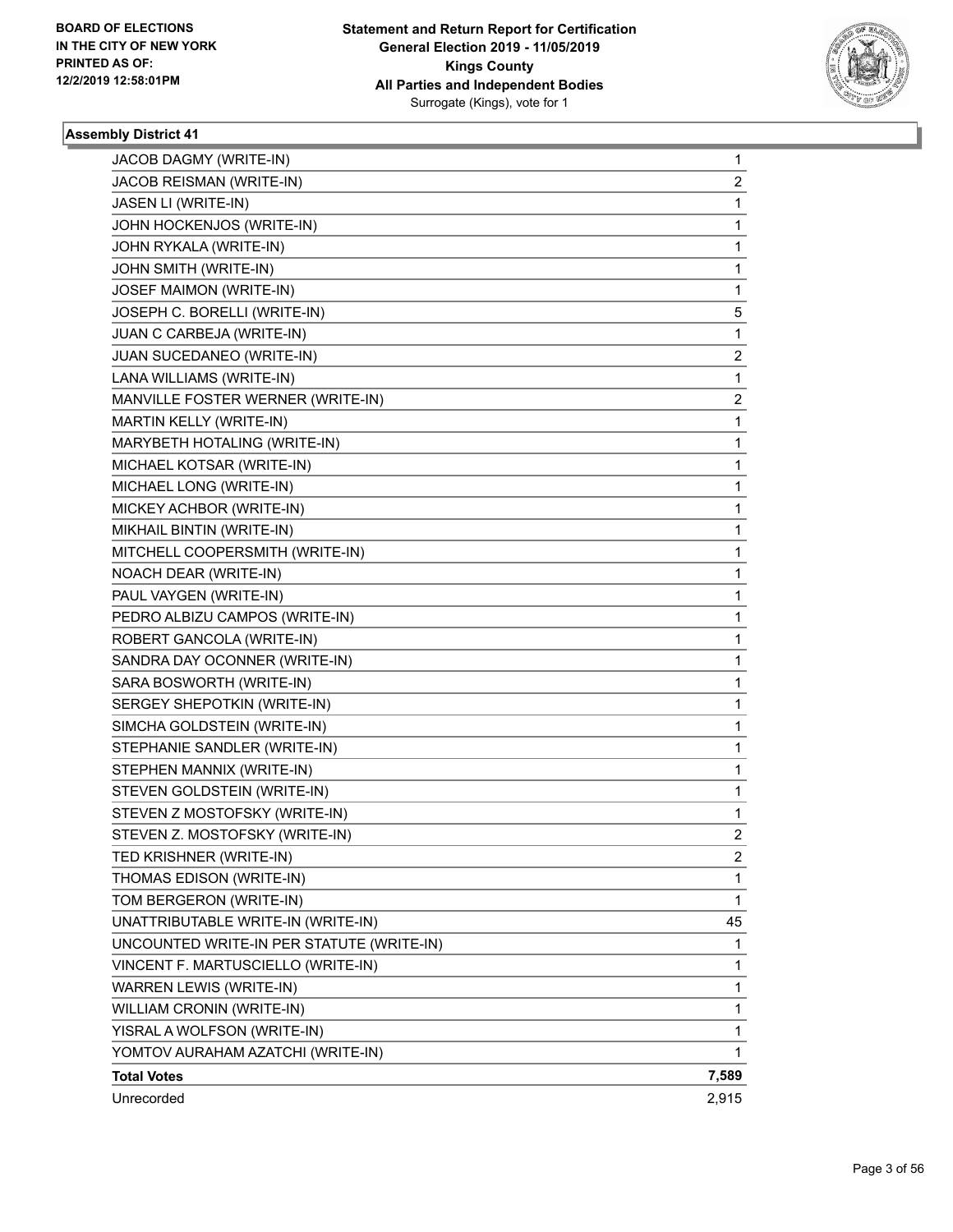

| <b>PUBLIC COUNTER</b>                                    | 12,780 |
|----------------------------------------------------------|--------|
| MANUALLY COUNTED EMERGENCY                               | 0      |
| <b>ABSENTEE / MILITARY</b>                               | 228    |
| <b>AFFIDAVIT</b>                                         | 162    |
| <b>Total Ballots</b>                                     | 13,170 |
| Less - Inapplicable Federal/Special Presidential Ballots | 0      |
| <b>Total Applicable Ballots</b>                          | 13,170 |
| MARGARITA LOPEZ TORRES (DEMOCRATIC)                      | 11,257 |
| ALEX JONES (WRITE-IN)                                    | 1      |
| ANDREA ALEXANDER (WRITE-IN)                              | 1      |
| ARYEH AMOR (WRITE-IN)                                    | 1      |
| BENJAMIN LIEBERMAN (WRITE-IN)                            | 1      |
| <b>BUDDY COOPER (WRITE-IN)</b>                           | 1      |
| CHARLES LALTER (WRITE-IN)                                | 1      |
| DANIEL EDELMAN (WRITE-IN)                                | 1      |
| DAVID BERGER (WRITE-IN)                                  | 1      |
| DAVID BONOY (WRITE-IN)                                   | 1      |
| DAVID ROSENBERG (WRITE-IN)                               | 1      |
| DEBORAH ADLER (WRITE-IN)                                 | 1      |
| DEVIN BALKIND (WRITE-IN)                                 | 2      |
| DONALD J. TRUMP (WRITE-IN)                               | 1      |
| EARL KLAYMAN (WRITE-IN)                                  | 1      |
| EDUARD KERSINSKY (WRITE-IN)                              | 1      |
| ELENA BARON (WRITE-IN)                                   | 3      |
| ELI GOLDBERG (WRITE-IN)                                  | 1      |
| ESTHER FORMAN (WRITE-IN)                                 | 1      |
| FRANKLIN DIBBINS (WRITE-IN)                              | 1      |
| GILAD SAFANOR (WRITE-IN)                                 | 2      |
| HENYE FOLLMAN (WRITE-IN)                                 | 1      |
| JACOB THOMAS (WRITE-IN)                                  | 1      |
| JALIL MUNTAQIM (WRITE-IN)                                | 1      |
| JOE AMSEI (WRITE-IN)                                     | 1      |
| <b>JOSLYN CARTER (WRITE-IN)</b>                          | 1      |
| JUMAANE D. WILLAMS (WRITE-IN)                            | 1      |
| KADASSAH WEISS (WRITE-IN)                                | 1      |
| KATHY LEVINE (WRITE-IN)                                  | 1      |
| LAURIE MORMELSTEIN (WRITE-IN)                            | 1      |
| MAX AARON SCHONFELD (WRITE-IN)                           | 1      |
| MEREDITH JONES (WRITE-IN)                                | 1      |
| MOIRA MELTZER-COHEN (WRITE-IN)                           | 1      |
| MONA SARMADI (WRITE-IN)                                  | 1      |
| MOSHE GRUNFELD (WRITE-IN)                                | 1      |
| PETER PULAKES (WRITE-IN)                                 | 1      |
| RALPH KHEZRIE (WRITE-IN)                                 | 1      |
| REINALDO E RIVERA (WRITE-IN)                             | 1      |
| REV AL SHARPTON (WRITE-IN)                               | 1      |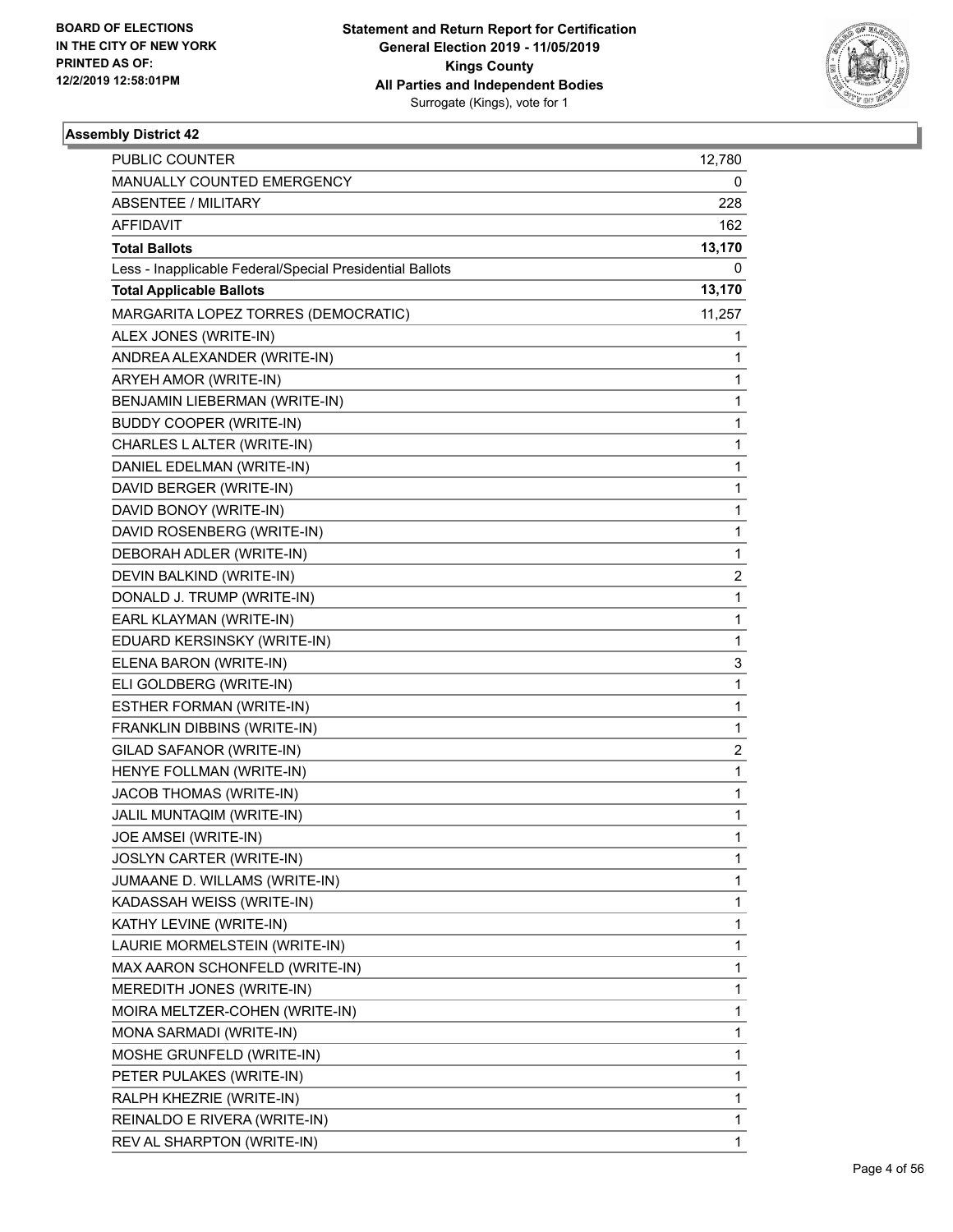

| RIHANNA FENTY (WRITE-IN)                  |                |
|-------------------------------------------|----------------|
| ROBERT JULES KRENGEL (WRITE-IN)           |                |
| SAMUEL HIRSCH (WRITE-IN)                  |                |
| SARA GREENFIELD (WRITE-IN)                |                |
| SHAMIAH LARISH (WRITE-IN)                 |                |
| SHLOMO KREUSER (WRITE-IN)                 |                |
| TEHILAH BERMAN (WRITE-IN)                 |                |
| TERRELL A WAITERS (WRITE-IN)              |                |
| TULSI GABBARD (WRITE-IN)                  | 1              |
| UNATTRIBUTABLE WRITE-IN (WRITE-IN)        | 22             |
| UNCOUNTED WRITE-IN PER STATUTE (WRITE-IN) | $\overline{2}$ |
| <b>WESLEY LAPOMMERAY (WRITE-IN)</b>       | 1              |
| YAAKOV YOSEF HARTMAN (WRITE-IN)           |                |
| YEINDA ZEVIN (WRITE-IN)                   |                |
| ZACK WILLIAMS (WRITE-IN)                  |                |
| <b>Total Votes</b>                        | 11,336         |
| Unrecorded                                | 1,834          |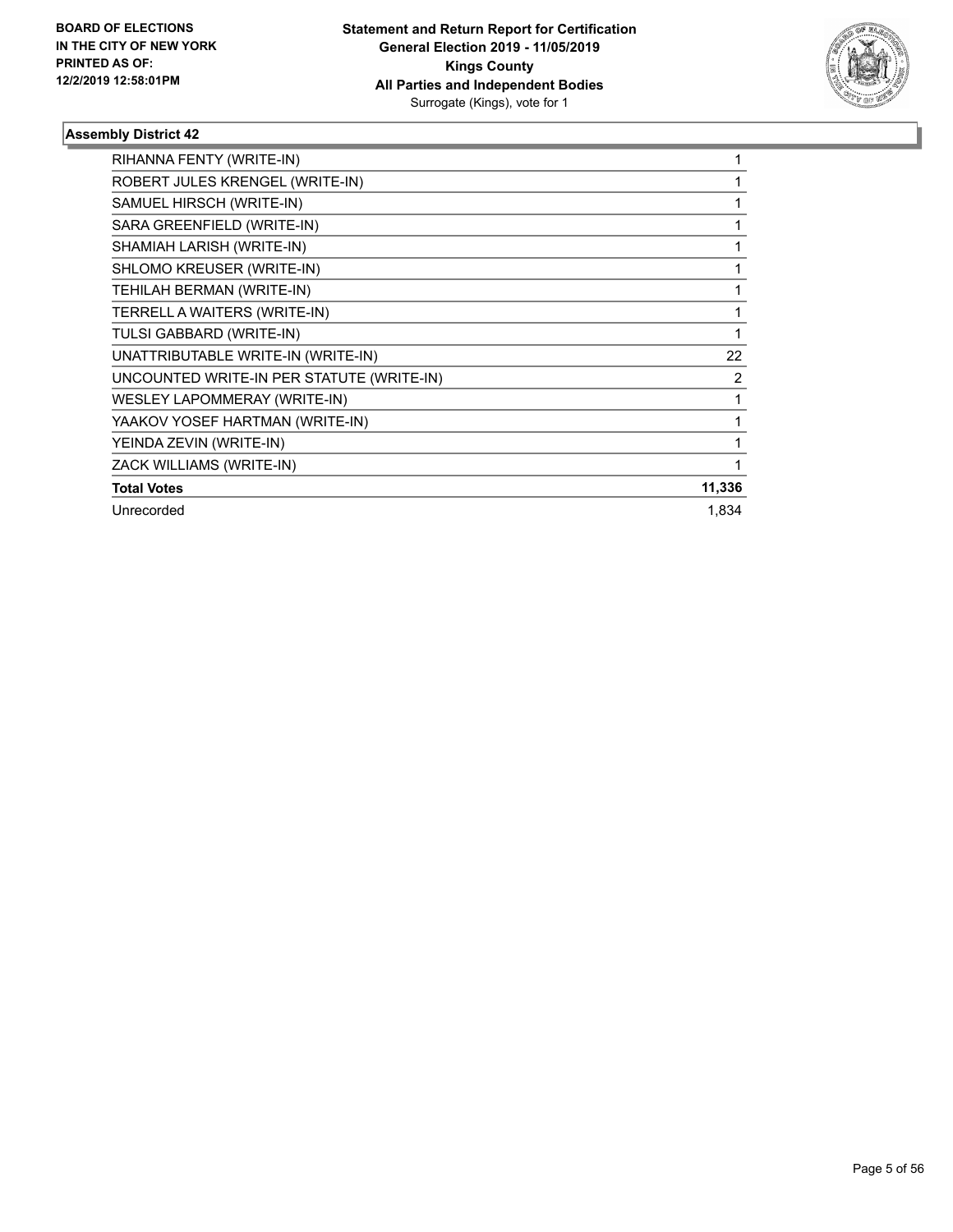

| <b>PUBLIC COUNTER</b>                                    | 14,892                  |
|----------------------------------------------------------|-------------------------|
| MANUALLY COUNTED EMERGENCY                               | 0                       |
| <b>ABSENTEE / MILITARY</b>                               | 226                     |
| AFFIDAVIT                                                | 169                     |
| <b>Total Ballots</b>                                     | 15,287                  |
| Less - Inapplicable Federal/Special Presidential Ballots | 0                       |
| <b>Total Applicable Ballots</b>                          | 15,287                  |
| MARGARITA LOPEZ TORRES (DEMOCRATIC)                      | 13,400                  |
| ANDREW NAPOLITANO (WRITE-IN)                             | 1                       |
| BERNIE SANDERS (WRITE-IN)                                | 1                       |
| CHANA DUBAN (WRITE-IN)                                   | 1                       |
| CHAYIE KIRK (WRITE-IN)                                   | 1                       |
| DONALD J. TRUMP (WRITE-IN)                               | 2                       |
| ED KOCH (WRITE-IN)                                       | 1                       |
| ELIZABETH GREFRATH (WRITE-IN)                            | 1                       |
| ELIZABETH WARREN (WRITE-IN)                              | 1                       |
| <b>GEORGE FARKAS (WRITE-IN)</b>                          | 1                       |
| IGENIE F HARRIS-BLENMAN (WRITE-IN)                       | 3                       |
| <b>JESS PRICHARD (WRITE-IN)</b>                          | 1                       |
| JONATHAN FRANCIS (WRITE-IN)                              | 1                       |
| JONATHAN GAILFORD (WRITE-IN)                             | 1                       |
| JOSEPH C. BORELLI (WRITE-IN)                             | $\overline{\mathbf{c}}$ |
| JUMAANE D. WILLAMS (WRITE-IN)                            | 1                       |
| KATHELINE M PIERRE (WRITE-IN)                            | 1                       |
| LEVI BACKMAN (WRITE-IN)                                  | 2                       |
| MEREDITH JONES (WRITE-IN)                                | 1                       |
| MIA K. HENRIQUEZ (WRITE-IN)                              | 1                       |
| MOESHE GOLDBERG (WRITE-IN)                               | 1                       |
| MOISHY GOLDBERG (WRITE-IN)                               | 1                       |
| NAYLA M. DELGADO TORRES (WRITE-IN)                       | 1                       |
| NESTOR CAZAUBON (WRITE-IN)                               | 1                       |
| NOAH SIEGEL (WRITE-IN)                                   | 1                       |
| RICO CLEFFI (WRITE-IN)                                   | 1                       |
| SHAUN LEE (WRITE-IN)                                     | 1                       |
| UNATTRIBUTABLE WRITE-IN (WRITE-IN)                       | 27                      |
| YAAKOV BEIRMAN (WRITE-IN)                                | 1                       |
| YAKOV OCHEMAN (WRITE-IN)                                 | 1                       |
| ZALMAN LEW (WRITE-IN)                                    | 3                       |
| ZAYD HAMMAD (WRITE-IN)                                   | 1                       |
| <b>Total Votes</b>                                       | 13,464                  |
| Unrecorded                                               | 1,823                   |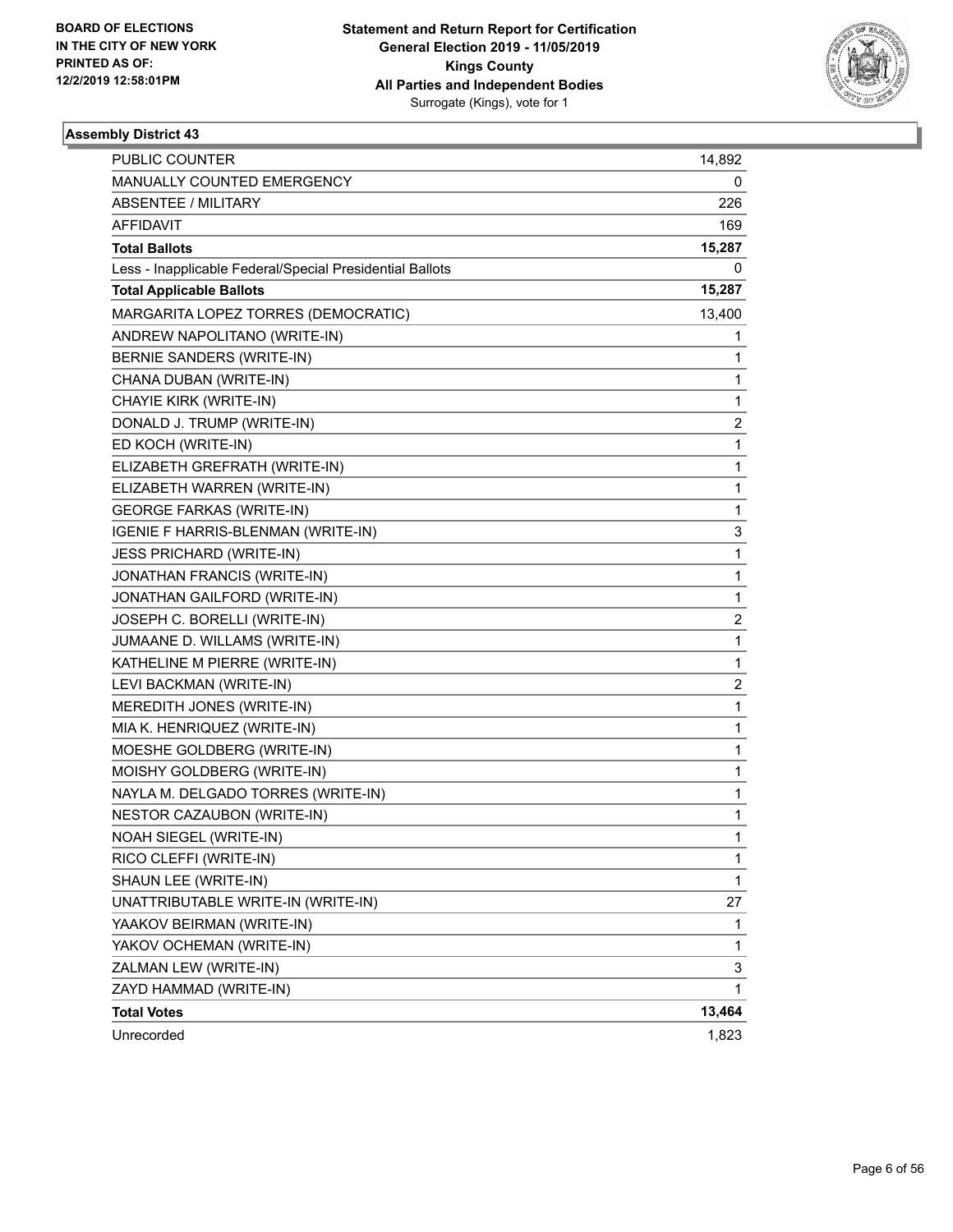

| PUBLIC COUNTER                                           | 16,947 |
|----------------------------------------------------------|--------|
| MANUALLY COUNTED EMERGENCY                               | 1      |
| ABSENTEE / MILITARY                                      | 179    |
| AFFIDAVIT                                                | 203    |
| <b>Total Ballots</b>                                     | 17,330 |
| Less - Inapplicable Federal/Special Presidential Ballots | 0      |
| <b>Total Applicable Ballots</b>                          | 17,330 |
| MARGARITA LOPEZ TORRES (DEMOCRATIC)                      | 14,274 |
| AARAN BOOME (WRITE-IN)                                   | 1      |
| AARIN HERMAN (WRITE-IN)                                  | 1      |
| ABRAHAM FRANK (WRITE-IN)                                 | 1      |
| ABRAHAM GERMAN (WRITE-IN)                                | 1      |
| ABRAHAM WOLFSON (WRITE-IN)                               | 1      |
| ADINA SASH (WRITE-IN)                                    | 1      |
| AHARON WERTZER (WRITE-IN)                                | 1      |
| ALEC GLASGALL (WRITE-IN)                                 | 1      |
| ANDERS NELSON (WRITE-IN)                                 | 1      |
| ANDREW DANYLCHUK (WRITE-IN)                              | 1      |
| ANGELA DAVIS (WRITE-IN)                                  | 1      |
| ANTHONY BECKFORD (WRITE-IN)                              | 1      |
| <b>BARACK OBAMA (WRITE-IN)</b>                           | 1      |
| BARRY FISHERMAN (WRITE-IN)                               | 1      |
| BEN ESNER (WRITE-IN)                                     | 1      |
| BERNADETTE SERTON (WRITE-IN)                             | 1      |
| BETTINA SCHLESEL (WRITE-IN)                              | 1      |
| BILL NYE (WRITE-IN)                                      | 1      |
| <b>BRAD LANDER (WRITE-IN)</b>                            | 1      |
| CHAIM DOV JAKOBOWITZ (WRITE-IN)                          | 1      |
| CHRIS KREULIC (WRITE-IN)                                 | 1      |
| CHRISTOPHER CALLANAN (WRITE-IN)                          | 1      |
| CINDY BROLSMA (WRITE-IN)                                 | 1      |
| CYNTHIA NIXON (WRITE-IN)                                 | 1      |
| DANIELLE CASTALDIMICCA (WRITE-IN)                        | 1      |
| DAVID BACHLOU (WRITE-IN)                                 | 1      |
| DAVID KHASKI (WRITE-IN)                                  | 1      |
| DEVORA KUPERMAN (WRITE-IN)                               | 5      |
| DEVORAH REISS (WRITE-IN)                                 | 1      |
| DEWALTH KLEIN (WRITE-IN)                                 | 1      |
| DONALD J. TRUMP (WRITE-IN)                               | 3      |
| ELENA BARON (WRITE-IN)                                   | 4      |
| ELENA KATSNELSON (WRITE-IN)                              | 1      |
| ELIEZER CHOPP (WRITE-IN)                                 | 1      |
| ELLIOTT ROBERT HAMILTON (WRITE-IN)                       | 1      |
| ERIC ISRAEL (WRITE-IN)                                   | 1      |
| ESTHER MORGANSTERN (WRITE-IN)                            | 1      |
| ESTHER MORGENSTERN (WRITE-IN)                            | 1      |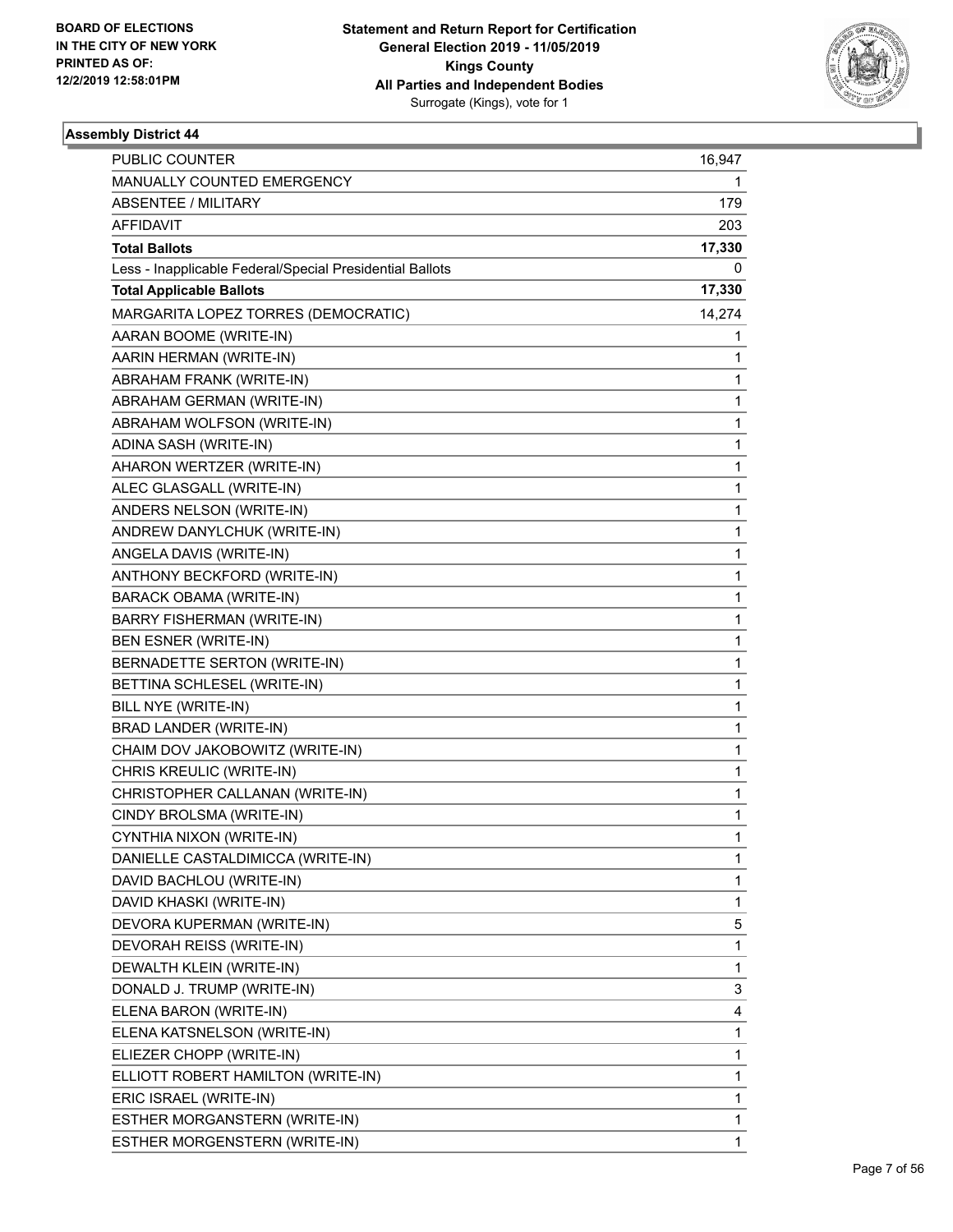

| EVAN PIONTNICA (WRITE-IN)                 | 1            |
|-------------------------------------------|--------------|
| EVE FABER (WRITE-IN)                      | 1            |
| FRADEL GRAUS (WRITE-IN)                   | 1            |
| <b>GARARD MCCABE (WRITE-IN)</b>           | $\mathbf 1$  |
| <b>GRACE DANYLCHUK (WRITE-IN)</b>         | 1            |
| <b>GRQACE DANYLCHUK (WRITE-IN)</b>        | 1            |
| HEIDI E BROWN (WRITE-IN)                  | 1            |
| HILLARY CLINTON (WRITE-IN)                | 1            |
| JAMES T CANTIRINO (WRITE-IN)              | 1            |
| JASON LAWS (WRITE-IN)                     | $\mathbf 1$  |
| JASON MOORE (WRITE-IN)                    | 1            |
| JEAN CALLAHAN (WRITE-IN)                  | 1            |
| JOHN Q PUBLIC (WRITE-IN)                  | 1            |
| JOHN SMITH (WRITE-IN)                     | 1            |
| JOSEPH C. BORELLI (WRITE-IN)              | 4            |
| JOSEPH CALLAHAN (WRITE-IN)                | $\mathbf 1$  |
| LISA L GOKHULSINGH (WRITE-IN)             | 1            |
| LISE ENGBER (WRITE-IN)                    | 1            |
| LOUIS CRESPO (WRITE-IN)                   | 1            |
| MARISSA YANNI (WRITE-IN)                  | 1            |
| MAX PIERETTI (WRITE-IN)                   | 1            |
| MELVIN H FAULKNER (WRITE-IN)              | $\mathbf{1}$ |
| MICHAEL HILLER (WRITE-IN)                 | 1            |
| MICHAEL L LAVALLE (WRITE-IN)              | 1            |
| MIGUEL AGUERO (WRITE-IN)                  | 1            |
| NAILA SIDDIQUI (WRITE-IN)                 | 1            |
| PEGGY HILL (WRITE-IN)                     | 1            |
| RECHEL TALAISKY (WRITE-IN)                | $\mathbf{1}$ |
| REVERAND STEPHEN CHRISTOPHER (WRITE-IN)   | 1            |
| RICHARD GUAY (WRITE-IN)                   | 1            |
| RICK SANCHEZ (WRITE-IN)                   | 1            |
| ROBERT CARROL (WRITE-IN)                  | 1            |
| SAKIF CHOWDHURY (WRITE-IN)                | 1            |
| SEAN P WILSON (WRITE-IN)                  | 1            |
| SHIMON FELDMAN (WRITE-IN)                 | 1            |
| SIMCHA FELDER (WRITE-IN)                  | 1            |
| SOL WECHTLER (WRITE-IN)                   | 1            |
| STEPHEN A CHRISTOPHER (WRITE-IN)          | 1            |
| STEVEN TENZER (WRITE-IN)                  | 1            |
| SUSAD SMITH (WRITE-IN)                    | 1            |
| TARA MUDARAKAI (WRITE-IN)                 | 1            |
| TOM KENNEDY (WRITE-IN)                    | 1            |
| UNATTRIBUTABLE WRITE-IN (WRITE-IN)        | 55           |
| UNCOUNTED WRITE-IN PER STATUTE (WRITE-IN) | 2            |
| VINCENT F. MARTUSCIELLO (WRITE-IN)        | 1            |
| WILLIAM BARR (WRITE-IN)                   | 1            |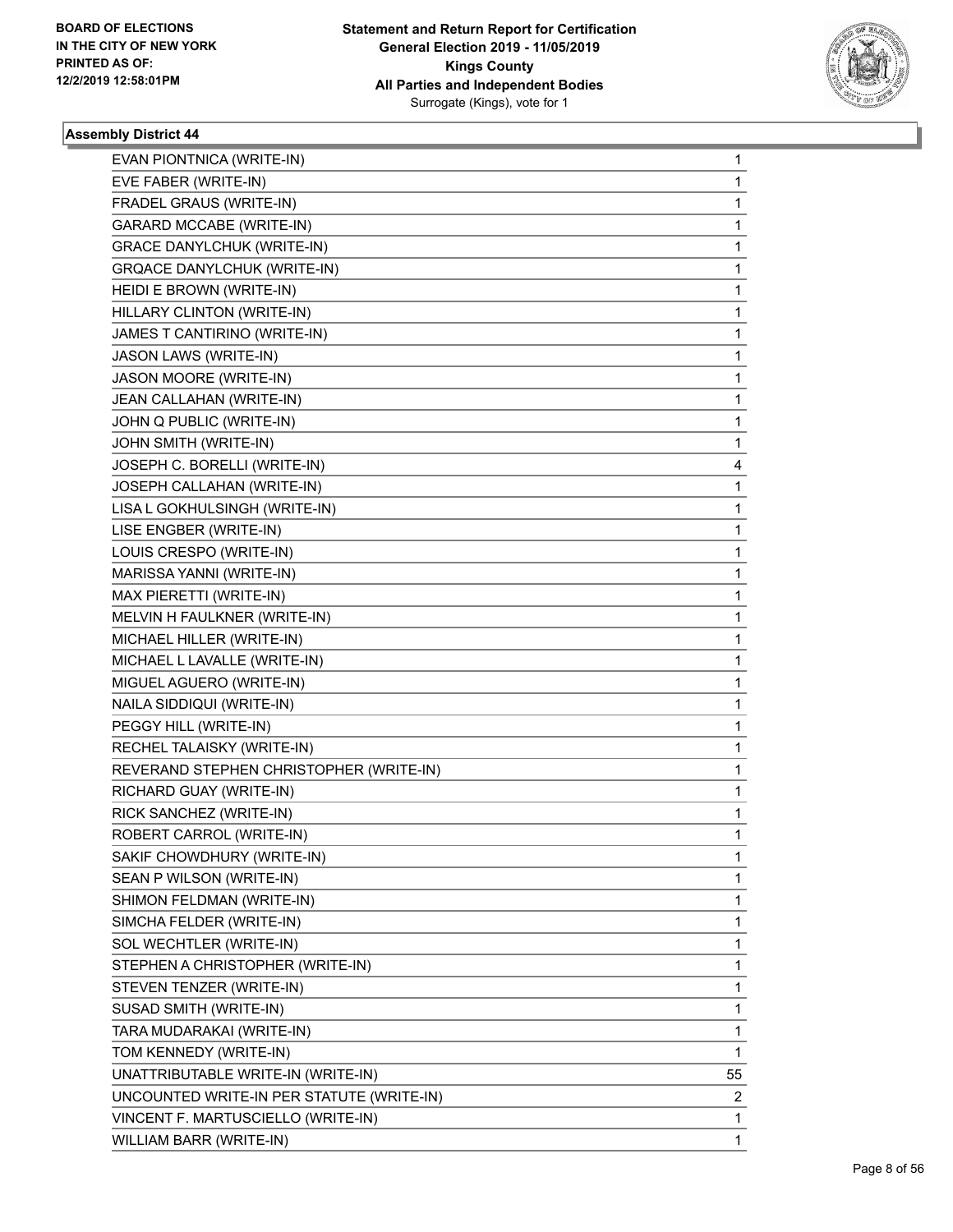

| ZEVY WAJSFELD (WRITE-IN) |        |
|--------------------------|--------|
| ZOE HOWARD (WRITE-IN)    |        |
| <b>Total Votes</b>       | 14.427 |
| Unrecorded               | 2.903  |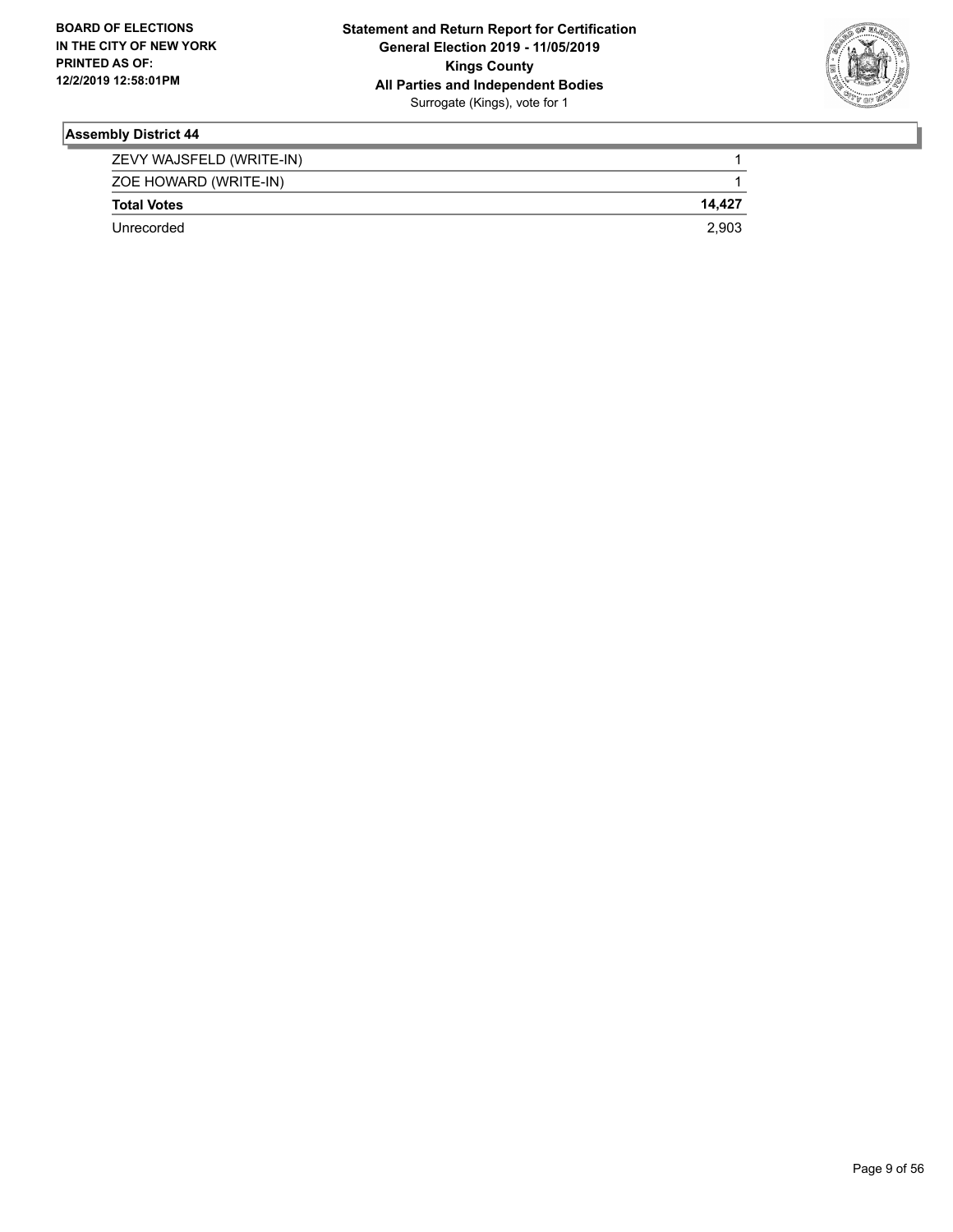

| PUBLIC COUNTER                                           | 6,453          |
|----------------------------------------------------------|----------------|
| MANUALLY COUNTED EMERGENCY                               | 0              |
| ABSENTEE / MILITARY                                      | 163            |
| <b>AFFIDAVIT</b>                                         | 41             |
| <b>Total Ballots</b>                                     | 6,657          |
| Less - Inapplicable Federal/Special Presidential Ballots | 0              |
| <b>Total Applicable Ballots</b>                          | 6,657          |
| MARGARITA LOPEZ TORRES (DEMOCRATIC)                      | 3,927          |
| AARON BERGER (WRITE-IN)                                  | 1              |
| ALEX BRAGG (WRITE-IN)                                    | 1              |
| ALTIVA KORNITZER (WRITE-IN)                              | 1              |
| ARNOLD B. MOSKOWITZ (WRITE-IN)                           | 1              |
| BANDI ALEXANDER (WRITE-IN)                               | 1              |
| BEN SHAPIRO (WRITE-IN)                                   | 1              |
| BETZALEL SHLOMO GOLDBERG (WRITE-IN)                      | 1              |
| BOBBY D. LEONG (WRITE-IN)                                | 1              |
| BORIS SHAPIRO (WRITE-IN)                                 | 1              |
| CARLOS MALGAR (WRITE-IN)                                 | 1              |
| CARY FISHER (WRITE-IN)                                   | 1              |
| CHAIM DEUTSCH (WRITE-IN)                                 | 1              |
| CHARLENE FEELEY (WRITE-IN)                               | 1              |
| CHAVA BERELOWITZ (WRITE-IN)                              | 1              |
| CHRISTOPHER M. DONLAN (WRITE-IN)                         | 1              |
| CONAN O'BRIAN (WRITE-IN)                                 | 1              |
| CREDAHINA MILMAN (WRITE-IN)                              | 1              |
| DAVID PORTNOY (WRITE-IN)                                 | 1              |
| DAVID SCHILDHRAUT (WRITE-IN)                             | 1              |
| DENIS SERDIOUK (WRITE-IN)                                | 1              |
| DEVORAH GERBER (WRITE-IN)                                | 2              |
| DONALD J. TRUMP (WRITE-IN)                               | 7              |
| DONALD J. TRUMP JR (WRITE-IN)                            | $\overline{c}$ |
| ELENA BARON (WRITE-IN)                                   | $\overline{2}$ |
| ERCAN N. AYBASTI (WRITE-IN)                              | 1              |
| EZRA MAX (WRITE-IN)                                      | 1              |
| <b>GEORGE PATAKI (WRITE-IN)</b>                          | 1              |
| <b>GREGORY ELIAZOD (WRITE-IN)</b>                        | 1              |
| IAN RANDAL STROKE (WRITE-IN)                             | 1              |
| <b>ISAAC NAKAR (WRITE-IN)</b>                            | 1              |
| JOSEPH C. BORELLI (WRITE-IN)                             | 4              |
| JOSEPH HIRSCH (WRITE-IN)                                 | 1              |
| JOSEPH MORRINO (WRITE-IN)                                | 1              |
| JOYCE ZEITONI (WRITE-IN)                                 | 1              |
| <b>KEN MANNG (WRITE-IN)</b>                              | 1              |
| LEO GOLDBERG (WRITE-IN)                                  | 1              |
| MARTIN NEEDELMAN (WRITE-IN)                              | 1              |
| MILES MORALES (WRITE-IN)                                 | 1              |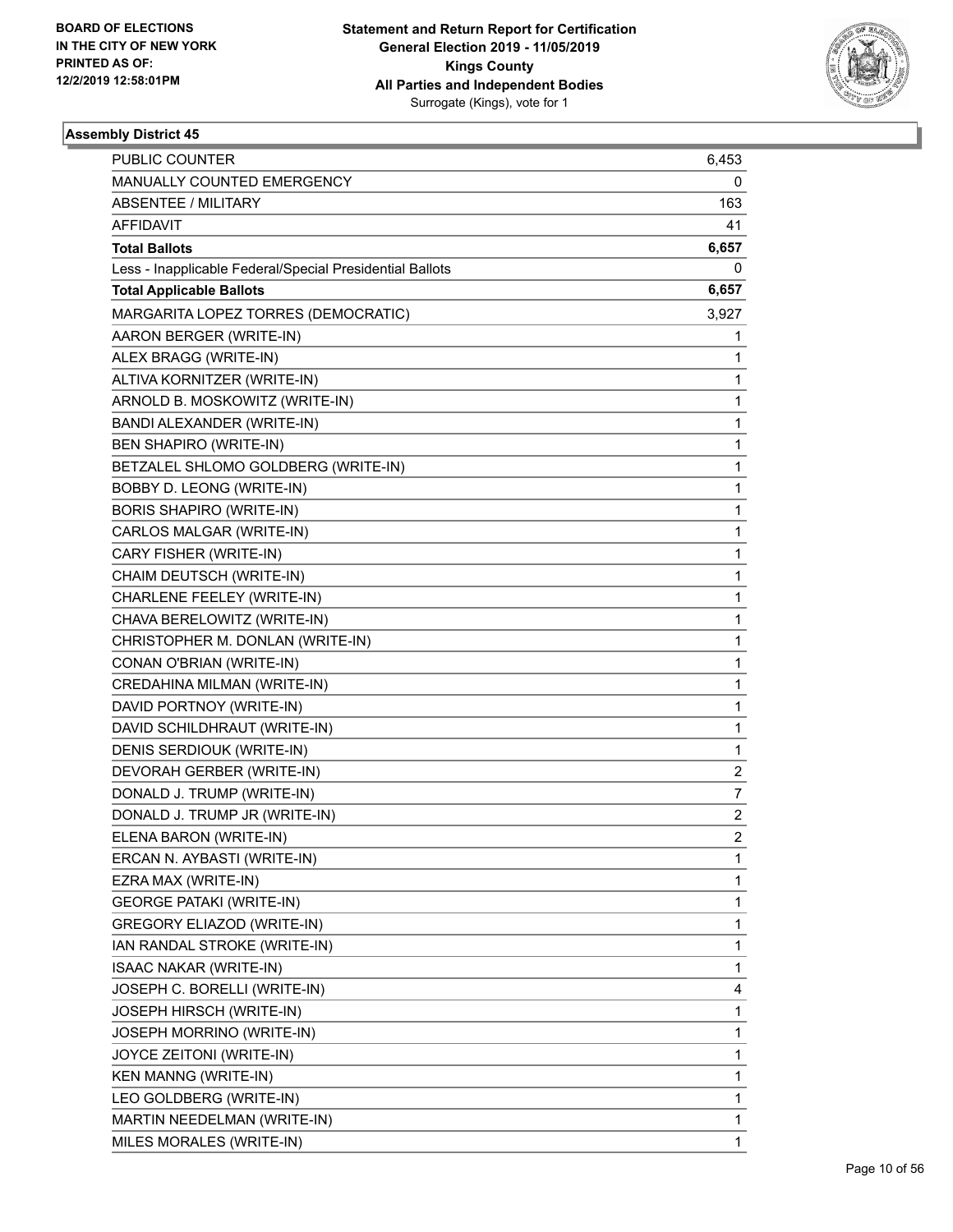

| OEGA ARAMIAN (WRITE-IN)            |       |
|------------------------------------|-------|
| OLEG KAPANSKIY (WRITE-IN)          |       |
| OLGA AMINEV (WRITE-IN)             |       |
| RHETT CHAMIS (WRITE-IN)            |       |
| RICHAED MARTIN MAAG (WRITE-IN)     |       |
| ROBERT ROSENZWEIG (WRITE-IN)       |       |
| ROY E. CAMPBELL (WRITE-IN)         |       |
| RUDOLPH GIULIANI (WRITE-IN)        |       |
| RUDOLPH GIULIANI1 (WRITE-IN)       |       |
| SAM SHAPELFOGEZ (WRITE-IN)         |       |
| SHARON SANTANA (WRITE-IN)          |       |
| SIMON ZVEC (WRITE-IN)              |       |
| UNATTRIBUTABLE WRITE-IN (WRITE-IN) | 38    |
| <b>VINCENT GENTILE (WRITE-IN)</b>  |       |
| VINCENT MANGUAL (WRITE-IN)         |       |
| YAKOV BOROVSKY (WRITE-IN)          |       |
| ZACK NAR (WRITE-IN)                |       |
| <b>Total Votes</b>                 | 4,031 |
| Unrecorded                         | 2,626 |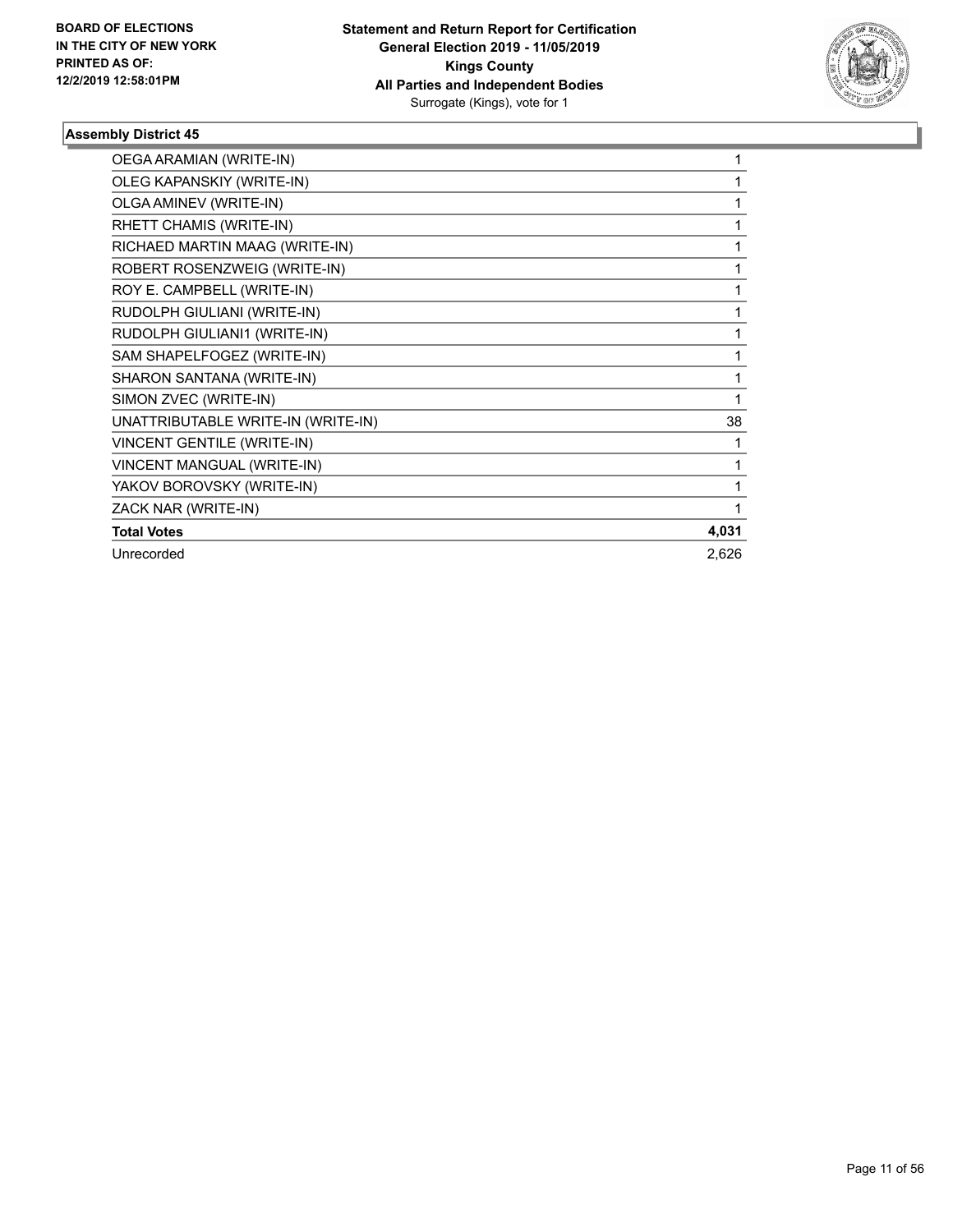

| <b>PUBLIC COUNTER</b>                                    | 10,283                  |
|----------------------------------------------------------|-------------------------|
| MANUALLY COUNTED EMERGENCY                               | 0                       |
| <b>ABSENTEE / MILITARY</b>                               | 325                     |
| <b>AFFIDAVIT</b>                                         | 94                      |
| <b>Total Ballots</b>                                     | 10,702                  |
| Less - Inapplicable Federal/Special Presidential Ballots | 0                       |
| <b>Total Applicable Ballots</b>                          | 10,702                  |
| MARGARITA LOPEZ TORRES (DEMOCRATIC)                      | 6,556                   |
| ANGELO INGRATI (WRITE-IN)                                | 1                       |
| ANNA ECONOMOS (WRITE-IN)                                 | 1                       |
| ANTHONY J LAMBORTI (WRITE-IN)                            | 1                       |
| CARMEN HERNANDEZ (WRITE-IN)                              | 1                       |
| CHARLENE BURDI (WRITE-IN)                                | $\mathbf{1}$            |
| CHARLES HYNES (WRITE-IN)                                 | $\mathbf{1}$            |
| CHRISTOPHER G REID (WRITE-IN)                            | 1                       |
| CHRISTOPHER GARVEY REID (WRITE-IN)                       | 1                       |
| DANIEL A. FRONTERA (WRITE-IN)                            | $\mathbf{1}$            |
| DAVID T DIPIETRO (WRITE-IN)                              | 1                       |
| DONALD J. TRUMP (WRITE-IN)                               | 4                       |
| ELIZABETH LINORVITZ (WRITE-IN)                           | $\mathbf{1}$            |
| ERIC TRUMP (WRITE-IN)                                    | 1                       |
| ERIK PAYTON (WRITE-IN)                                   | 1                       |
| FRANK FILOCCINO (WRITE-IN)                               | $\mathbf{1}$            |
| FRANK SANTANGELO (WRITE-IN)                              | 1                       |
| FRANK SEDDIO (WRITE-IN)                                  | $\mathbf{1}$            |
| GEORGE SARANTOPOULOS (WRITE-IN)                          | $\overline{\mathbf{c}}$ |
| GUY FLEUREAU (WRITE-IN)                                  | 1                       |
| HARRY PALLY (WRITE-IN)                                   | 1                       |
| HILLARY CLINTON (WRITE-IN)                               | $\mathbf{1}$            |
| JACK LUPIN (WRITE-IN)                                    | 1                       |
| JAMES COLLINS (WRITE-IN)                                 | $\mathbf 1$             |
| JAMES CURELL (WRITE-IN)                                  | 1                       |
| JAMES LANE (WRITE-IN)                                    | 2                       |
| JEANINE PIRRO (WRITE-IN)                                 | $\mathbf{1}$            |
| JOE ROMANO (WRITE-IN)                                    | $\mathbf{1}$            |
| JOE WALSH (WRITE-IN)                                     | 1                       |
| JOHN BROWN (WRITE-IN)                                    | $\mathbf 1$             |
| JOHN D'EUNIC (WRITE-IN)                                  | $\mathbf{1}$            |
| JOHN J VESEY (WRITE-IN)                                  | 1                       |
| JONNA NAN COPPOLA (WRITE-IN)                             | $\mathbf{1}$            |
| JOSEPH C. BORELLI (WRITE-IN)                             | 7                       |
| JOSEPH FILONOWICH (WRITE-IN)                             | 1                       |
| JOSEPH LOCCISANO (WRITE-IN)                              | $\mathbf 1$             |
| KAVIE VINSON (WRITE-IN)                                  | $\mathbf{1}$            |
| KEITH PURDY (WRITE-IN)                                   | 2                       |
| KEVIN GOMEZ (WRITE-IN)                                   | 1                       |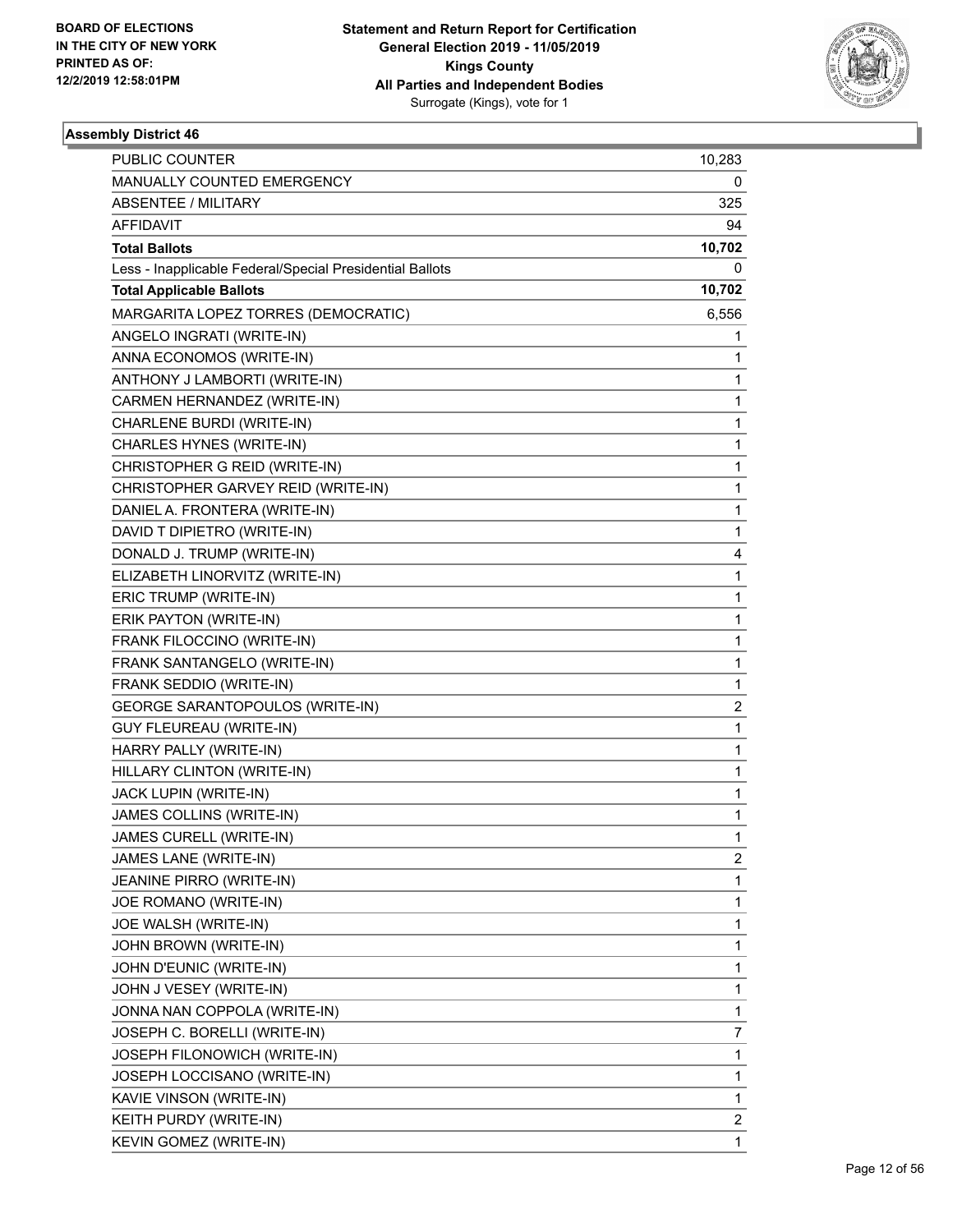

| LAURA JACOBSON (WRITE-IN)          | 1                       |
|------------------------------------|-------------------------|
| LOUIS ROSENTHAL (WRITE-IN)         | 1                       |
| LUCRETIA REGINA-POTTER (WRITE-IN)  | 1                       |
| MARIE PROLILO (WRITE-IN)           | 1                       |
| MARTIN J. GOLDEN (WRITE-IN)        | 4                       |
| MARTY GOLDEN (WRITE-IN)            | 1                       |
| MATTHEW DEMIC (WRITE-IN)           | 1                       |
| MATTHEW H IANNIELLO (WRITE-IN)     | $\mathbf{1}$            |
| MATTHEW OEMIL (WRITE-IN)           | $\mathbf{1}$            |
| MICHAEL BLOOMBERG (WRITE-IN)       | 1                       |
| MICHAEL OSHEA (WRITE-IN)           | 1                       |
| MICHAEL REILLY (WRITE-IN)          | 1                       |
| MICHAEL WASSER (WRITE-IN)          | $\mathbf{1}$            |
| MICHALE FINEBERG (WRITE-IN)        | 1                       |
| MICHELLE OBAMA (WRITE-IN)          | 1                       |
| MIKE BLOOMBERG (WRITE-IN)          | $\mathbf{1}$            |
| MIKE RILEY (WRITE-IN)              | 2                       |
| MUSTAFA ABOULISSAN (WRITE-IN)      | $\mathbf 1$             |
| NICOLE MALIOTAKIS (WRITE-IN)       | 1                       |
| PAT BARBATO (WRITE-IN)             | 1                       |
| PATRICK WONG (WRITE-IN)            | $\overline{\mathbf{c}}$ |
| PAUL DANIEL (WRITE-IN)             | $\mathbf 1$             |
| RENTATA LANDSKIND (WRITE-IN)       | $\mathbf{1}$            |
| RICHARD SCHWARTZ (WRITE-IN)        | 1                       |
| ROBERT HOWE (WRITE-IN)             | 1                       |
| RUDOLPH GIULIANI (WRITE-IN)        | $\overline{\mathbf{c}}$ |
| STANLEY CLARK (WRITE-IN)           | $\mathbf{1}$            |
| STEVEN TOGANDER (WRITE-IN)         | 1                       |
| SUE SIMMONS (WRITE-IN)             | 1                       |
| TIMOTHY LICCIARDI (WRITE-IN)       | 1                       |
| UNATTRIBUTABLE WRITE-IN (WRITE-IN) | 51                      |
| VINCENT GENTILE (WRITE-IN)         | 3                       |
| WILLIAM BINNEY (WRITE-IN)          | 1                       |
| <b>Total Votes</b>                 | 6,697                   |
| Unrecorded                         | 4,005                   |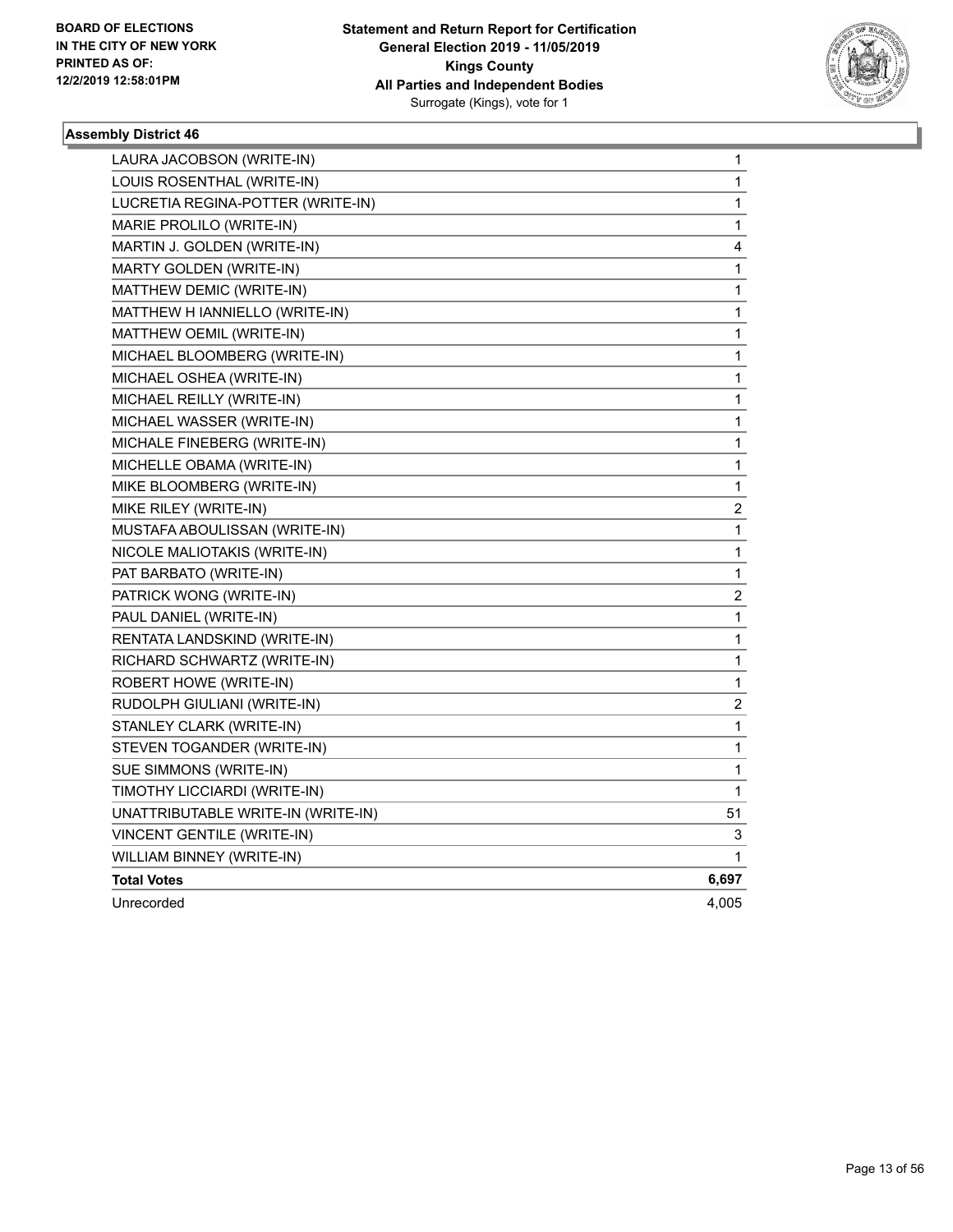

| <b>PUBLIC COUNTER</b>                                    | 6,041          |
|----------------------------------------------------------|----------------|
| MANUALLY COUNTED EMERGENCY                               | 0              |
| ABSENTEE / MILITARY                                      | 183            |
| <b>AFFIDAVIT</b>                                         | 55             |
| <b>Total Ballots</b>                                     | 6,279          |
| Less - Inapplicable Federal/Special Presidential Ballots | 0              |
| <b>Total Applicable Ballots</b>                          | 6,279          |
| MARGARITA LOPEZ TORRES (DEMOCRATIC)                      | 4,060          |
| ANDY LUI (WRITE-IN)                                      | 1              |
| ANTHONY J. COMO (WRITE-IN)                               | 1              |
| ANTHONY P COLORAFI (WRITE-IN)                            | 1              |
| ANTONIETTA FUCCIO (WRITE-IN)                             | 3              |
| ARTEM PRUSASEN (WRITE-IN)                                | 1              |
| BERNIE SANDERS (WRITE-IN)                                | 1              |
| BETTY BONANNO (WRITE-IN)                                 | 1              |
| BO LIN CHEN (WRITE-IN)                                   | 1              |
| <b>BORIS PALANT (WRITE-IN)</b>                           | 1              |
| <b>BRENDA CHAN (WRITE-IN)</b>                            | 1              |
| <b>BRITTNEY GARCIA (WRITE-IN)</b>                        | 1              |
| CHRISTOPHER ROBERTO (WRITE-IN)                           | 1              |
| DAN BONANNO (WRITE-IN)                                   | 1              |
| DAN DONAVAN (WRITE-IN)                                   | 1              |
| DAVID FITE (WRITE-IN)                                    | 1              |
| DAVID LEE (WRITE-IN)                                     | 1              |
| DAVID PEPPER (WRITE-IN)                                  | 1              |
| DAVIN BALKIND (WRITE-IN)                                 | 1              |
| DIANE LAPP (WRITE-IN)                                    | 1              |
| DONALD J. TRUMP JR (WRITE-IN)                            | 1              |
| ELENA ROOK (WRITE-IN)                                    | 1              |
| ETHEL COFFINERS (WRITE-IN)                               | 1              |
| FARAH YUSEF-QURESHI HUSSAIN SHEIKH COHEN (WRITE-IN)      | 1              |
| HAYEIAH LEE (WRITE-IN)                                   | 1              |
| JOHN A. MORREALE (WRITE-IN)                              | 1              |
| JOHN CAVARALLO (WRITE-IN)                                | 1              |
| JOHN INGRAM (WRITE-IN)                                   | 1              |
| JONATHAN MANN (WRITE-IN)                                 | 1              |
| JOSEPH C. BORELLI (WRITE-IN)                             | $\overline{2}$ |
| LARRY DECHELLI (WRITE-IN)                                | 1              |
| LARRY MORTON (WRITE-IN)                                  | 1              |
| LILI BELLE SEREBRENIK (WRITE-IN)                         | 1              |
| LUIGI MILIOTO (WRITE-IN)                                 | 1              |
| MARTIN J. GOLDEN (WRITE-IN)                              | 1              |
| MARY GALLIN (WRITE-IN)                                   | 1              |
| STEVEN E POWERS (WRITE-IN)                               | 1              |
| UNATTRIBUTABLE WRITE-IN (WRITE-IN)                       | 42             |
| VICTOR CHONICHM (WRITE-IN)                               | 1              |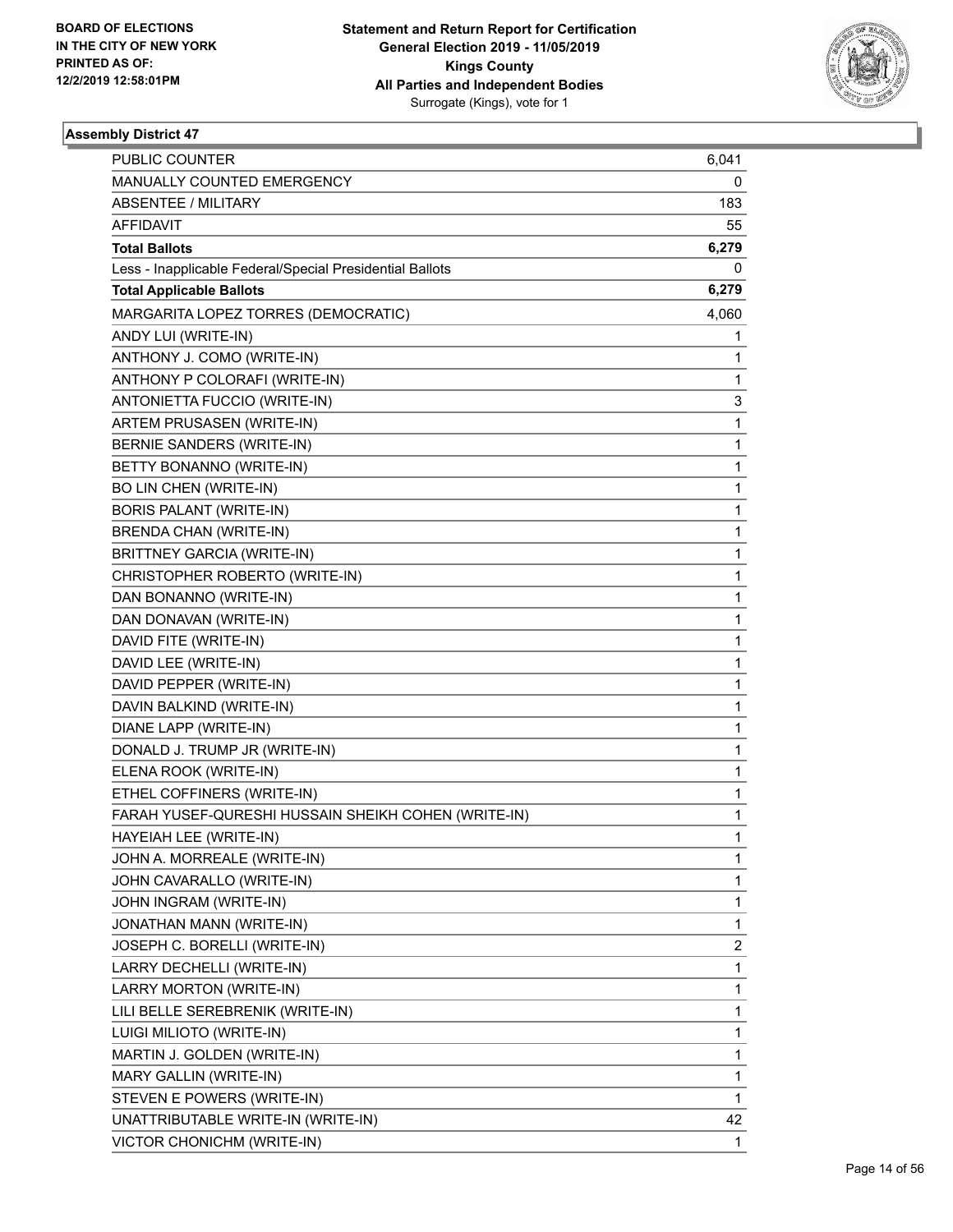

| Unrecorded                         | 2.135 |
|------------------------------------|-------|
| <b>Total Votes</b>                 | 4.144 |
| WILLIAM A. COLTON (WRITE-IN)       |       |
| VINCENT F. MARTUSCIELLO (WRITE-IN) |       |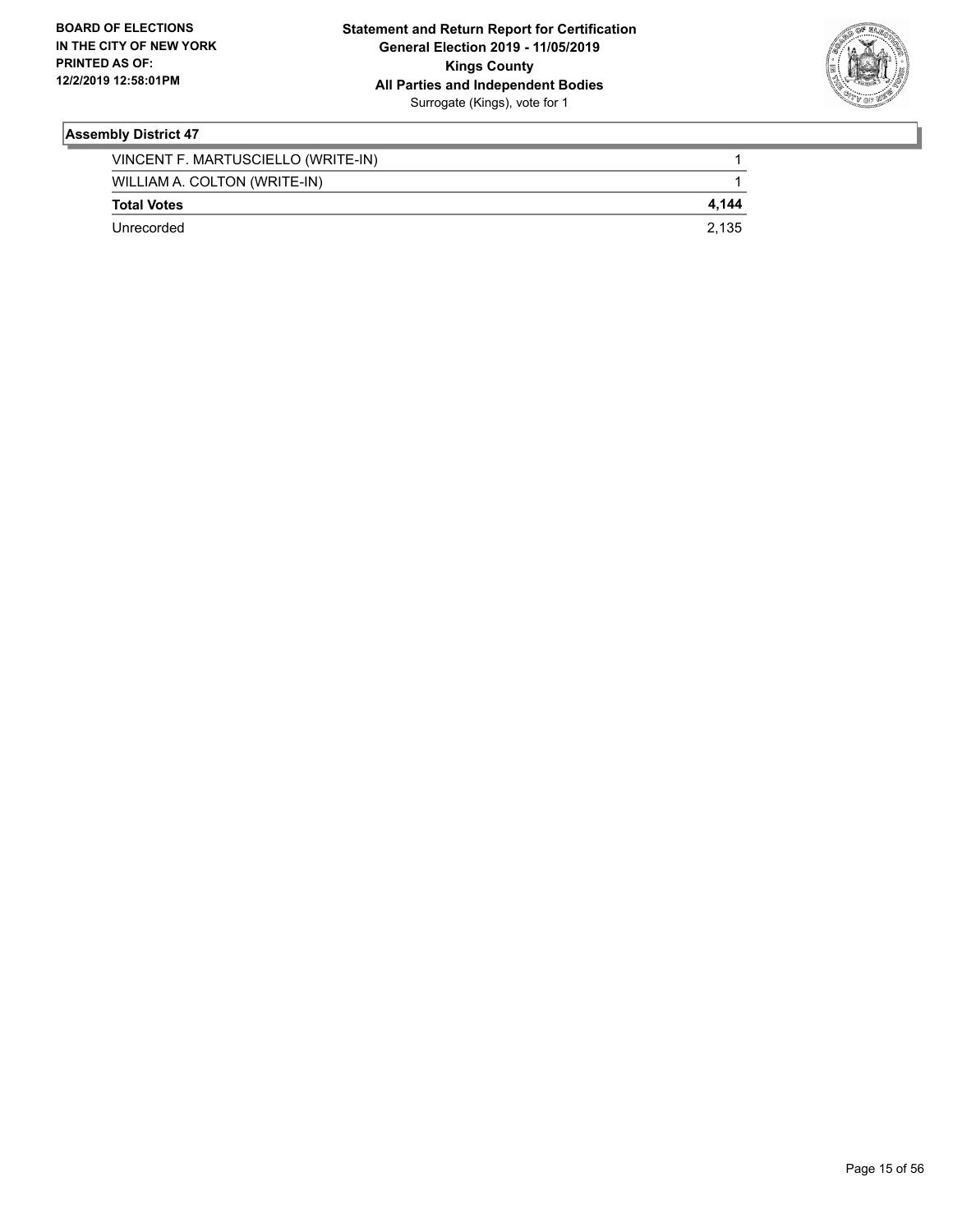

| <b>PUBLIC COUNTER</b>                                    | 6,289        |
|----------------------------------------------------------|--------------|
| MANUALLY COUNTED EMERGENCY                               | 0            |
| ABSENTEE / MILITARY                                      | 103          |
| AFFIDAVIT                                                | 52           |
| <b>Total Ballots</b>                                     | 6,444        |
| Less - Inapplicable Federal/Special Presidential Ballots | 0            |
| <b>Total Applicable Ballots</b>                          | 6,444        |
| MARGARITA LOPEZ TORRES (DEMOCRATIC)                      | 3,386        |
| AARON GROSS (WRITE-IN)                                   | 1            |
| AARON TYK (WRITE-IN)                                     | 1            |
| ABE MORRAY (WRITE-IN)                                    | 1            |
| ALEX MERCED (WRITE-IN)                                   | 1            |
| ARTHUR KATZ (WRITE-IN)                                   | 2            |
| AVI GREENSTEIN (WRITE-IN)                                | 1            |
| BARRON STERNGLANTZ (WRITE-IN)                            | $\mathbf{1}$ |
| BEHZIOR ROSENFELD (WRITE-IN)                             | 1            |
| BEN BARBER (WRITE-IN)                                    | 1            |
| BENZION WEINFELD (WRITE-IN)                              | 1            |
| BERNIE SANDERS (WRITE-IN)                                | 1            |
| BILL HOGAN (WRITE-IN)                                    | 1            |
| CARL M. LERNER (WRITE-IN)                                | $\mathbf{1}$ |
| CHAIM ZIEGLER (WRITE-IN)                                 | 1            |
| CHAMA WACHSHEAN (WRITE-IN)                               | 1            |
| CHARLES D ALCANTARA (WRITE-IN)                           | 1            |
| CHEIM ROTHSHEIR (WRITE-IN)                               | 1            |
| CHIAM VELESER (WRITE-IN)                                 | 1            |
| COREY JOHNSON (WRITE-IN)                                 | $\mathbf{1}$ |
| DAN QUAYLE (WRITE-IN)                                    | 1            |
| DANIEL JACOB NOSOWITZ (WRITE-IN)                         | 1            |
| DAVID MANDEVAN (WRITE-IN)                                | 1            |
| DAVID STOROBIN (WRITE-IN)                                | 1            |
| DAVID WACHSLER (WRITE-IN)                                | 1            |
| DON LAGREEN (WRITE-IN)                                   | 1            |
| DONALD J. TRUMP (WRITE-IN)                               | 5            |
| DOV HIKIND (WRITE-IN)                                    | 6            |
| EARLE WEPRIN (WRITE-IN)                                  | $\mathbf{1}$ |
| EFRUM NIERERBERG (WRITE-IN)                              | 1            |
| ELENA BARON (WRITE-IN)                                   | 1            |
| ELYA AMSEL (WRITE-IN)                                    | 1            |
| EPHRAIM NIERENBERG (WRITE-IN)                            | 1            |
| ERIK TRUMP (WRITE-IN)                                    | 1            |
| ESTER EISENBERG (WRITE-IN)                               | 1            |
| ESTER SCHORA (WRITE-IN)                                  | 1            |
| EZZY SEGAL (WRITE-IN)                                    | 1            |
| FARRAH LOUIS (WRITE-IN)                                  | 1            |
| FRAMET LEZER (WRITE-IN)                                  | 1            |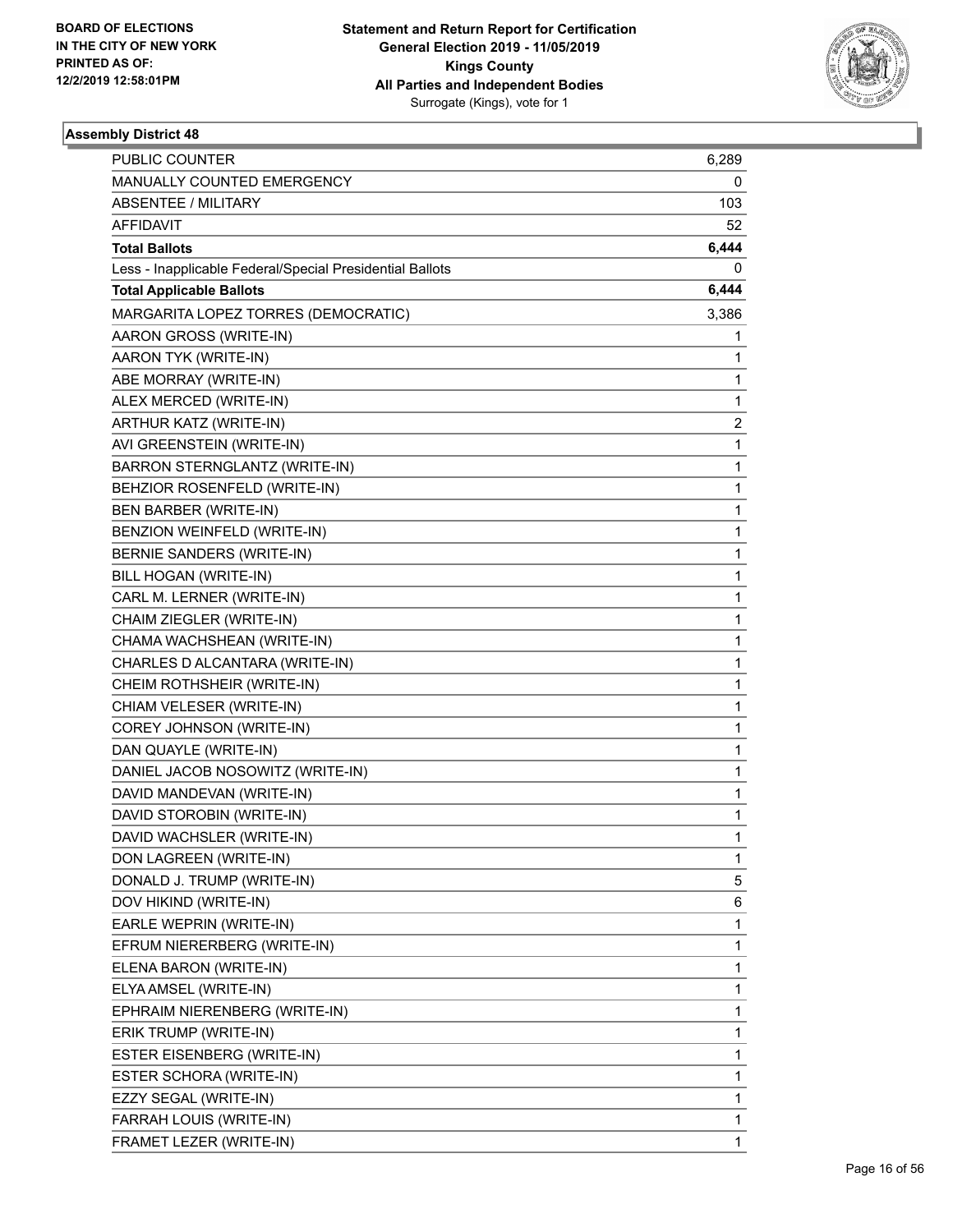

| <b>GARTH WADE (WRITE-IN)</b>            | $\mathbf{1}$ |
|-----------------------------------------|--------------|
| HENRY MORGETHAU (WRITE-IN)              | $\mathbf{1}$ |
| IAN D GIRSHEK (WRITE-IN)                | 2            |
| <b>IVANKA TRUMP (WRITE-IN)</b>          | 1            |
| JACK HABERT (WRITE-IN)                  | $\mathbf 1$  |
| JACOB SCHEINER (WRITE-IN)               | 1            |
| JACOB WEINFELD (WRITE-IN)               | 1            |
| JEFFREY STERN (WRITE-IN)                | 1            |
| JOHN HAGLER (WRITE-IN)                  | 1            |
| JOHN SMITH (WRITE-IN)                   | 1            |
| JONATHAN MARC HAGLER (WRITE-IN)         | 1            |
| JOSEPH BAUM (WRITE-IN)                  | 1            |
| JULES FLECHER (WRITE-IN)                | 1            |
| JULES FLEISCHER (WRITE-IN)              | 1            |
| LEW Y. LEVIN (WRITE-IN)                 | 1            |
| LIARED TISCHLER (WRITE-IN)              | 1            |
| LUIS FARROW (WRITE-IN)                  | 2            |
| MALKY FOLLMAN (WRITE-IN)                | 1            |
| MALKY WEISS (WRITE-IN)                  | 1            |
| MARC CARUSO (WRITE-IN)                  | 1            |
| MARK TRAGER (WRITE-IN)                  | 1            |
| MEIR ZITRONENBAUM (WRITE-IN)            | 1            |
| MENDEL HAMMER (WRITE-IN)                | 1            |
| MERIR FOTYEL (WRITE-IN)                 | 1            |
| MICHAEL BLOOMBERG (WRITE-IN)            | 2            |
| MICHAEL SEYLLER (WRITE-IN)              | 1            |
| MINDEL LANDAU (WRITE-IN)                | 1            |
| MOBHY LEW (WRITE-IN)                    | 1            |
| MOISHE EZRA WEISS (WRITE-IN)            | 1            |
| MOISHY PERL (WRITE-IN)                  | 1            |
| MORTON AVIGDOR (WRITE-IN)               | $\mathbf{1}$ |
| MOSHE KLEIN (WRITE-IN)                  | 1            |
| MOSHE LAUFER (WRITE-IN)                 | $\mathbf{1}$ |
| MOSHE LEFKWITZ (WRITE-IN)               | 1            |
| NAFTUL GOLDSTEIN (WRITE-IN)             | 1            |
| NOACH DEAR (WRITE-IN)                   | 1            |
| PINCHOS RINGEL (WRITE-IN)               | 1            |
| PUPA ROBBE (WRITE-IN)                   | 1            |
| RABI MARHE FARKAS (WRITE-IN)            | 1            |
| RALPH KHEZRIE (WRITE-IN)                | 1            |
| RIUKY GOLDSTEIN (WRITE-IN)              | 1            |
| ROBERT GORDON (WRITE-IN)                | 2            |
| RUDOLPH GIULIANI (WRITE-IN)             | 1            |
| SAKINAH SHAVONNE ABDUS-SAMAD (WRITE-IN) | 1            |
| SALMON CHASE (WRITE-IN)                 | $\mathbf{1}$ |
| SAMUEL ANI (WRITE-IN)                   | 1            |
|                                         |              |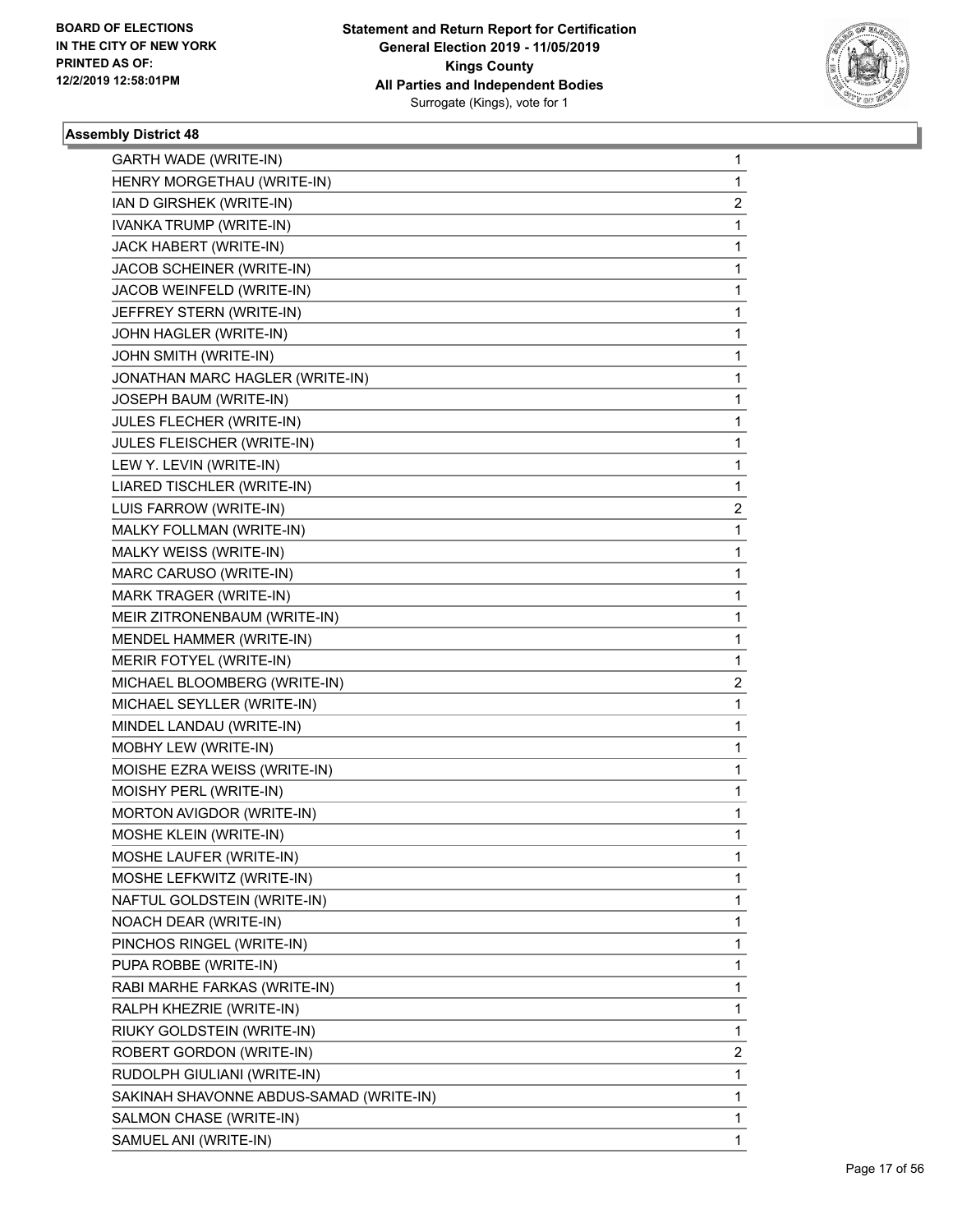

| SAMUEL KOLODAY (WRITE-IN)          | 1     |
|------------------------------------|-------|
| SARAH MUND (WRITE-IN)              | 1     |
| SARAH SOBEL (WRITE-IN)             | 1     |
| SARAH TELLER (WRITE-IN)            | 1     |
| SARAH ZIEGLER (WRITE-IN)           | 1     |
| SHAYA MEISELS (WRITE-IN)           | 1     |
| SHIFRA M GRAUS (WRITE-IN)          | 1     |
| SHLOMA LASKER (WRITE-IN)           | 1     |
| SHMIEL HAFNER (WRITE-IN)           | 1     |
| SHMUEL FREIER (WRITE-IN)           | 1     |
| SHMUEL LICHT (WRITE-IN)            | 1     |
| SIMCHA FELDER (WRITE-IN)           | 2     |
| SIMCHA GOLDSTEIN (WRITE-IN)        | 1     |
| SMCHA EDENOTEN (WRITE-IN)          | 1     |
| SOLOMON APPEL (WRITE-IN)           | 1     |
| STEVEN COLUCCI (WRITE-IN)          | 1     |
| TARDIS JOHNSON (WRITE-IN)          | 1     |
| TED CRUZ (WRITE-IN)                | 1     |
| TOBY BIRNBAUM (WRITE-IN)           | 1     |
| TOM LAM (WRITE-IN)                 | 1     |
| TRIPORA ZIEGLER (WRITE-IN)         | 1     |
| UNATTRIBUTABLE WRITE-IN (WRITE-IN) | 49    |
| VIVIANA HERNANDEZ (WRITE-IN)       | 1     |
| YAAKOU KAPLAN (WRITE-IN)           | 1     |
| YITSCHUK SINIGER (WRITE-IN)        | 1     |
| YITZCRAK MILWORM (WRITE-IN)        | 1     |
| YOSSI GROSS (WRITE-IN)             | 1     |
| ZOE SUPO (WRITE-IN)                | 1     |
| ZVI WAKJZUL (WRITE-IN)             | 1     |
| <b>Total Votes</b>                 | 3,562 |
| Unrecorded                         | 2,882 |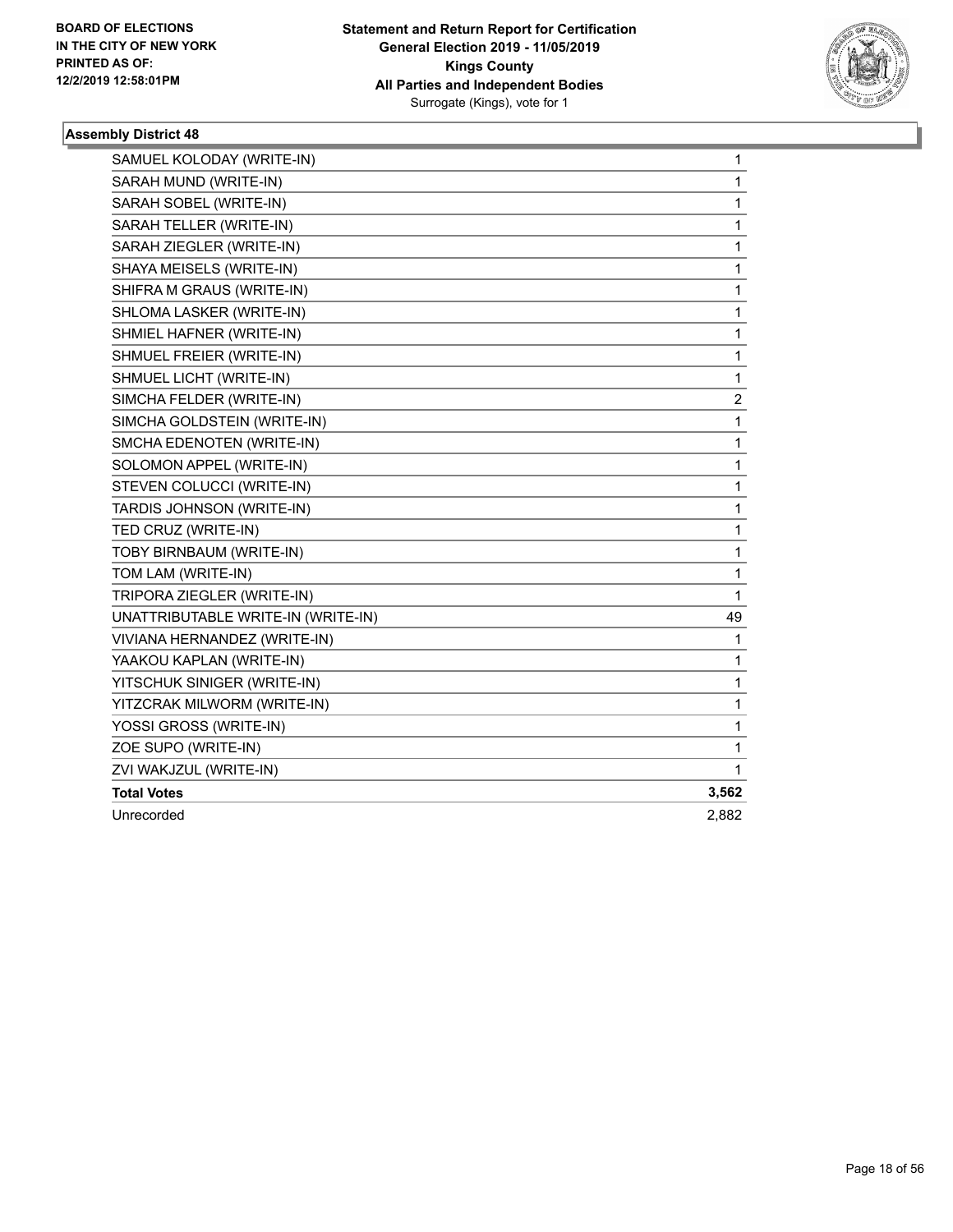

| PUBLIC COUNTER                                           | 5,004                   |
|----------------------------------------------------------|-------------------------|
| MANUALLY COUNTED EMERGENCY                               | 1                       |
| <b>ABSENTEE / MILITARY</b>                               | 125                     |
| AFFIDAVIT                                                | 32                      |
| <b>Total Ballots</b>                                     | 5,162                   |
| Less - Inapplicable Federal/Special Presidential Ballots | 0                       |
| <b>Total Applicable Ballots</b>                          | 5,162                   |
| MARGARITA LOPEZ TORRES (DEMOCRATIC)                      | 3,405                   |
| ADAM SANDLER (WRITE-IN)                                  | 1                       |
| ANTHONY HALUB (WRITE-IN)                                 | 1                       |
| ANTHONY SIDITO (WRITE-IN)                                | $\mathbf{1}$            |
| CARMINE RUSSOTTI (WRITE-IN)                              | 1                       |
| CHRIS FRIEDRICH (WRITE-IN)                               | $\mathbf{1}$            |
| CHRISTOPHER Y CAMPANELLA (WRITE-IN)                      | $\mathbf{1}$            |
| IVANKA TRUMP (WRITE-IN)                                  | $\mathbf{1}$            |
| JACOB I WALTNER (WRITE-IN)                               | $\mathbf{1}$            |
| JOE ROGAN (WRITE-IN)                                     | $\mathbf{1}$            |
| JOHN QUAGLIANO (WRITE-IN)                                | 1                       |
| JOHN STASINK (WRITE-IN)                                  | $\mathbf{1}$            |
| JOHN TROMA (WRITE-IN)                                    | $\mathbf{1}$            |
| JOSEPH C. BORELLI (WRITE-IN)                             | $\mathbf{1}$            |
| JOSEPH PILLITERI (WRITE-IN)                              | 2                       |
| JUDGE FACCONE (WRITE-IN)                                 | $\mathbf{1}$            |
| JUDY SCHINDLIN (WRITE-IN)                                | 1                       |
| JUDY SHEINDLIN (WRITE-IN)                                | $\mathbf{1}$            |
| LAURA PAPELOW (WRITE-IN)                                 | $\mathbf{1}$            |
| LISA MOROWITZ (WRITE-IN)                                 | $\mathbf{1}$            |
| MARTIN J. GOLDEN (WRITE-IN)                              | 3                       |
| NATALIA FERENE (WRITE-IN)                                | $\mathbf{1}$            |
| NINA HAEUSSLER (WRITE-IN)                                | 1                       |
| PAUL BALUHAS (WRITE-IN)                                  | 1                       |
| ROSS FRISCIA (WRITE-IN)                                  | 1                       |
| SCHERIC MURRAY (WRITE-IN)                                | 1                       |
| SILVESTER SUPREME (WRITE-IN)                             | 1                       |
| SYLVESTER SICHENZE (WRITE-IN)                            | $\mathbf{1}$            |
| TARA URBAN (WRITE-IN)                                    | $\mathbf{1}$            |
| TIFFANY CHEN (WRITE-IN)                                  | $\overline{\mathbf{c}}$ |
| UNATTRIBUTABLE WRITE-IN (WRITE-IN)                       | 25                      |
| VILMA REINHARDT (WRITE-IN)                               | 1                       |
| VINCENT CHENNG (WRITE-IN)                                | 1                       |
| VINCENT ESTEUEZ (WRITE-IN)                               | $\mathbf{1}$            |
| VINCENT GENTILE (WRITE-IN)                               | $\mathbf{1}$            |
| VINCENT PINELLO (WRITE-IN)                               | $\mathbf{1}$            |
| YAAKOW BOURUCH PAPELOW (WRITE-IN)                        | 1                       |
| <b>Total Votes</b>                                       | 3,469                   |
| Unrecorded                                               | 1,693                   |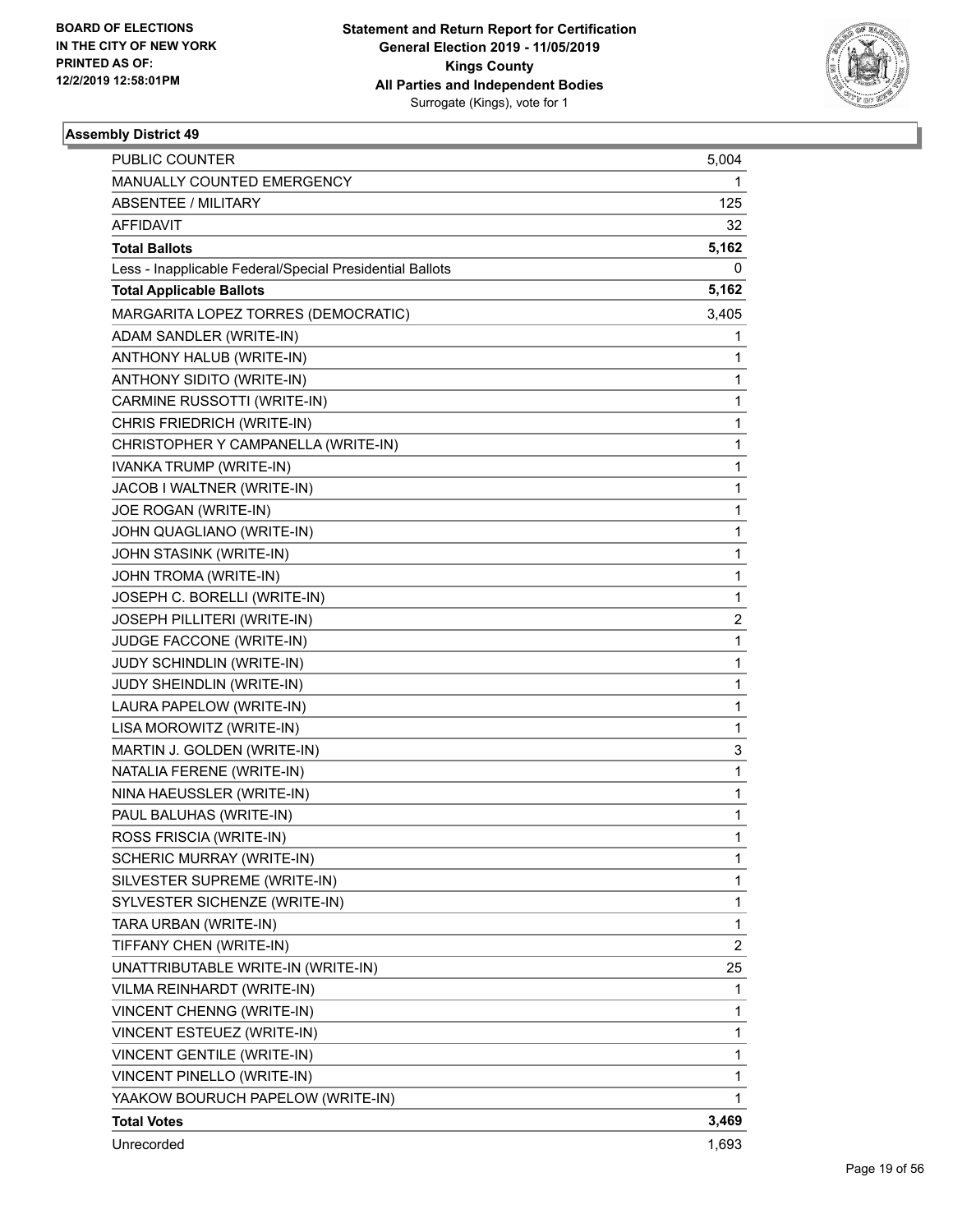

| PUBLIC COUNTER                                           | 10,373                  |
|----------------------------------------------------------|-------------------------|
| MANUALLY COUNTED EMERGENCY                               | 0                       |
| <b>ABSENTEE / MILITARY</b>                               | 114                     |
| <b>AFFIDAVIT</b>                                         | 130                     |
| <b>Total Ballots</b>                                     | 10,617                  |
| Less - Inapplicable Federal/Special Presidential Ballots | 0                       |
| <b>Total Applicable Ballots</b>                          | 10,617                  |
| MARGARITA LOPEZ TORRES (DEMOCRATIC)                      | 9,143                   |
| AJ GREEN (WRITE-IN)                                      | 1                       |
| ALFRED FERRER III (WRITE-IN)                             | 1                       |
| ARTUR SADOWSKI (WRITE-IN)                                | 1                       |
| <b>BARACK OBAMA (WRITE-IN)</b>                           | 1                       |
| BARRY RENOW (WRITE-IN)                                   | 1                       |
| BEN SHAPRIO (WRITE-IN)                                   | 1                       |
| BERSI J. ZELIYA (WRITE-IN)                               | 1                       |
| <b>BRIAN CHABIANO (WRITE-IN)</b>                         | 1                       |
| CANDACE OWENS (WRITE-IN)                                 | 1                       |
| CAROLINE KRETZ (WRITE-IN)                                | 1                       |
| CHAIM BEEN (WRITE-IN)                                    | 1                       |
| CHRISTINE NARENGO (WRITE-IN)                             | 1                       |
| CHRISTINE QUINN (WRITE-IN)                               | 1                       |
| CHRISTOPHER KASPER (WRITE-IN)                            | 1                       |
| CURTIS SLIWA (WRITE-IN)                                  | 1                       |
| DAVE MUSTAING (WRITE-IN)                                 | 1                       |
| DION DIMUCCI (WRITE-IN)                                  | 1                       |
| DONALD J. TRUMP (WRITE-IN)                               | 4                       |
| DONALD J. TRUMP JR (WRITE-IN)                            | 1                       |
| ED SZCZEPANIAIC (WRITE-IN)                               | 1                       |
| FUDOT YEORC (WRITE-IN)                                   | 1                       |
| <b>GEORGE BUSH (WRITE-IN)</b>                            | 1                       |
| GEORGE DE VALDEZ SANTOS (WRITE-IN)                       | 1                       |
| HERSHEL NEIMAN (WRITE-IN)                                | $\overline{2}$          |
| HUSAM ABDUL-KAFI (WRITE-IN)                              | 1                       |
| INGARD NEVKILO (WRITE-IN)                                | 1                       |
| JAMES HULAC (WRITE-IN)                                   | 1                       |
| JANIEL THOMPSON (WRITE-IN)                               | 1                       |
| JOEL GOLDMAN (WRITE-IN)                                  | $\overline{\mathbf{c}}$ |
| JOEL GROSS (WRITE-IN)                                    | 1                       |
| JOHN NOLL (WRITE-IN)                                     | 1                       |
| JORDAN PETERSON (WRITE-IN)                               | 1                       |
| <b>JUSTIN WOOD (WRITE-IN)</b>                            | 1                       |
| KATELYN BENNETT (WRITE-IN)                               | 1                       |
| LIPI KNOPFIER (WRITE-IN)                                 | 1                       |
| LIZ CHO (WRITE-IN)                                       | 1                       |
| MICHAEL BELL (WRITE-IN)                                  | 1                       |
| MICHAEL CASTELLI (WRITE-IN)                              | 1                       |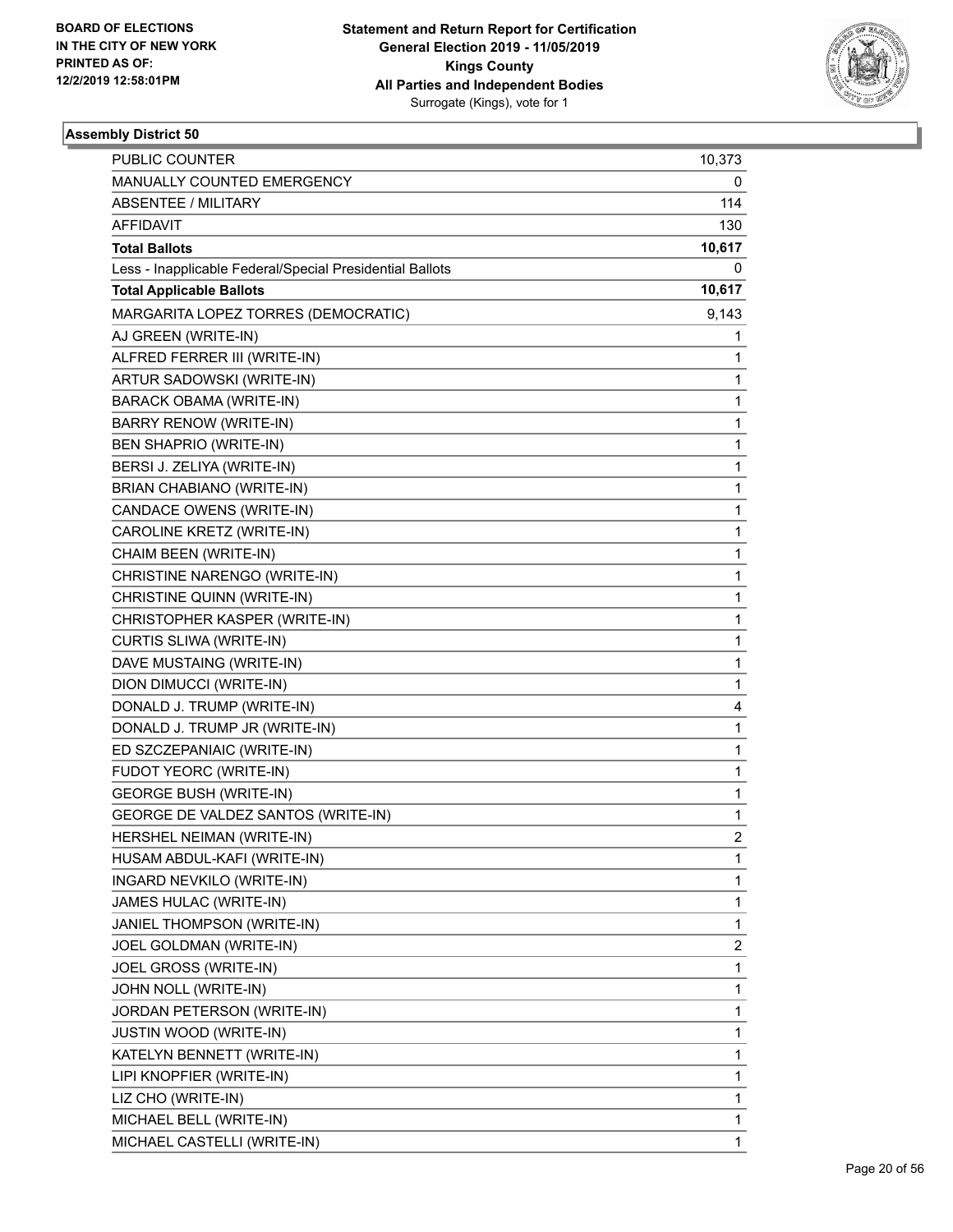

| MORRIS DEKATE (WRITE-IN)           |       |
|------------------------------------|-------|
| PATRICK SHANNON (WRITE-IN)         |       |
| REJWAAN MATUBBAR (WRITE-IN)        |       |
| ROSE WALSH (WRITE-IN)              |       |
| SAMUEL LEVIN (WRITE-IN)            |       |
| SCOTT SOLAS (WRITE-IN)             |       |
| STEVE FRANKLIN (WRITE-IN)          |       |
| TED CRUZ (WRITE-IN)                |       |
| TIFFANY CABAN (WRITE-IN)           |       |
| UNATTRIBUTABLE WRITE-IN (WRITE-IN) | 32    |
| WILLIAM BARR (WRITE-IN)            | 2     |
| WILLIAM S. DAVIDSON (WRITE-IN)     |       |
| YOSEF SCHULMANN (WRITE-IN)         |       |
| ZALMAN KLEIN (WRITE-IN)            |       |
| <b>Total Votes</b>                 | 9,232 |
| Unrecorded                         | 1,385 |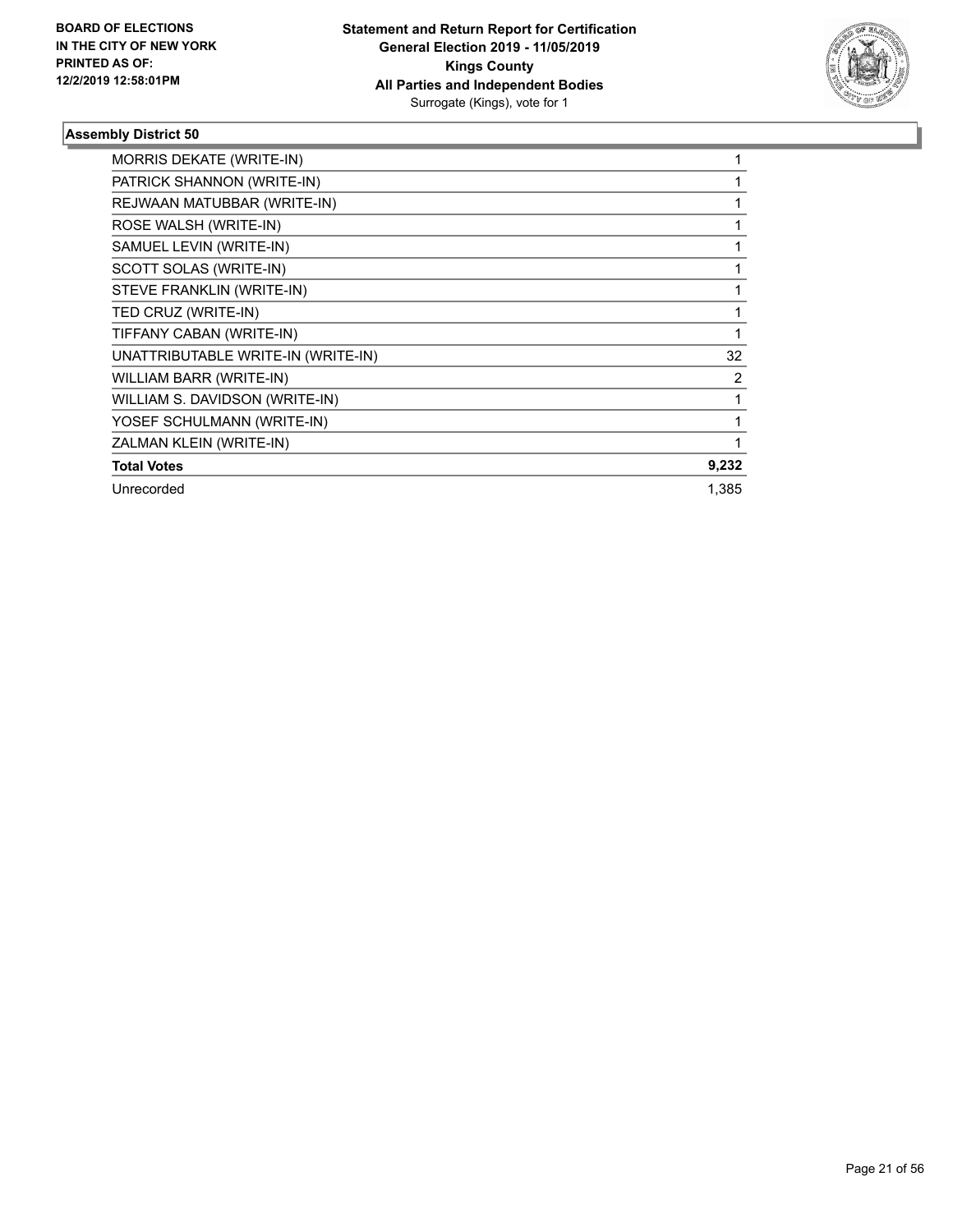

| PUBLIC COUNTER                                           | 9,020        |
|----------------------------------------------------------|--------------|
| MANUALLY COUNTED EMERGENCY                               | 0            |
| <b>ABSENTEE / MILITARY</b>                               | 90           |
| AFFIDAVIT                                                | 102          |
| <b>Total Ballots</b>                                     | 9,212        |
| Less - Inapplicable Federal/Special Presidential Ballots | 0            |
| <b>Total Applicable Ballots</b>                          | 9,212        |
| MARGARITA LOPEZ TORRES (DEMOCRATIC)                      | 7,713        |
| ADAM DILEO (WRITE-IN)                                    | 1            |
| ALARGERITA LOPEZ TEVREZ (WRITE-IN)                       | 1            |
| ARIEL JANKELOWITZ (WRITE-IN)                             | $\mathbf{1}$ |
| BERNIE SANDERS (WRITE-IN)                                | 1            |
| BRIAN LEHEER (WRITE-IN)                                  | 1            |
| BRYRON ALLEN (WRITE-IN)                                  | $\mathbf{1}$ |
| CANDY CROWLY (WRITE-IN)                                  | $\mathbf{1}$ |
| CHRISTOPHER KEANE (WRITE-IN)                             | 1            |
| CRAIG CRAVER (WRITE-IN)                                  | $\mathbf{1}$ |
| DAVID SJURSEN (WRITE-IN)                                 | 1            |
| DENIS LOOF (WRITE-IN)                                    | 1            |
| DONALD J. TRUMP (WRITE-IN)                               | 3            |
| DONALD J. TRUMP JR (WRITE-IN)                            | $\mathbf{1}$ |
| ELISABETH MCCARTHY (WRITE-IN)                            | $\mathbf{1}$ |
| EUGENE DEBS (WRITE-IN)                                   | $\mathbf{1}$ |
| FORREST GURL (WRITE-IN)                                  | 1            |
| <b>GEORGE BOGDAN (WRITE-IN)</b>                          | $\mathbf{1}$ |
| GUILLERMO TESEDA (WRITE-IN)                              | $\mathbf{1}$ |
| IAN BEZNNER (WRITE-IN)                                   | $\mathbf{1}$ |
| JASHUA FOGEL (WRITE-IN)                                  | 1            |
| JOHN E ROSELLO (WRITE-IN)                                | $\mathbf{1}$ |
| JOHN O'HARA (WRITE-IN)                                   | 1            |
| JOSEPH C. BORELLI (WRITE-IN)                             | 2            |
| JOSHUA FOGEL (WRITE-IN)                                  | 1            |
| KENNETH ZWEIG (WRITE-IN)                                 | 1            |
| MARK JAFFE (WRITE-IN)                                    | 1            |
| MARY MATTNER (WRITE-IN)                                  | $\mathbf{1}$ |
| MICHAEL BENJAMIN (WRITE-IN)                              | 1            |
| MICHAEL WEISBERG (WRITE-IN)                              | 1            |
| NEIL DAVIDSON (WRITE-IN)                                 | $\mathbf{1}$ |
| PENELOPE JUNE STERN (WRITE-IN)                           | 1            |
| QIENTA VIDAL (WRITE-IN)                                  | 1            |
| RIVKA SPIESER (WRITE-IN)                                 | $\mathbf{1}$ |
| ROSA LUXENBERG (WRITE-IN)                                | 1            |
| SALVADER MORALES (WRITE-IN)                              | 1            |
| SAMUEL GONZALEZ (WRITE-IN)                               | $\mathbf{1}$ |
| THOMAS UNI (WRITE-IN)                                    | 1            |
| UNATTRIBUTABLE WRITE-IN (WRITE-IN)                       | 18           |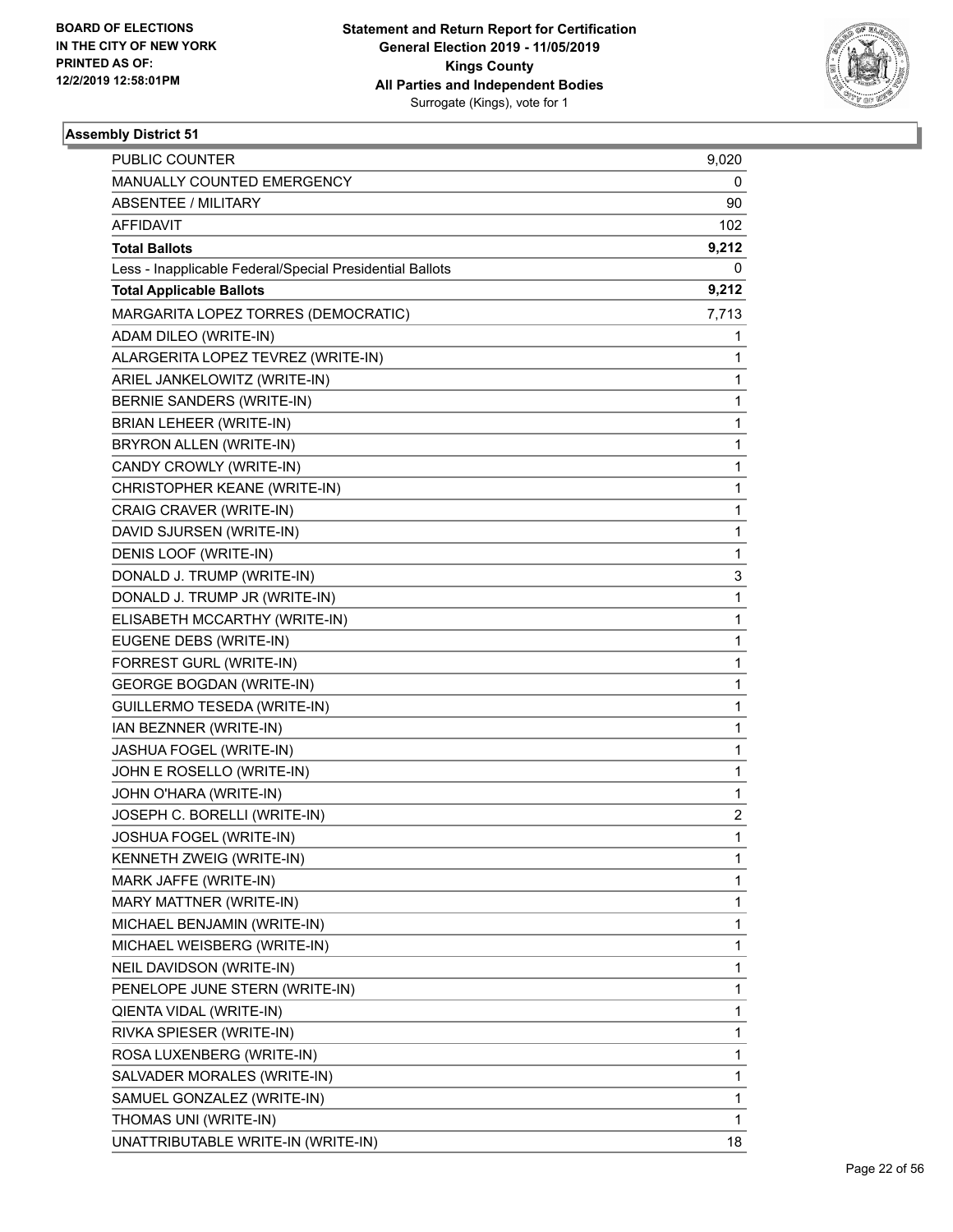

| Unrecorded                                | 1 438 |
|-------------------------------------------|-------|
| <b>Total Votes</b>                        | 7.774 |
| ZINAB S AKBAR (WRITE-IN)                  |       |
| VICTORIA MESSINA (WRITE-IN)               |       |
| UNCOUNTED WRITE-IN PER STATUTE (WRITE-IN) |       |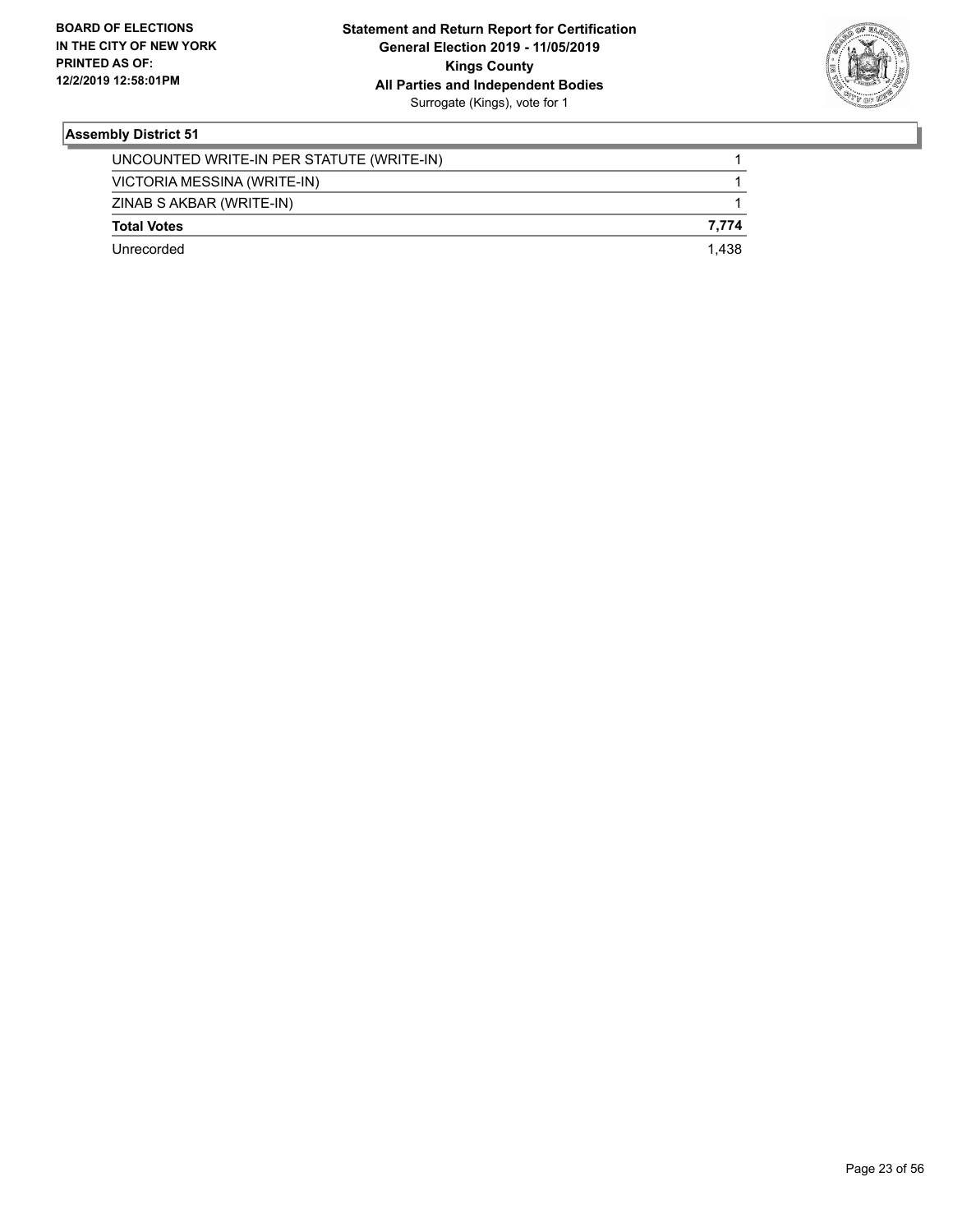

| <b>PUBLIC COUNTER</b>                                    | 25,221                  |
|----------------------------------------------------------|-------------------------|
| MANUALLY COUNTED EMERGENCY                               | 19                      |
| <b>ABSENTEE / MILITARY</b>                               | 298                     |
| <b>AFFIDAVIT</b>                                         | 335                     |
| <b>Total Ballots</b>                                     | 25,873                  |
| Less - Inapplicable Federal/Special Presidential Ballots | 0                       |
| <b>Total Applicable Ballots</b>                          | 25,873                  |
| MARGARITA LOPEZ TORRES (DEMOCRATIC)                      | 22,608                  |
| AKIAWUNMI DUROJAIYE (WRITE-IN)                           | 1                       |
| AL DAMATO (WRITE-IN)                                     | 1                       |
| ALEXANDER HARRISON NEWMAN (WRITE-IN)                     | 1                       |
| ANDREW SILVERSTEIN (WRITE-IN)                            | 1                       |
| ANTHONY CACCAMO (WRITE-IN)                               | $\overline{\mathbf{c}}$ |
| ANTHONY CORRERO (WRITE-IN)                               | 1                       |
| BARRY GOLDWATER (WRITE-IN)                               | 1                       |
| <b>BOB HARDING (WRITE-IN)</b>                            | 1                       |
| BRAD LANDER (WRITE-IN)                                   | 2                       |
| BRENDAN SULLIVAN (WRITE-IN)                              | 1                       |
| BRIAN ZIMMERMAN (WRITE-IN)                               | 1                       |
| CARL LAFONG (WRITE-IN)                                   | 1                       |
| CHRIS HEGMANN (WRITE-IN)                                 | 1                       |
| CHRISTOPHER BYRD (WRITE-IN)                              | 1                       |
| CURTIS SLIWA (WRITE-IN)                                  | 1                       |
| DAMON JABLONS (WRITE-IN)                                 | 1                       |
| DAN TURBOW (WRITE-IN)                                    | 1                       |
| DAVID BIJUR (WRITE-IN)                                   | 1                       |
| DEANNA LOGAN (WRITE-IN)                                  | 1                       |
| DEVIN BALKIND (WRITE-IN)                                 | 1                       |
| DONALD J. TRUMP (WRITE-IN)                               | 1                       |
| DONALD KURTS (WRITE-IN)                                  | 1                       |
| DREW AKASON (WRITE-IN)                                   | 1                       |
| EDWARD GREOSON (WRITE-IN)                                | 1                       |
| ELENA BARON (WRITE-IN)                                   | 1                       |
| ELIZABETH GOLDBERG ROGET (WRITE-IN)                      | 1                       |
| ELIZABETH WARREN (WRITE-IN)                              | 1                       |
| ELON HARPAZ (WRITE-IN)                                   | 1                       |
| EMILY BIRDSEME (WRITE-IN)                                | 1                       |
| EVGENY KARLIK (WRITE-IN)                                 | 1                       |
| FRANK MAAS (WRITE-IN)                                    | 1                       |
| FREDIO CARLIOGINE (WRITE-IN)                             | 1                       |
| <b>GEORGIA SHERWIN (WRITE-IN)</b>                        | 1                       |
| HANSEL ROBLES (WRITE-IN)                                 | 1                       |
| HARVEY PORIS (WRITE-IN)                                  | $\overline{\mathbf{c}}$ |
| HILLARY CLINTON (WRITE-IN)                               | $\overline{\mathbf{c}}$ |
| HOLLY PALMEI (WRITE-IN)                                  | 1                       |
| IKECHUKWU FELIX ACHOLONA (WRITE-IN)                      | $\mathbf{1}$            |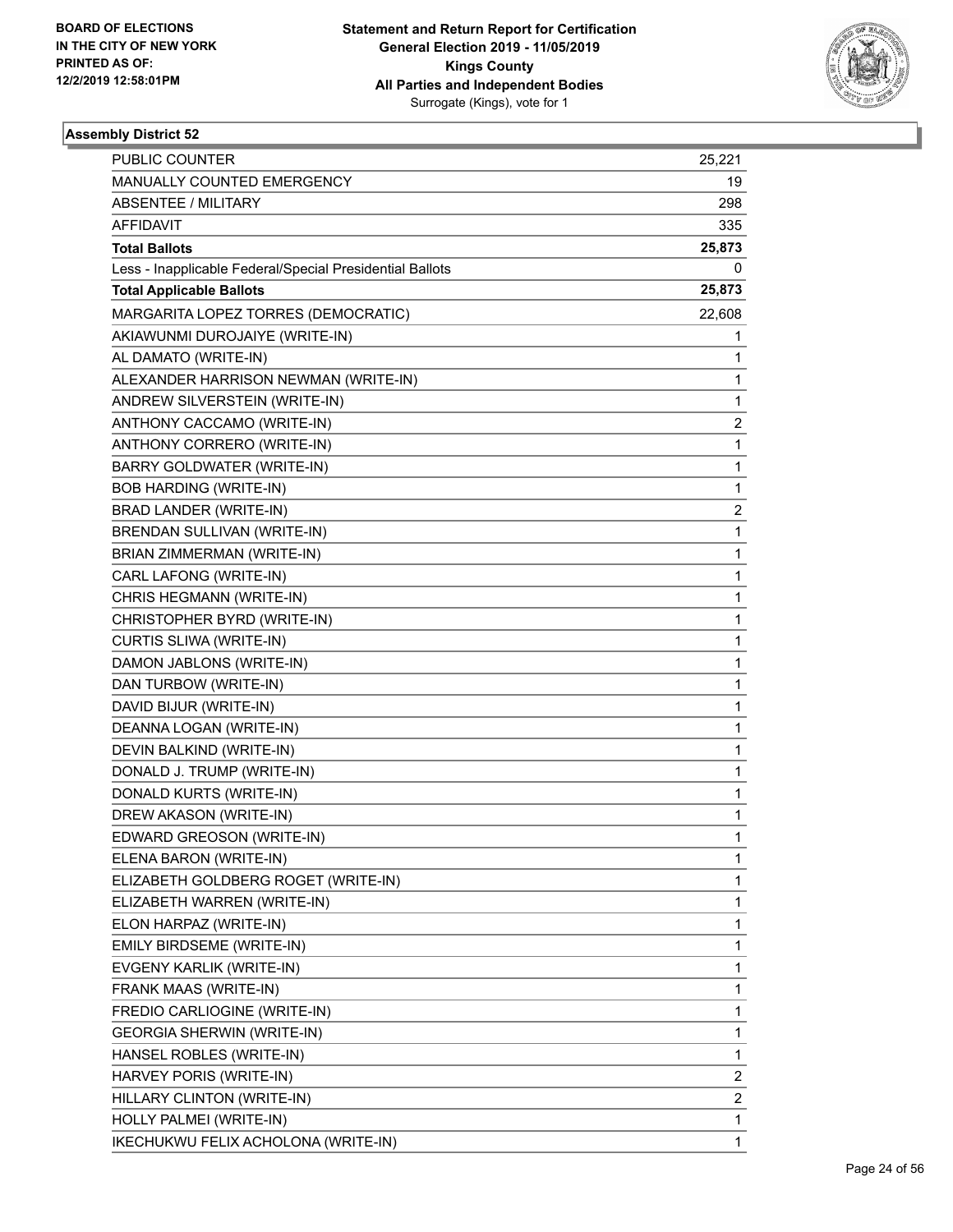

| IRUAMARIE GIERJUNE (WRITE-IN) | 1 |
|-------------------------------|---|
| JABARI BRISPORT (WRITE-IN)    | 1 |
| JACK MARKOWICZ (WRITE-IN)     | 1 |
| JAKE DUBKIN (WRITE-IN)        | 1 |
| JAMES O'NEILL (WRITE-IN)      | 1 |
| JAMES TISCH (WRITE-IN)        | 1 |
| JASON CARUCCI (WRITE-IN)      | 1 |
| JAYLEE GALLO (WRITE-IN)       | 1 |
| JENNIFER FARRELLY (WRITE-IN)  | 1 |
| JENNY DENNEY (WRITE-IN)       | 1 |
| JOHN MCAHE (WRITE-IN)         | 1 |
| JONINE MC GRATH (WRITE-IN)    | 1 |
| JOSEF STALIN (WRITE-IN)       | 1 |
| JOSEPH C. BORELLI (WRITE-IN)  | 2 |
| JOSEPH LHOTA (WRITE-IN)       | 1 |
| JOSH GOODMAN (WRITE-IN)       | 1 |
| KATHERINE DAHL (WRITE-IN)     | 1 |
| KATHERINE MAYO (WRITE-IN)     | 1 |
| KERRY OCONNER (WRITE-IN)      | 1 |
| LUANA POMPONET (WRITE-IN)     | 1 |
| LUCAS GIOLITO (WRITE-IN)      | 1 |
| MARK SHILEN (WRITE-IN)        | 1 |
| MATILDE SALOMON (WRITE-IN)    | 1 |
| MATTHEW T FARLEY (WRITE-IN)   | 1 |
| MAX PAWESOME (WRITE-IN)       | 1 |
| MAY KYI (WRITE-IN)            | 1 |
| MEREDITH JONES (WRITE-IN)     | 1 |
| MICHAEL ARONSON (WRITE-IN)    | 1 |
| MICHAEL CALLAHAN (WRITE-IN)   | 1 |
| MICHAEL CIBELLA (WRITE-IN)    | 1 |
| MICHAEL DUKAKIS (WRITE-IN)    | 1 |
| MICHAEL L. MARRELA (WRITE-IN) | 1 |
| PETER ITAK (WRITE-IN)         | 1 |
| QUINN RAYMOND (WRITE-IN)      | 1 |
| REBECCA MITCHELL (WRITE-IN)   | 1 |
| REINALDO RIVERA (WRITE-IN)    | 1 |
| RENEE JARUSINSKY (WRITE-IN)   | 1 |
| RENEE RIVERA (WRITE-IN)       | 1 |
| RICKY BOBBY (WRITE-IN)        | 1 |
| ROY SLOANE (WRITE-IN)         | 1 |
| SAM HARRIS (WRITE-IN)         | 1 |
| SARAH AHN (WRITE-IN)          | 1 |
| SARAH FRANCISCO (WRITE-IN)    | 1 |
| SARAH STEER BURNES (WRITE-IN) | 1 |
| SHEILA MASSEY (WRITE-IN)      | 1 |
| SOTICE SCHOTT (WRITE-IN)      | 1 |
|                               |   |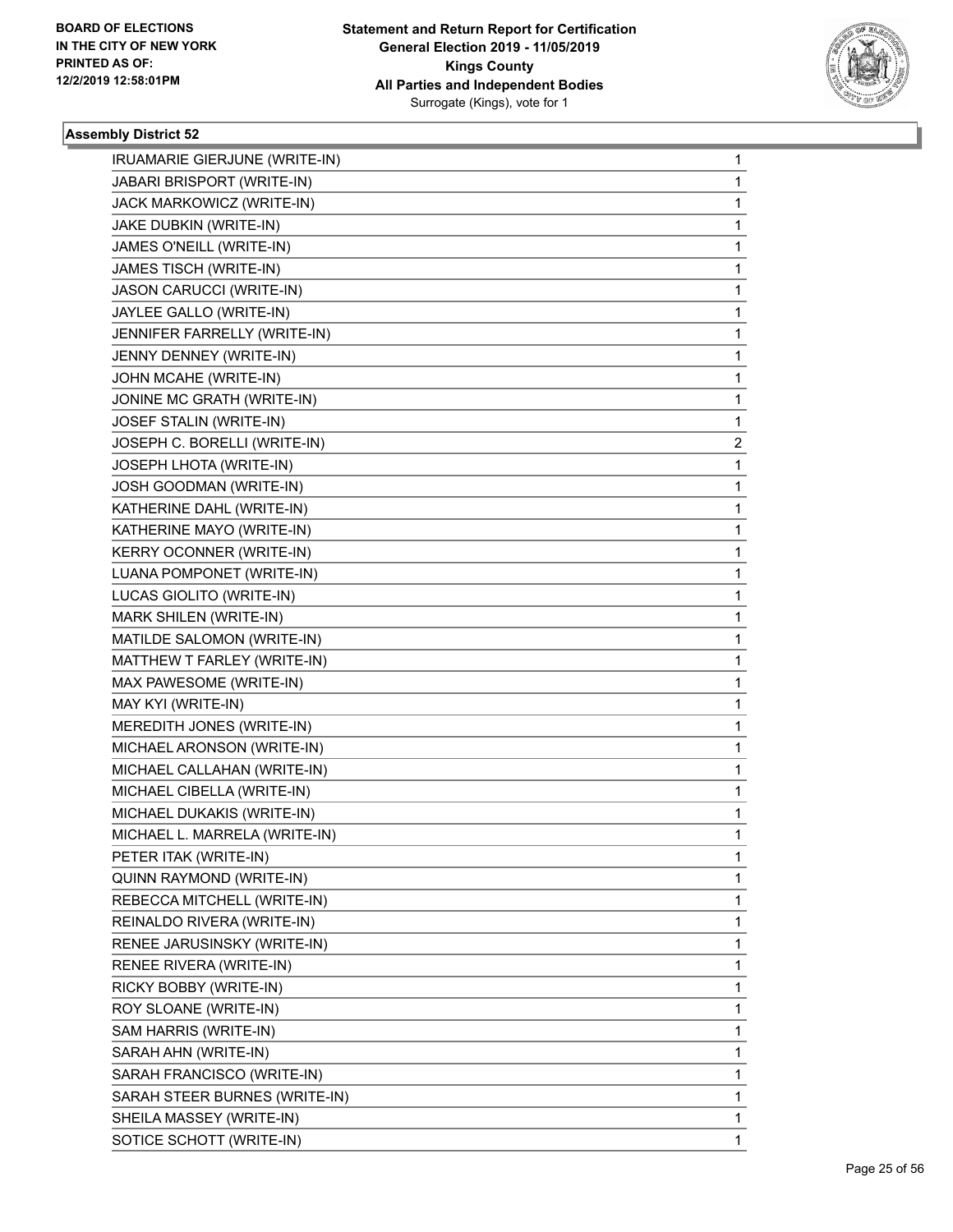

| STANLEY EDELMAN (WRITE-IN)                |        |
|-------------------------------------------|--------|
| STEPHANE F. ADAM (WRITE-IN)               |        |
| STEPHANIE RINGWEED (WRITE-IN)             |        |
| STEVEN E SHOVERS (WRITE-IN)               |        |
| STUART D BARON (WRITE-IN)                 |        |
| THOMAS BROOKS (WRITE-IN)                  |        |
| TIFFANY CABIN (WRITE-IN)                  |        |
| TREVOR GRIFFIN (WRITE-IN)                 | 1      |
| UNATTRIBUTABLE WRITE-IN (WRITE-IN)        | 45     |
| UNCOUNTED WRITE-IN PER STATUTE (WRITE-IN) |        |
| <b>VLADIMIR LENIN (WRITE-IN)</b>          |        |
| WALTER WHITE (WRITE-IN)                   |        |
| WILLIAM PATTERSON (WRITE-IN)              |        |
| <b>WLAINE HELLEW (WRITE-IN)</b>           |        |
| XAVI LIEBLING (WRITE-IN)                  |        |
| <b>Total Votes</b>                        | 22,756 |
| Unrecorded                                | 3,117  |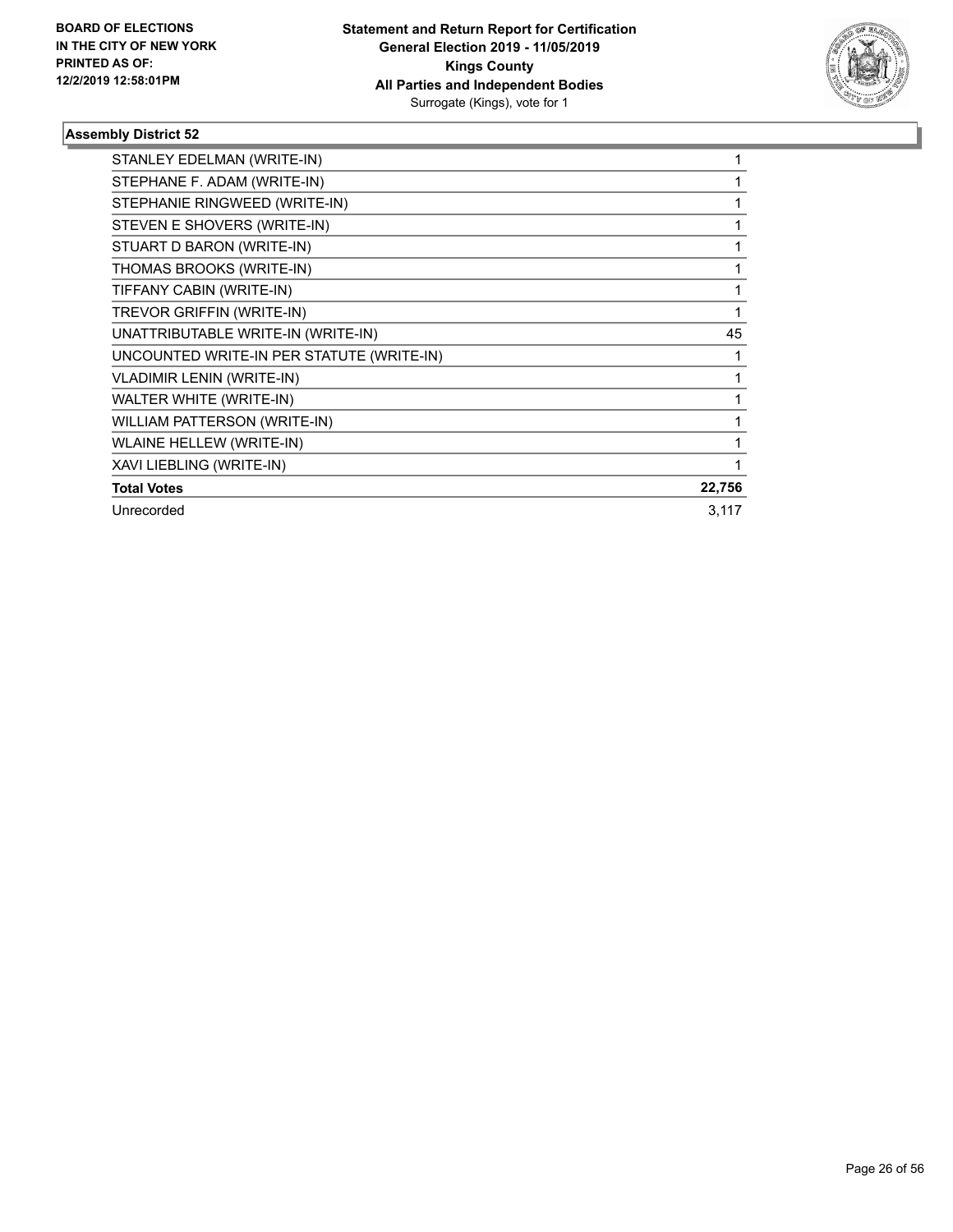

| <b>PUBLIC COUNTER</b>                                    | 10,595                  |
|----------------------------------------------------------|-------------------------|
| MANUALLY COUNTED EMERGENCY                               | 0                       |
| <b>ABSENTEE / MILITARY</b>                               | 76                      |
| AFFIDAVIT                                                | 154                     |
| <b>Total Ballots</b>                                     | 10,825                  |
| Less - Inapplicable Federal/Special Presidential Ballots | 0                       |
| <b>Total Applicable Ballots</b>                          | 10,825                  |
| MARGARITA LOPEZ TORRES (DEMOCRATIC)                      | 9,679                   |
| ADAM GASE (WRITE-IN)                                     | 1                       |
| ANDREW YANG (WRITE-IN)                                   | 1                       |
| ANGELO LO (WRITE-IN)                                     | 1                       |
| <b>BEN CHADWICK (WRITE-IN)</b>                           | 1                       |
| BENJAMIN DAVIS (WRITE-IN)                                | $\mathbf 1$             |
| BERNIE SANDERS (WRITE-IN)                                | $\mathbf{1}$            |
| CARL HOLLAND (WRITE-IN)                                  | 1                       |
| CHARLES BELKINS (WRITE-IN)                               | $\mathbf 1$             |
| CLINT CORY GEORGES (WRITE-IN)                            | 1                       |
| DONALD J. TRUMP (WRITE-IN)                               | 1                       |
| DONALD SENGSTACK (WRITE-IN)                              | $\mathbf 1$             |
| ESTER LIU (WRITE-IN)                                     | $\mathbf{1}$            |
| FRANK GENTILE (WRITE-IN)                                 | 1                       |
| <b>GERALDO RIVERA (WRITE-IN)</b>                         | 2                       |
| <b>GREGORY BARON (WRITE-IN)</b>                          | 1                       |
| JAKUB FRANK (WRITE-IN)                                   | 1                       |
| JASMIN GUERRA (WRITE-IN)                                 | $\mathbf 1$             |
| JAZZ HOOKS (WRITE-IN)                                    | $\mathbf{1}$            |
| JOSEPH C. BORELLI (WRITE-IN)                             | $\overline{\mathbf{c}}$ |
| <b>JUSTICE WRIGHT (WRITE-IN)</b>                         | $\mathbf 1$             |
| LOUISE HEWITT (WRITE-IN)                                 | 1                       |
| MARINA MARONELLI (WRITE-IN)                              | 1                       |
| MICHAEL GLASS (WRITE-IN)                                 | 1                       |
| NICHOLAS KAISER (WRITE-IN)                               | $\mathbf{1}$            |
| <b>OUMAR RAMHIT (WRITE-IN)</b>                           | 1                       |
| PAUL WEEKEN (WRITE-IN)                                   | 1                       |
| PETER FOLSUSON (WRITE-IN)                                | 1                       |
| PETER SCHIFF (WRITE-IN)                                  | 1                       |
| SAMAZ ZARDOSHT (WRITE-IN)                                | 1                       |
| TIFFANY CABAN (WRITE-IN)                                 | 1                       |
| TOVA GROSS (WRITE-IN)                                    | 1                       |
| UNATTRIBUTABLE WRITE-IN (WRITE-IN)                       | 17                      |
| YOSSI GESTETNOR (WRITE-IN)                               | 1                       |
| <b>Total Votes</b>                                       | 9,730                   |
| Unrecorded                                               | 1,095                   |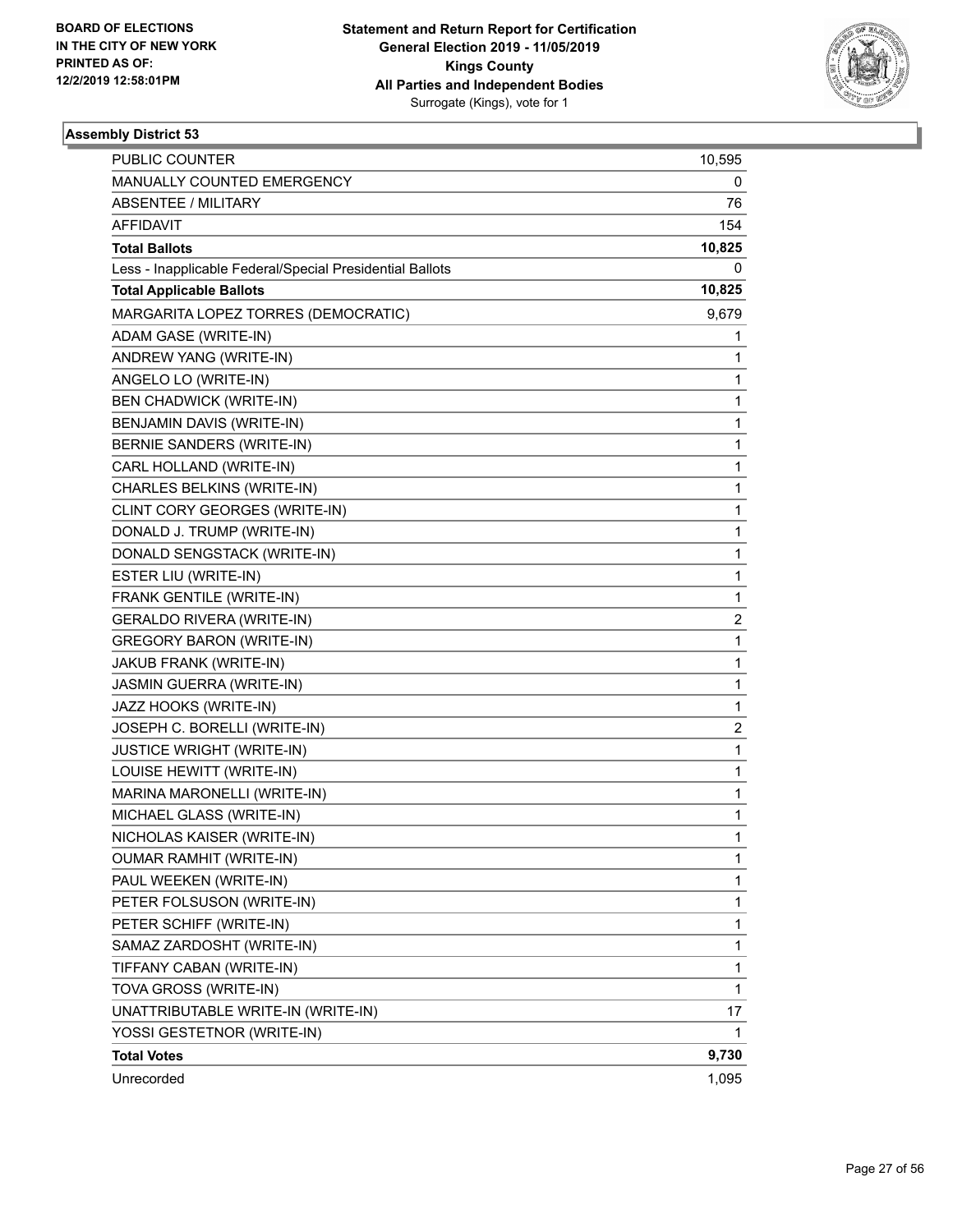

| <b>PUBLIC COUNTER</b>                                    | 7,922          |
|----------------------------------------------------------|----------------|
| <b>MANUALLY COUNTED EMERGENCY</b>                        | 0              |
| ABSENTEE / MILITARY                                      | 84             |
| <b>AFFIDAVIT</b>                                         | 98             |
| <b>Total Ballots</b>                                     | 8,104          |
| Less - Inapplicable Federal/Special Presidential Ballots | 0              |
| <b>Total Applicable Ballots</b>                          | 8,104          |
| MARGARITA LOPEZ TORRES (DEMOCRATIC)                      | 7,274          |
| ADAM ROTH (WRITE-IN)                                     | 1              |
| ANDREW YANG (WRITE-IN)                                   | 1              |
| BILL DEBLASIO (WRITE-IN)                                 | $\mathbf{1}$   |
| COLLEEN MCCORMACK MAITLAND (WRITE-IN)                    | $\mathbf{1}$   |
| CURTIS ODOM (WRITE-IN)                                   | 1              |
| DONALD J. TRUMP (WRITE-IN)                               | 1              |
| EIANA BARON (WRITE-IN)                                   | 1              |
| ERROL LEWIS (WRITE-IN)                                   | 1              |
| JACQUELINE WILLIAMS (WRITE-IN)                           | $\mathbf{1}$   |
| JOSEF STAVIA (WRITE-IN)                                  | 1              |
| LASHARAM AMOZ (WRITE-IN)                                 | $\mathbf{1}$   |
| MATTHEW MARTIN (WRITE-IN)                                | 1              |
| OLIVER QUEEN (WRITE-IN)                                  | 1              |
| SHATIMA JACKSON (WRITE-IN)                               | 1              |
| STEVEN SOMERVILLE (WRITE-IN)                             | $\overline{c}$ |
| TYLER JACKSON JR. (WRITE-IN)                             | 1              |
| UNATTRIBUTABLE WRITE-IN (WRITE-IN)                       | 13             |
| <b>Total Votes</b>                                       | 7,304          |
| Unrecorded                                               | 800            |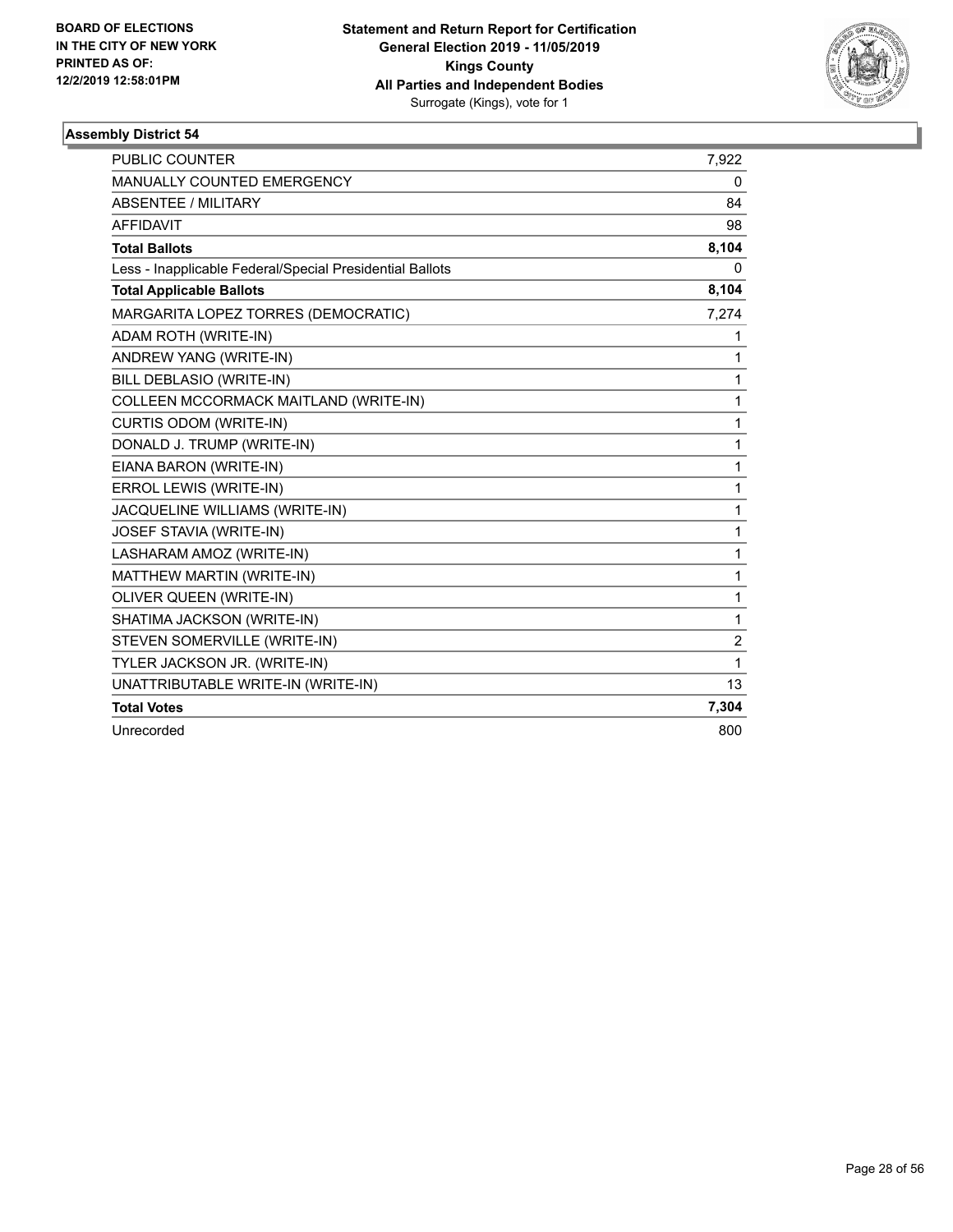

| <b>PUBLIC COUNTER</b>                                    | 10,242         |
|----------------------------------------------------------|----------------|
| MANUALLY COUNTED EMERGENCY                               | 0              |
| <b>ABSENTEE / MILITARY</b>                               | 156            |
| <b>AFFIDAVIT</b>                                         | 135            |
| <b>Total Ballots</b>                                     | 10,533         |
| Less - Inapplicable Federal/Special Presidential Ballots | 0              |
| <b>Total Applicable Ballots</b>                          | 10,533         |
| MARGARITA LOPEZ TORRES (DEMOCRATIC)                      | 9,447          |
| ABRAHAM KELA (WRITE-IN)                                  | 1              |
| ARON C. MARTIN (WRITE-IN)                                | 1              |
| BARRY GOLDWATER (WRITE-IN)                               | 1              |
| CHISTOPHER BONEY SR. (WRITE-IN)                          | 1              |
| CHRISTOPHER BONEY L SR,. (WRITE-IN)                      | 1              |
| KAZ WHITE (WRITE-IN)                                     | 1              |
| LEVI E. DORANCY (WRITE-IN)                               | 1              |
| MEREDITH JONES (WRITE-IN)                                | $\overline{2}$ |
| MEREDTH JONES (WRITE-IN)                                 | 1              |
| RENEE HAYNES (WRITE-IN)                                  | 1              |
| SAMMA SHARUR (WRITE-IN)                                  | 1              |
| UNATTRIBUTABLE WRITE-IN (WRITE-IN)                       | 6              |
| <b>Total Votes</b>                                       | 9,465          |
| Unrecorded                                               | 1,068          |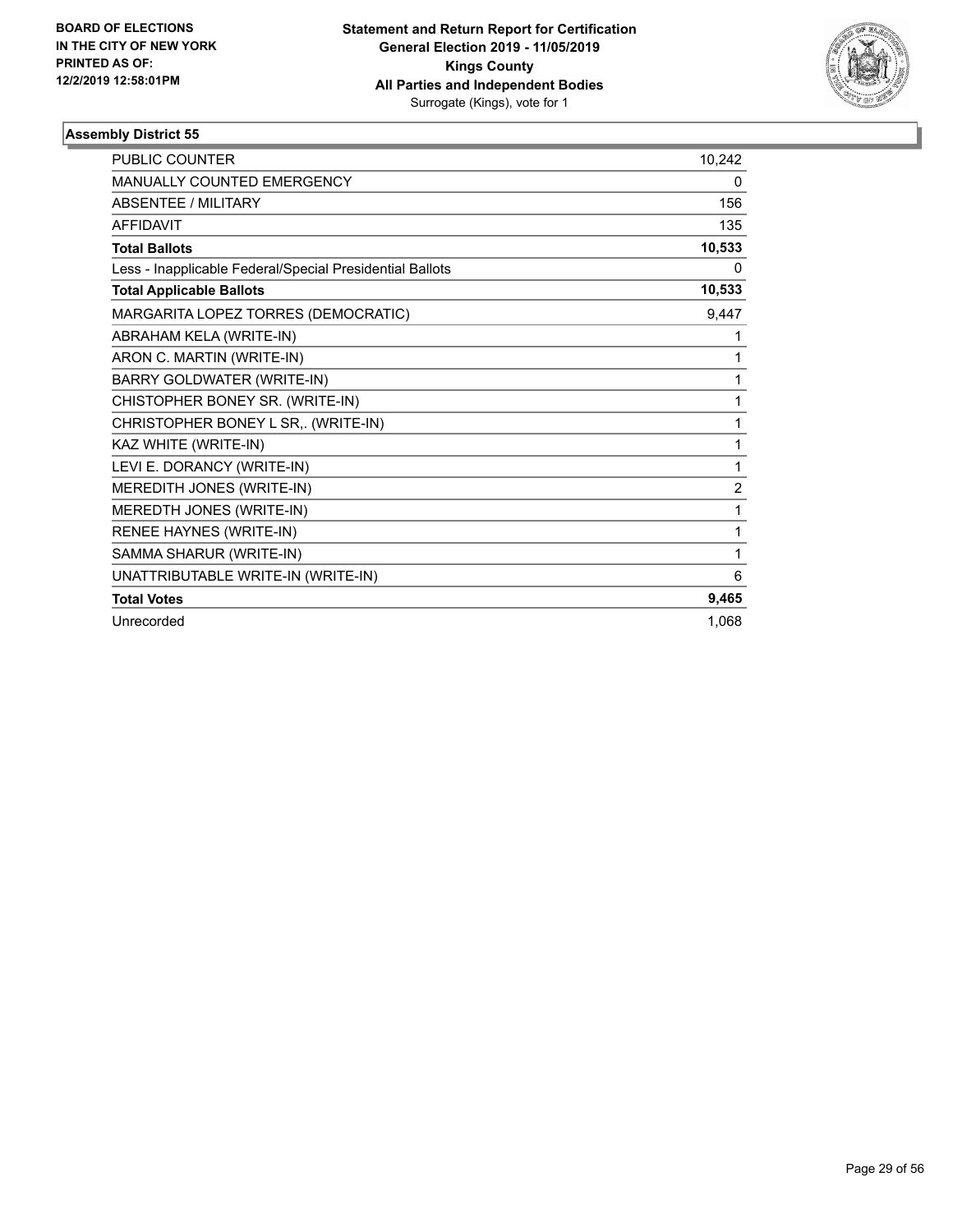

| PUBLIC COUNTER                                           | 14,872 |
|----------------------------------------------------------|--------|
| MANUALLY COUNTED EMERGENCY                               | 0      |
| ABSENTEE / MILITARY                                      | 180    |
| AFFIDAVIT                                                | 221    |
| <b>Total Ballots</b>                                     | 15,273 |
| Less - Inapplicable Federal/Special Presidential Ballots | 0      |
| <b>Total Applicable Ballots</b>                          | 15,273 |
| MARGARITA LOPEZ TORRES (DEMOCRATIC)                      | 13,731 |
| ALEX BURTON (WRITE-IN)                                   | 1      |
| ALICIA K. GLEN (WRITE-IN)                                | 1      |
| ANDRE IZENDON (WRITE-IN)                                 | 1      |
| ASHLEY MORGAN PECORELLI (WRITE-IN)                       | 1      |
| ASSATA SHAKUR (WRITE-IN)                                 | 1      |
| ASSATA SKAKUR (WRITE-IN)                                 | 1      |
| <b>BERNIE SANDERS (WRITE-IN)</b>                         | 3      |
| CHIMORE T GLOVER (WRITE-IN)                              | 1      |
| DAVID E LUKE (WRITE-IN)                                  | 1      |
| DOLORES P SAMPSON (WRITE-IN)                             | 1      |
| DONALD J. TRUMP JR (WRITE-IN)                            | 1      |
| EDWARD KING (WRITE-IN)                                   | 1      |
| ELENA BARON (WRITE-IN)                                   | 1      |
| ERIC CARTER (WRITE-IN)                                   | 1      |
| FARAH LEWIS (WRITE-IN)                                   | 1      |
| GIZZEL GLUCK (WRITE-IN)                                  | 1      |
| HARRIET THOMPSON (WRITE-IN)                              | 1      |
| HESSSUACIO HASSAN (WRITE-IN)                             | 1      |
| IDA B WELLS (WRITE-IN)                                   | 1      |
| JEFFREY EPSTEIN (WRITE-IN)                               | 1      |
| JOSEPH C. BORELLI (WRITE-IN)                             | 1      |
| JUMAANE D. WILLAMS (WRITE-IN)                            | 1      |
| MEREDITH JONES (WRITE-IN)                                | 3      |
| MICHAEL BLOOMBERG (WRITE-IN)                             | 1      |
| RALPH YOZZO (WRITE-IN)                                   | 1      |
| SAMANTHA CHRISTIE (WRITE-IN)                             | 1      |
| SOJAUNER RIVERS (WRITE-IN)                               | 1      |
| THEODORE HANNA (WRITE-IN)                                | 1      |
| TIFFANY CABAN (WRITE-IN)                                 | 3      |
| UNATTRIBUTABLE WRITE-IN (WRITE-IN)                       | 15     |
| <b>Total Votes</b>                                       | 13,781 |
| Unrecorded                                               | 1,492  |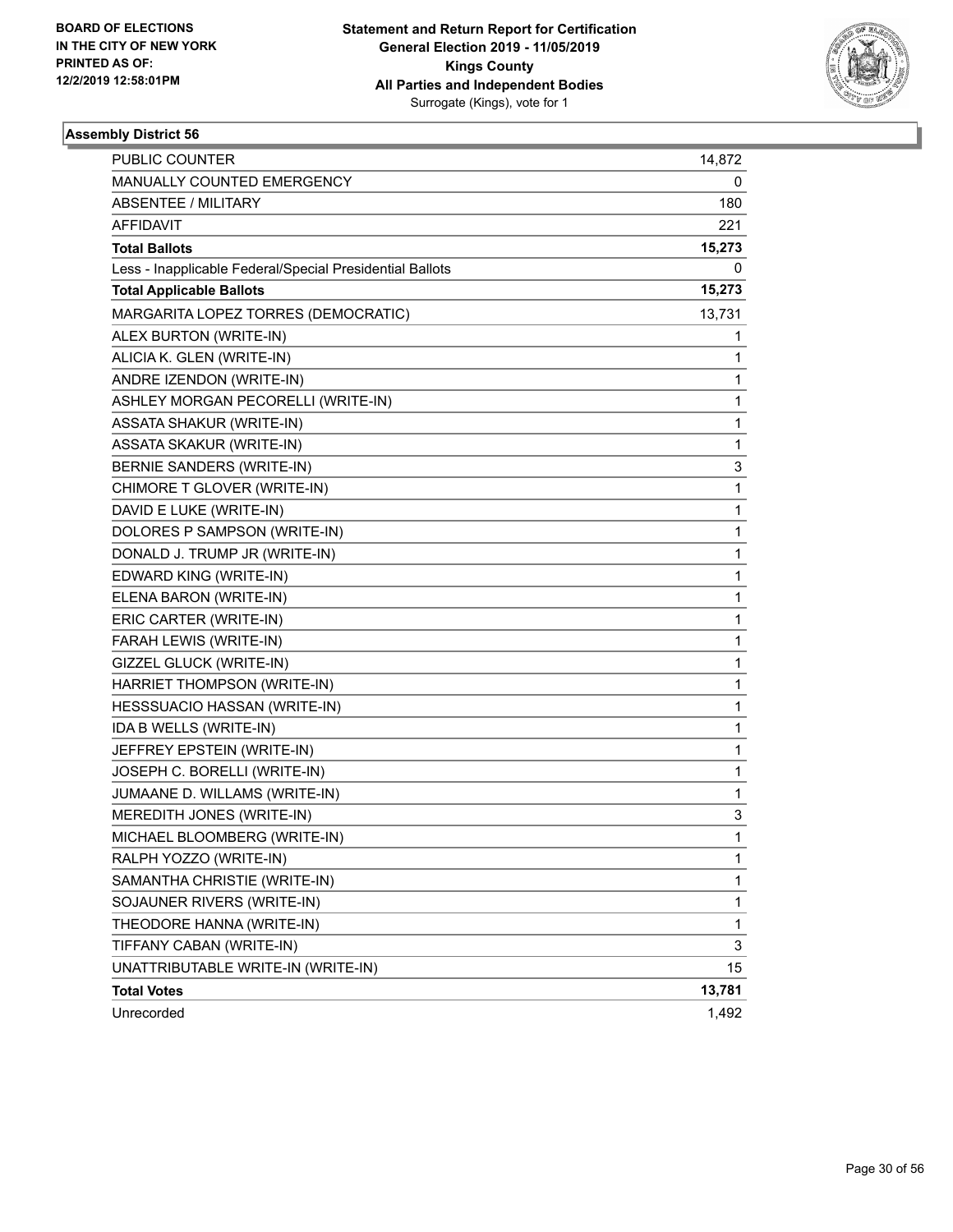

| PUBLIC COUNTER                                           | 21,714 |
|----------------------------------------------------------|--------|
| MANUALLY COUNTED EMERGENCY                               | 2      |
| ABSENTEE / MILITARY                                      | 305    |
| <b>AFFIDAVIT</b>                                         | 312    |
| <b>Total Ballots</b>                                     | 22,333 |
| Less - Inapplicable Federal/Special Presidential Ballots | 0      |
| <b>Total Applicable Ballots</b>                          | 22,333 |
| MARGARITA LOPEZ TORRES (DEMOCRATIC)                      | 19,943 |
| ALICE MANDEL (WRITE-IN)                                  | 1      |
| ANIKA SMILEY (WRITE-IN)                                  | 2      |
| ANITA WAYNE (WRITE-IN)                                   | 1      |
| ASSATA SHAKUR (WRITE-IN)                                 | 2      |
| BARACK OBAMA (WRITE-IN)                                  | 1      |
| BRONDAN BAGLEY (WRITE-IN)                                | 1      |
| CHELSEA FROSINI (WRITE-IN)                               | 1      |
| CHRISTINE MORGAN (WRITE-IN)                              | 1      |
| <b>COLEN FRIEDMAN (WRITE-IN)</b>                         | 1      |
| DEVIN BALKIND (WRITE-IN)                                 | 1      |
| DREW AKHSON (WRITE-IN)                                   | 1      |
| <b>GOERGE HARRISON (WRITE-IN)</b>                        | 1      |
| HAL PHILLIPS (WRITE-IN)                                  | 1      |
| HARLEY DIAMOND (WRITE-IN)                                | 1      |
| HOWARD TUTTLEMAN (WRITE-IN)                              | 1      |
| JAMIE FELL (WRITE-IN)                                    | 1      |
| JOANNA LAU (WRITE-IN)                                    | 1      |
| JOE MURRAY (WRITE-IN)                                    | 1      |
| JOSEPH C. BORELLI (WRITE-IN)                             | 1      |
| JULIE SHARPTON (WRITE-IN)                                | 1      |
| KEVIN HARRIS (WRITE-IN)                                  | 1      |
| KRISTEN EARETING (WRITE-IN)                              | 1      |
| KWASI MENSAH (WRITE-IN)                                  | 1      |
| LUISA DIEZ (WRITE-IN)                                    | 1      |
| MARGARAT DUNCHOE (WRITE-IN)                              | 1      |
| MATT VOLNER (WRITE-IN)                                   | 1      |
| MENDEL NEUMAN (WRITE-IN)                                 | 1      |
| MERACHENY HECKS (WRITE-IN)                               | 1      |
| MEREDITH JONES (WRITE-IN)                                | 1      |
| MICHAEL BLOOMBERG (WRITE-IN)                             | 1      |
| MICHAEL CAMPBELL (WRITE-IN)                              | 1      |
| MICHAEL KINNUCAN (WRITE-IN)                              | 1      |
| MOLLY BALIKOW (WRITE-IN)                                 | 1      |
| NATHAN ALBERT (WRITE-IN)                                 | 1      |
| NATHAN BELLOTT (WRITE-IN)                                | 1      |
| NIGEL LA BOROTE (WRITE-IN)                               | 1      |
| RACHEL A LERNER (WRITE-IN)                               | 1      |
| REINALDO E RIVERA (WRITE-IN)                             | 1      |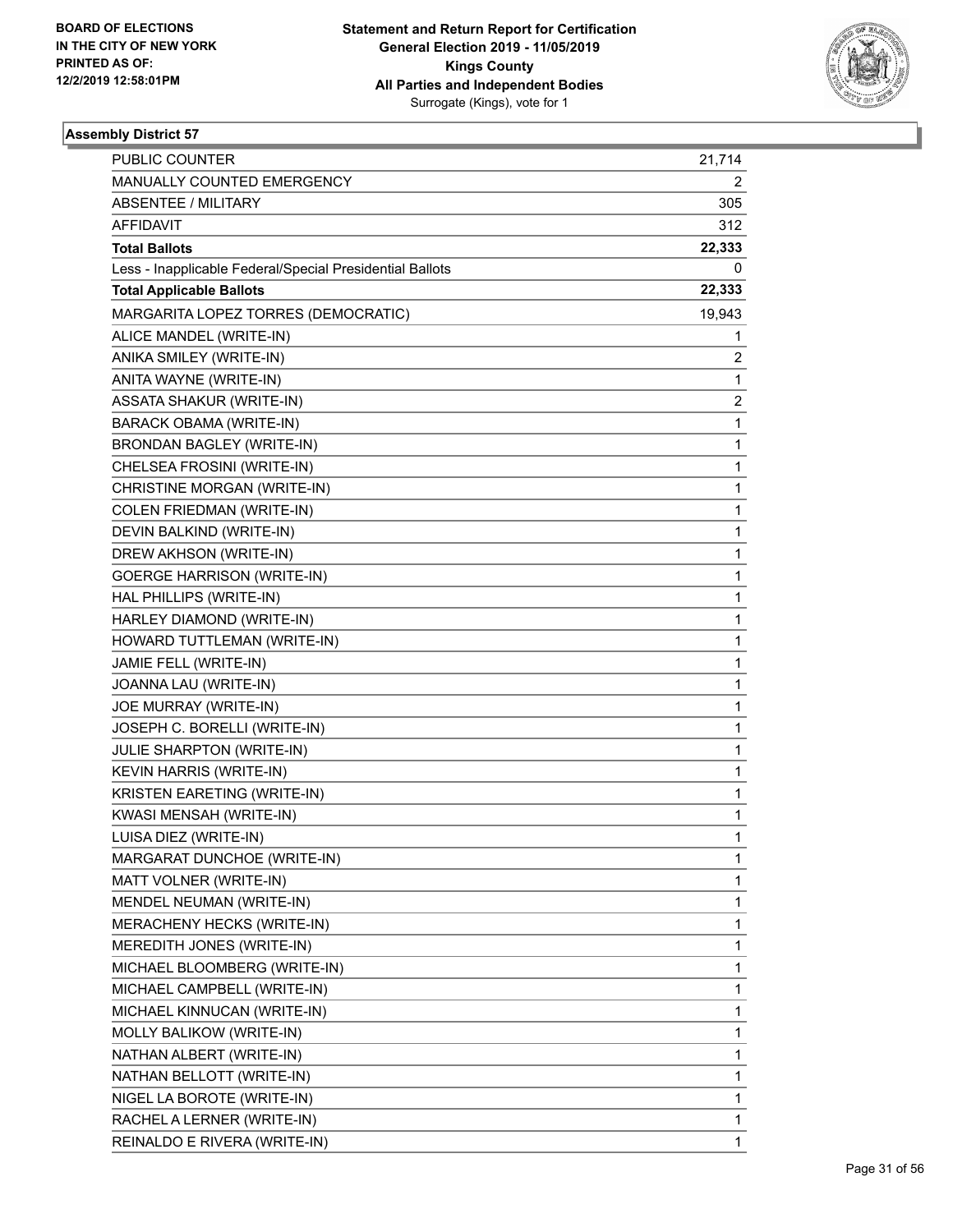

| ROSANN EVANS (WRITE-IN)            |        |
|------------------------------------|--------|
| RUPERT BARRY (WRITE-IN)            |        |
| SAMUEL FELDMAN (WRITE-IN)          |        |
| TONIS BARDIS (WRITE-IN)            |        |
| UNATTRIBUTABLE WRITE-IN (WRITE-IN) | 30     |
| URSULA NWALUEZE (WRITE-IN)         |        |
| <b>Total Votes</b>                 | 20,018 |
| Unrecorded                         | 2.315  |

| PUBLIC COUNTER                                           | 12,120 |
|----------------------------------------------------------|--------|
| <b>MANUALLY COUNTED EMERGENCY</b>                        | 0      |
| ABSENTEE / MILITARY                                      | 293    |
| <b>AFFIDAVIT</b>                                         | 75     |
| <b>Total Ballots</b>                                     | 12,488 |
| Less - Inapplicable Federal/Special Presidential Ballots | 0      |
| <b>Total Applicable Ballots</b>                          | 12,488 |
| MARGARITA LOPEZ TORRES (DEMOCRATIC)                      | 11,070 |
| CHRISTOPHER VALIS (WRITE-IN)                             |        |
| JAVAN FYFFE (WRITE-IN)                                   |        |
| JOLU FAUST (WRITE-IN)                                    | 1      |
| <b>MYRTHO PREVIL (WRITE-IN)</b>                          |        |
| NICK VELLIOS (WRITE-IN)                                  | 1      |
| RICHARD DICRISTI (WRITE-IN)                              | 1      |
| UNATTRIBUTABLE WRITE-IN (WRITE-IN)                       | 10     |
| UNCOUNTED WRITE-IN PER STATUTE (WRITE-IN)                | 1      |
| <b>Total Votes</b>                                       | 11,087 |
| Unrecorded                                               | 1,401  |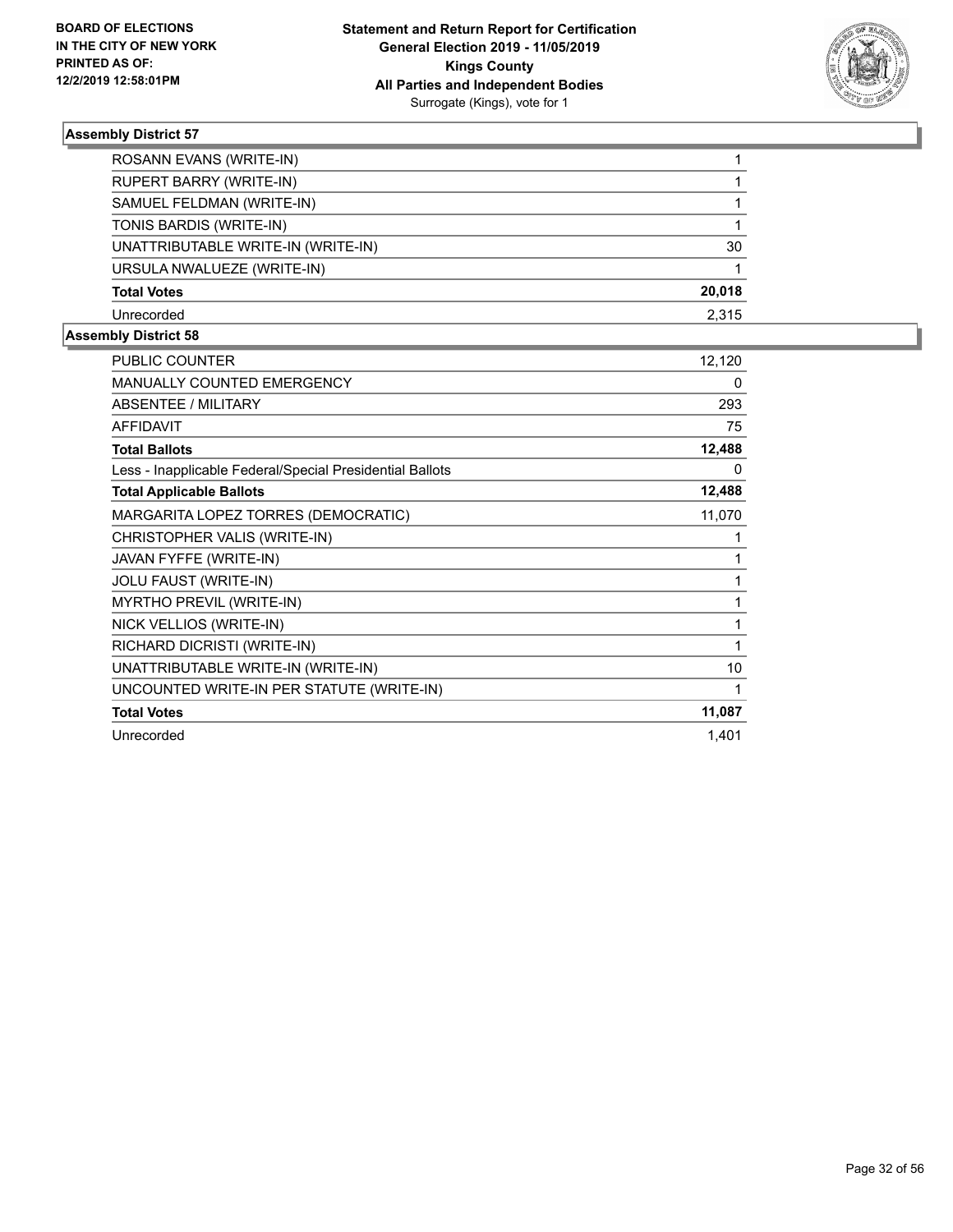

| PUBLIC COUNTER                                           | 12,394       |
|----------------------------------------------------------|--------------|
| MANUALLY COUNTED EMERGENCY                               | 2            |
| ABSENTEE / MILITARY                                      | 201          |
| <b>AFFIDAVIT</b>                                         | 87           |
| <b>Total Ballots</b>                                     | 12,684       |
| Less - Inapplicable Federal/Special Presidential Ballots | 0            |
| <b>Total Applicable Ballots</b>                          | 12,684       |
| MARGARITA LOPEZ TORRES (DEMOCRATIC)                      | 9,634        |
| ANDREW NAPOLITANO (WRITE-IN)                             | 1            |
| ANGEL M MENDEZ (WRITE-IN)                                | 1            |
| AUDREY SILK (WRITE-IN)                                   | 1            |
| <b>BEN KAGAN (WRITE-IN)</b>                              | 1            |
| BERNARD ITZKOWITZ (WRITE-IN)                             | $\mathbf{1}$ |
| <b>BRIAN GOMEZ (WRITE-IN)</b>                            | 1            |
| BRIAN NOEL (WRITE-IN)                                    | $\mathbf{1}$ |
| BRUNO CODISPOTS (WRITE-IN)                               | 1            |
| CAM MORRIS (WRITE-IN)                                    | 1            |
| CANDACE OWENS (WRITE-IN)                                 | 1            |
| CAOLOS BELTRAN (WRITE-IN)                                | $\mathbf{1}$ |
| CAROLINE COHEN (WRITE-IN)                                | 1            |
| CATHERINE VERO (WRITE-IN)                                | $\mathbf{1}$ |
| CHRISTOPHER KELLCHER (WRITE-IN)                          | 1            |
| CHRISTOPHER P.REIFF (WRITE-IN)                           | 1            |
| <b>COLIN FIRTH (WRITE-IN)</b>                            | 1            |
| DANIEL KOGAN (WRITE-IN)                                  | $\mathbf{1}$ |
| DANIEL MERVS (WRITE-IN)                                  | 1            |
| DAVID KATZ (WRITE-IN)                                    | 1            |
| DEBRAH M.SMITH (WRITE-IN)                                | 1            |
| DEVIN BALKIND (WRITE-IN)                                 | 1            |
| DONALD J. TRUMP (WRITE-IN)                               | 4            |
| DONALD J. TRUMP JR (WRITE-IN)                            | 1            |
| EILEEN GOLDWYN (WRITE-IN)                                | 1            |
| ERIC TRUMP (WRITE-IN)                                    | 1            |
| FRANK CAIAZZO (WRITE-IN)                                 | 1            |
| FRANK SEDDIO (WRITE-IN)                                  | 1            |
| GEOFFREY BOWSER (WRITE-IN)                               | 1            |
| HARRY ERB (WRITE-IN)                                     | 1            |
| HOWARD STERN (WRITE-IN)                                  | 1            |
| ISABELLA GUAGLIADO (WRITE-IN)                            | 1            |
| JAMES GIORGIO (WRITE-IN)                                 | 2            |
| JAMES MURRAY (WRITE-IN)                                  | 1            |
| JENNY GUAGLIADO (WRITE-IN)                               | 1            |
| JOE LIOTTA (WRITE-IN)                                    | 1            |
| JOHN INGRAM (WRITE-IN)                                   | 1            |
| JOHN VASQUEZ (WRITE-IN)                                  | 1            |
| JOSEPH CALABRO (WRITE-IN)                                | 1            |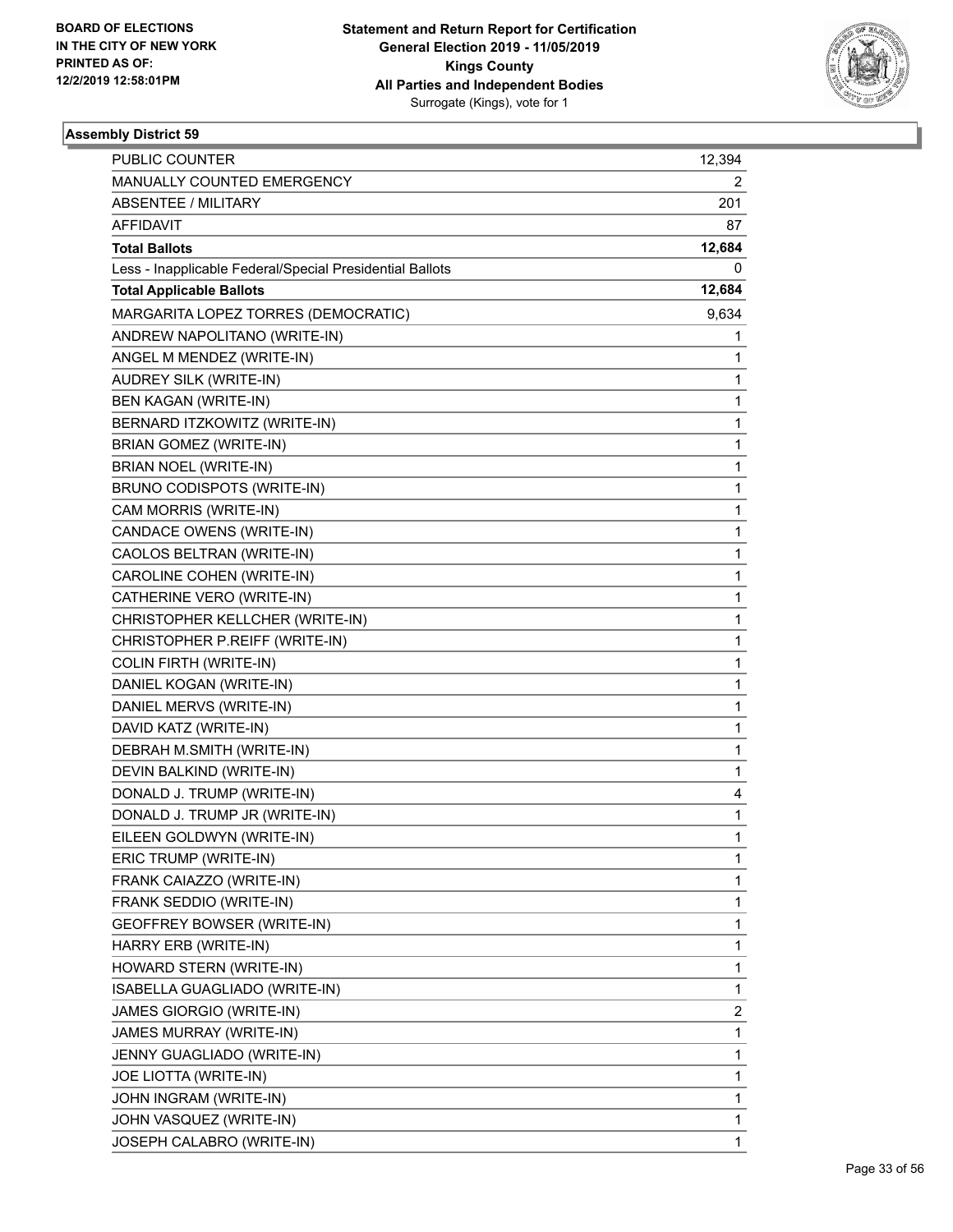

| JOSEPH DAVIDOVIDR (WRITE-IN)       | 1                       |
|------------------------------------|-------------------------|
| JOSEPH ESPOSITO (WRITE-IN)         | 1                       |
| LINDA RENNA (WRITE-IN)             | 1                       |
| MARCUS GARVEY (WRITE-IN)           | $\overline{\mathbf{c}}$ |
| MARIE CONZEULA (WRITE-IN)          | 1                       |
| MATHEW KAMME (WRITE-IN)            | 1                       |
| MATTHEW GOGGIN (WRITE-IN)          | 1                       |
| MAXIM E PIERRE (WRITE-IN)          | 1                       |
| NATALIE FERBER (WRITE-IN)          | 1                       |
| NICHOLAS LAMBERTO (WRITE-IN)       | 1                       |
| PATRICIA JACKSON (WRITE-IN)        | 1                       |
| PATRICK DOHERTY (WRITE-IN)         | 1                       |
| PAUL GREEN (WRITE-IN)              | 1                       |
| RICHARD GUTIERREZ (WRITE-IN)       | 1                       |
| ROBERT FARDA (WRITE-IN)            | 1                       |
| ROBERT FARULA (WRITE-IN)           | 1                       |
| ROSE MCGUIRE (WRITE-IN)            | 1                       |
| RUDOLPH GIULIANI (WRITE-IN)        | $\overline{c}$          |
| RUDOLPH GUILIANI (WRITE-IN)        | 1                       |
| SASSY BRITTON (WRITE-IN)           | 1                       |
| THOMAS E, MURRAY (WRITE-IN)        | 1                       |
| UNATTRIBUTABLE WRITE-IN (WRITE-IN) | 26                      |
| VICTOR CHERICHETTI (WRITE-IN)      | 1                       |
| VICTOR CLERIDETTI (WRITE-IN)       | 1                       |
| VINCENT F. MARTUSCIELLO (WRITE-IN) | 1                       |
| WALTER SADOWSKI (WRITE-IN)         | 1                       |
| <b>Total Votes</b>                 | 9,729                   |
| Unrecorded                         | 2,955                   |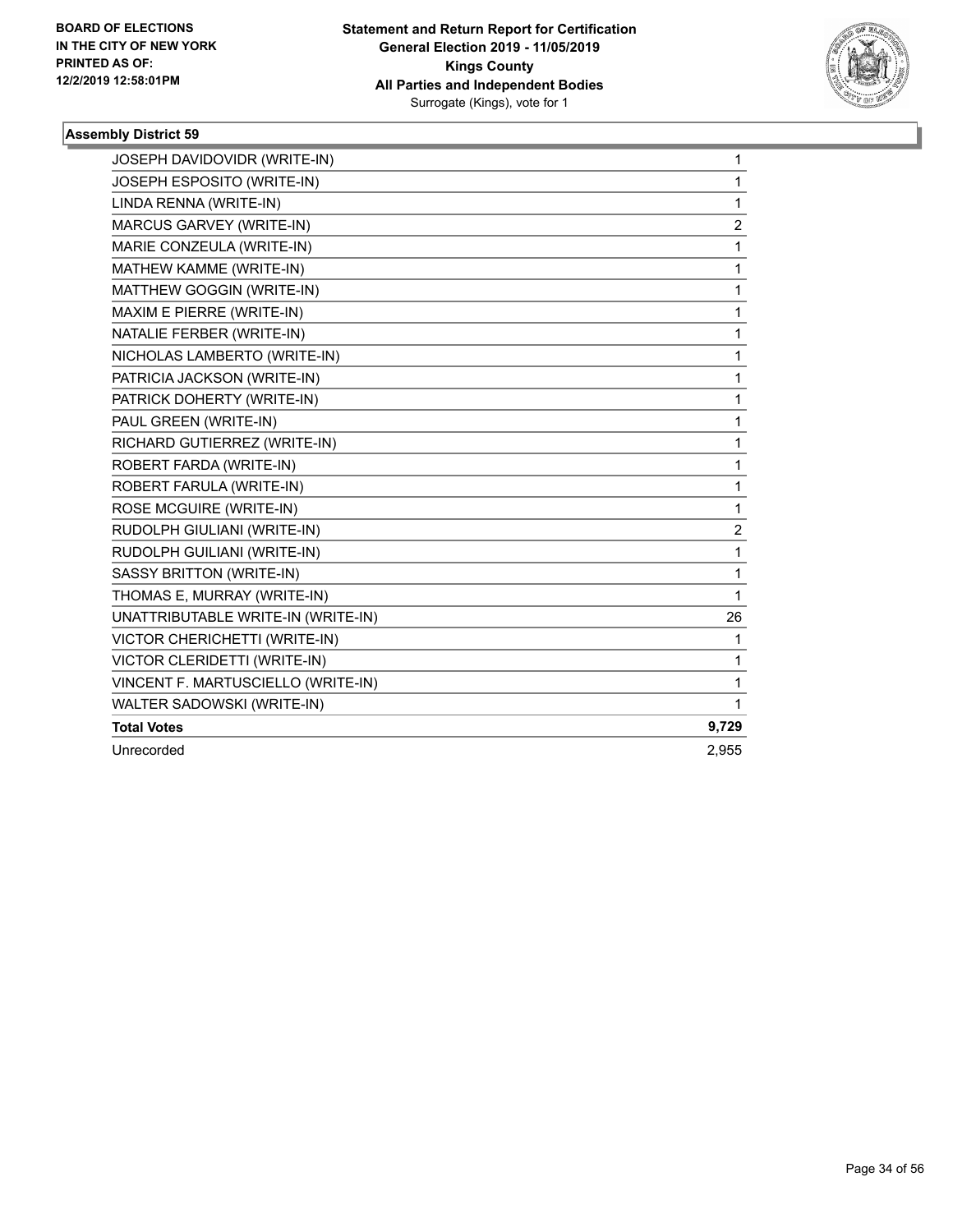

| <b>PUBLIC COUNTER</b>                                    | 11,110 |
|----------------------------------------------------------|--------|
| <b>MANUALLY COUNTED EMERGENCY</b>                        | 0      |
| <b>ABSENTEE / MILITARY</b>                               | 165    |
| <b>AFFIDAVIT</b>                                         | 72     |
| <b>Total Ballots</b>                                     | 11,347 |
| Less - Inapplicable Federal/Special Presidential Ballots | 0      |
| <b>Total Applicable Ballots</b>                          | 11,347 |
| MARGARITA LOPEZ TORRES (DEMOCRATIC)                      | 10,198 |
| <b>BLAKE KERSEY (WRITE-IN)</b>                           | 1      |
| EDNA NIXON (WRITE-IN)                                    | 1      |
| ERICA WILLIAMS (WRITE-IN)                                | 1      |
| <b>HESHAM EL-MELIGY (WRITE-IN)</b>                       | 1      |
| KIRK OLIVER (WRITE-IN)                                   | 1      |
| MARGARITE LOPEZ TORRES (WRITE-IN)                        | 1      |
| TIRREU BARRONETTE (WRITE-IN)                             | 1      |
| UNATTRIBUTABLE WRITE-IN (WRITE-IN)                       | 8      |
| <b>Total Votes</b>                                       | 10,213 |
| Unrecorded                                               | 1,134  |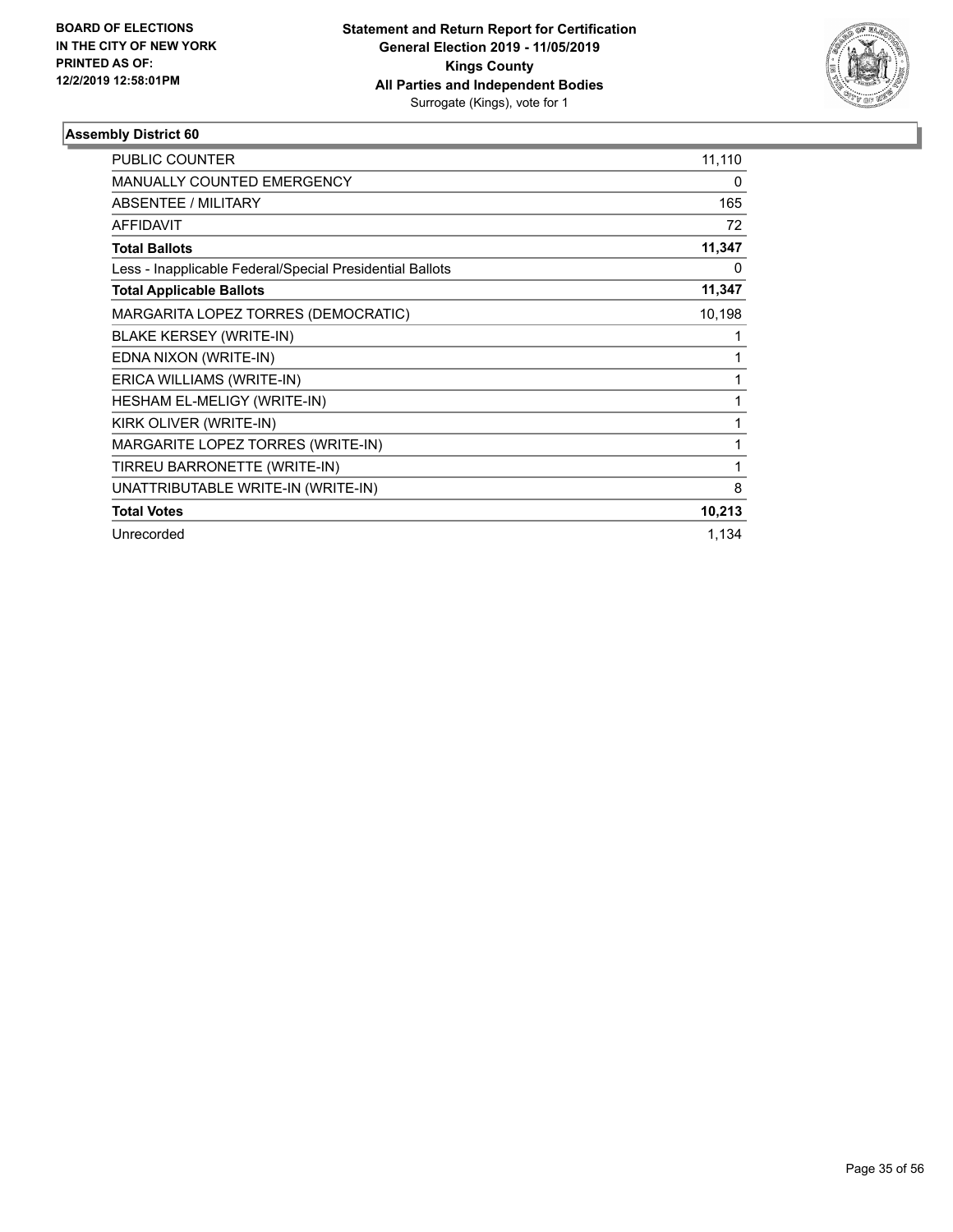

| PUBLIC COUNTER                                           | 3,387        |
|----------------------------------------------------------|--------------|
| MANUALLY COUNTED EMERGENCY                               | 0            |
| ABSENTEE / MILITARY                                      | 68           |
| AFFIDAVIT                                                | 23           |
| <b>Total Ballots</b>                                     | 3,478        |
| Less - Inapplicable Federal/Special Presidential Ballots | 0            |
| <b>Total Applicable Ballots</b>                          | 3,478        |
| MARGARITA LOPEZ TORRES (DEMOCRATIC)                      | 2,341        |
| ANDREW M KNIESEL (WRITE-IN)                              | 1            |
| ANIKA SMILEY (WRITE-IN)                                  | 1            |
| BILL BRATON (WRITE-IN)                                   | 1            |
| <b>BOB CALLAGHAN (WRITE-IN)</b>                          | 1            |
| CHRIS JONES (WRITE-IN)                                   | 1            |
| CHRISTINE SISTO (WRITE-IN)                               | 1            |
| DONALD J. TRUMP (WRITE-IN)                               | 1            |
| EDWARD BEYUN (WRITE-IN)                                  | 1            |
| HOMER CAPP (WRITE-IN)                                    | 1            |
| JACK MALONE (WRITE-IN)                                   | 1            |
| JAMES COLLINS (WRITE-IN)                                 | 1            |
| JOSEPH C. BORELLI (WRITE-IN)                             | 1            |
| KATHRYN ELLARD (WRITE-IN)                                | 1            |
| LIAM MCCABE (WRITE-IN)                                   | $\mathbf{1}$ |
| MARTIN J. GOLDEN (WRITE-IN)                              | 7            |
| MEREDITH JONES (WRITE-IN)                                | 1            |
| MICHAEL BLOOMBERG (WRITE-IN)                             | 1            |
| MICHAEL K CLARKE (WRITE-IN)                              | 1            |
| PAT PAULSEN (WRITE-IN)                                   | 1            |
| PEKHAM PAL (WRITE-IN)                                    | 1            |
| PETER F VALLONE (WRITE-IN)                               | $\mathbf{1}$ |
| PREET BHARARA (WRITE-IN)                                 | 1            |
| REINALDO RIVERA (WRITE-IN)                               | 1            |
| UNATTRIBUTABLE WRITE-IN (WRITE-IN)                       | 17           |
| VANESSA MCEVOY (WRITE-IN)                                | 1            |
| <b>Total Votes</b>                                       | 2,388        |
| Unrecorded                                               | 1,090        |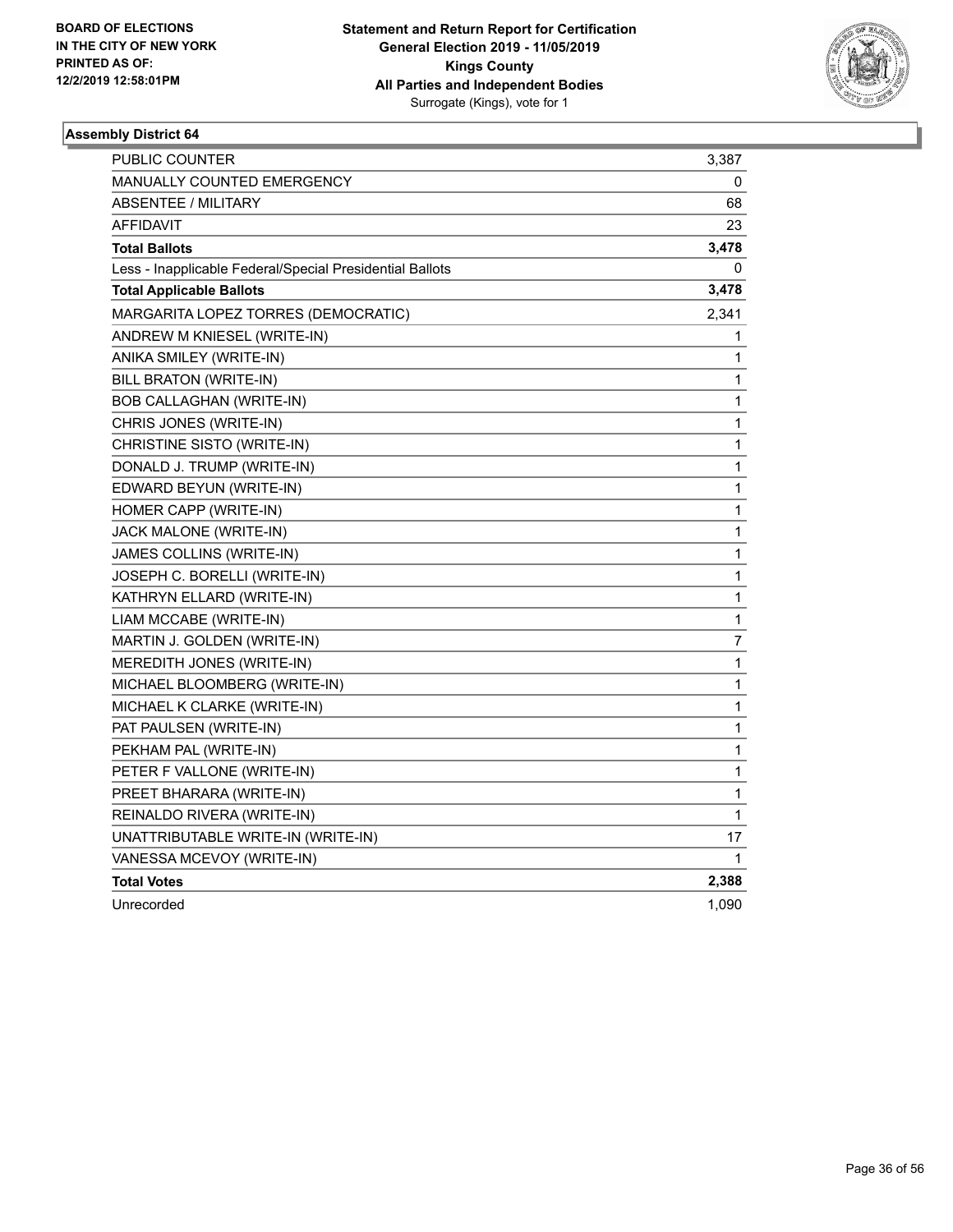

| PUBLIC COUNTER                                           | 237,852      |
|----------------------------------------------------------|--------------|
| MANUALLY COUNTED EMERGENCY                               | 26           |
| <b>ABSENTEE / MILITARY</b>                               | 3,807        |
| AFFIDAVIT                                                | 2,617        |
| <b>Total Ballots</b>                                     | 244,302      |
| Less - Inapplicable Federal/Special Presidential Ballots | 0            |
| <b>Total Applicable Ballots</b>                          | 244,302      |
| MARGARITA LOPEZ TORRES (DEMOCRATIC)                      | 200,485      |
| AARAN BOOME (WRITE-IN)                                   | 1            |
| AARIN HERMAN (WRITE-IN)                                  | 1            |
| AARON BERGER (WRITE-IN)                                  | 1            |
| AARON GROSS (WRITE-IN)                                   | 1            |
| AARON I. BLINDER (WRITE-IN)                              | 1            |
| AARON TYK (WRITE-IN)                                     | 1            |
| ABE MORRAY (WRITE-IN)                                    | 1            |
| ABRAHAM FRANK (WRITE-IN)                                 | 1            |
| ABRAHAM GERMAN (WRITE-IN)                                | 1            |
| ABRAHAM KELA (WRITE-IN)                                  | 1            |
| ABRAHAM WOLFSON (WRITE-IN)                               | 1            |
| ADAM DILEO (WRITE-IN)                                    | 1            |
| ADAM GASE (WRITE-IN)                                     | 1            |
| ADAM ROTH (WRITE-IN)                                     | 1            |
| ADAM SANDLER (WRITE-IN)                                  | 1            |
| ADINA SASH (WRITE-IN)                                    | 2            |
| AHARON WERTZER (WRITE-IN)                                | 1            |
| AJ GREEN (WRITE-IN)                                      | 1            |
| AKIAWUNMI DUROJAIYE (WRITE-IN)                           | 1            |
| AL DAMATO (WRITE-IN)                                     | 1            |
| ALARGERITA LOPEZ TEVREZ (WRITE-IN)                       | 1            |
| ALEC GLASGALL (WRITE-IN)                                 | 1            |
| ALEX BRAGG (WRITE-IN)                                    | 1            |
| ALEX BURTON (WRITE-IN)                                   | $\mathbf{1}$ |
| ALEX JONES (WRITE-IN)                                    | 1            |
| ALEX MERCED (WRITE-IN)                                   | 1            |
| ALEXANDER HARRISON NEWMAN (WRITE-IN)                     | 1            |
| ALFRED FERRER III (WRITE-IN)                             | 1            |
| ALICE MANDEL (WRITE-IN)                                  | 1            |
| ALICIA K. GLEN (WRITE-IN)                                | 1            |
| ALLAN ELLMAN (WRITE-IN)                                  | 1            |
| ALLISON FESINSTINE (WRITE-IN)                            | 1            |
| ALTIVA KORNITZER (WRITE-IN)                              | 1            |
| AMELIA DWECK (WRITE-IN)                                  | 1            |
| ANDERS NELSON (WRITE-IN)                                 | 1            |
| ANDRE IZENDON (WRITE-IN)                                 | 1            |
| ANDREA ALEXANDER (WRITE-IN)                              | 1            |
| ANDREW DANYLCHUK (WRITE-IN)                              | 1            |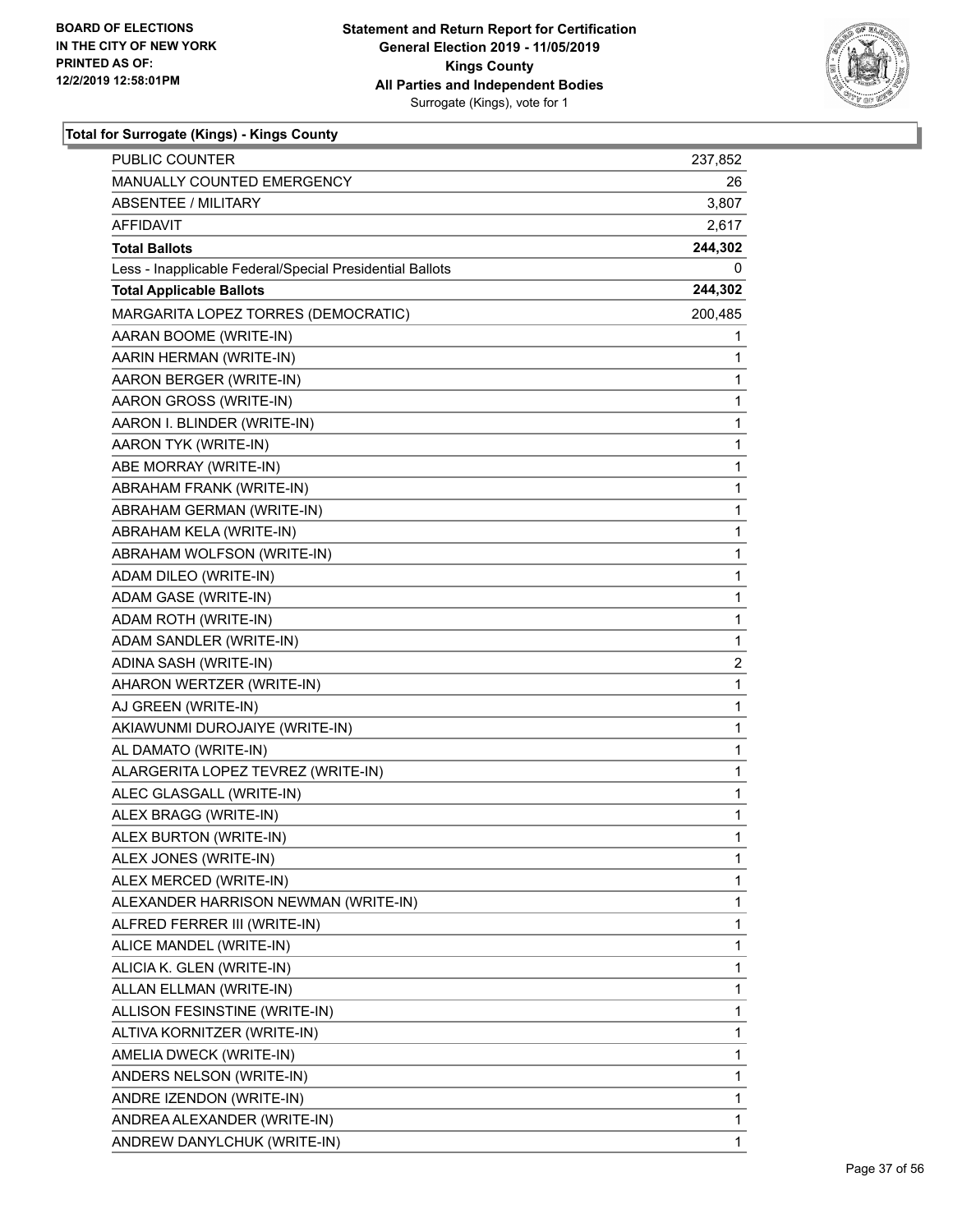

| ANDREW M KNIESEL (WRITE-IN)        | $\mathbf{1}$   |
|------------------------------------|----------------|
| ANDREW MCKEON (WRITE-IN)           | $\overline{2}$ |
| ANDREW NAPOLITANO (WRITE-IN)       | $\overline{a}$ |
| ANDREW SILVERSTEIN (WRITE-IN)      | 1              |
| ANDREW YANG (WRITE-IN)             | $\overline{2}$ |
| ANDY LUI (WRITE-IN)                | $\mathbf{1}$   |
| ANGEL M MENDEZ (WRITE-IN)          | $\mathbf{1}$   |
| ANGELA DAVIS (WRITE-IN)            | 1              |
| ANGELO INGRATI (WRITE-IN)          | $\mathbf{1}$   |
| ANGELO LO (WRITE-IN)               | 1              |
| ANIKA SMILEY (WRITE-IN)            | 3              |
| ANITA WAYNE (WRITE-IN)             | 1              |
| ANNA ECONOMOS (WRITE-IN)           | 1              |
| ANTHONY BECKFORD (WRITE-IN)        | $\mathbf{1}$   |
| ANTHONY CACCAMO (WRITE-IN)         | $\overline{c}$ |
| ANTHONY CORRERO (WRITE-IN)         | $\mathbf{1}$   |
| ANTHONY HALUB (WRITE-IN)           | $\mathbf{1}$   |
| ANTHONY J LAMBORTI (WRITE-IN)      | $\mathbf{1}$   |
| ANTHONY J. COMO (WRITE-IN)         | $\mathbf{1}$   |
| ANTHONY MOTTOLA (WRITE-IN)         | 1              |
| ANTHONY P COLORAFI (WRITE-IN)      | $\mathbf{1}$   |
| ANTHONY SIDITO (WRITE-IN)          | 1              |
| ANTONIETTA FUCCIO (WRITE-IN)       | 3              |
| ARIEL JANKELOWITZ (WRITE-IN)       | 1              |
| ARNOLD B. MOSKOWITZ (WRITE-IN)     | 1              |
| ARON C. MARTIN (WRITE-IN)          | $\mathbf{1}$   |
| ARTEM PRUSASEN (WRITE-IN)          | 1              |
| ARTHUR GRUENER (WRITE-IN)          | 1              |
| ARTHUR KATZ (WRITE-IN)             | $\overline{2}$ |
| ARTUR SADOWSKI (WRITE-IN)          | $\mathbf{1}$   |
| ARYEH AMOR (WRITE-IN)              | $\mathbf{1}$   |
| ASHLEY MORGAN PECORELLI (WRITE-IN) | 1              |
| ASSATA SHAKUR (WRITE-IN)           | 3              |
| ASSATA SKAKUR (WRITE-IN)           | 1              |
| AUDREY SILK (WRITE-IN)             | 1              |
| AVI GREENSTEIN (WRITE-IN)          | 1              |
| BANDI ALEXANDER (WRITE-IN)         | 1              |
| BARACK OBAMA (WRITE-IN)            | 3              |
| BARRON STERNGLANTZ (WRITE-IN)      | 1              |
| BARRY FISHERMAN (WRITE-IN)         | 1              |
| BARRY GOLDWATER (WRITE-IN)         | 2              |
| BARRY RENOW (WRITE-IN)             | 1              |
| <b>BARRY SCHECHTER (WRITE-IN)</b>  | 1              |
| BEHZIOR ROSENFELD (WRITE-IN)       | 1              |
| BEN BARBER (WRITE-IN)              | 1              |
| <b>BEN CHADWICK (WRITE-IN)</b>     | 1              |
|                                    |                |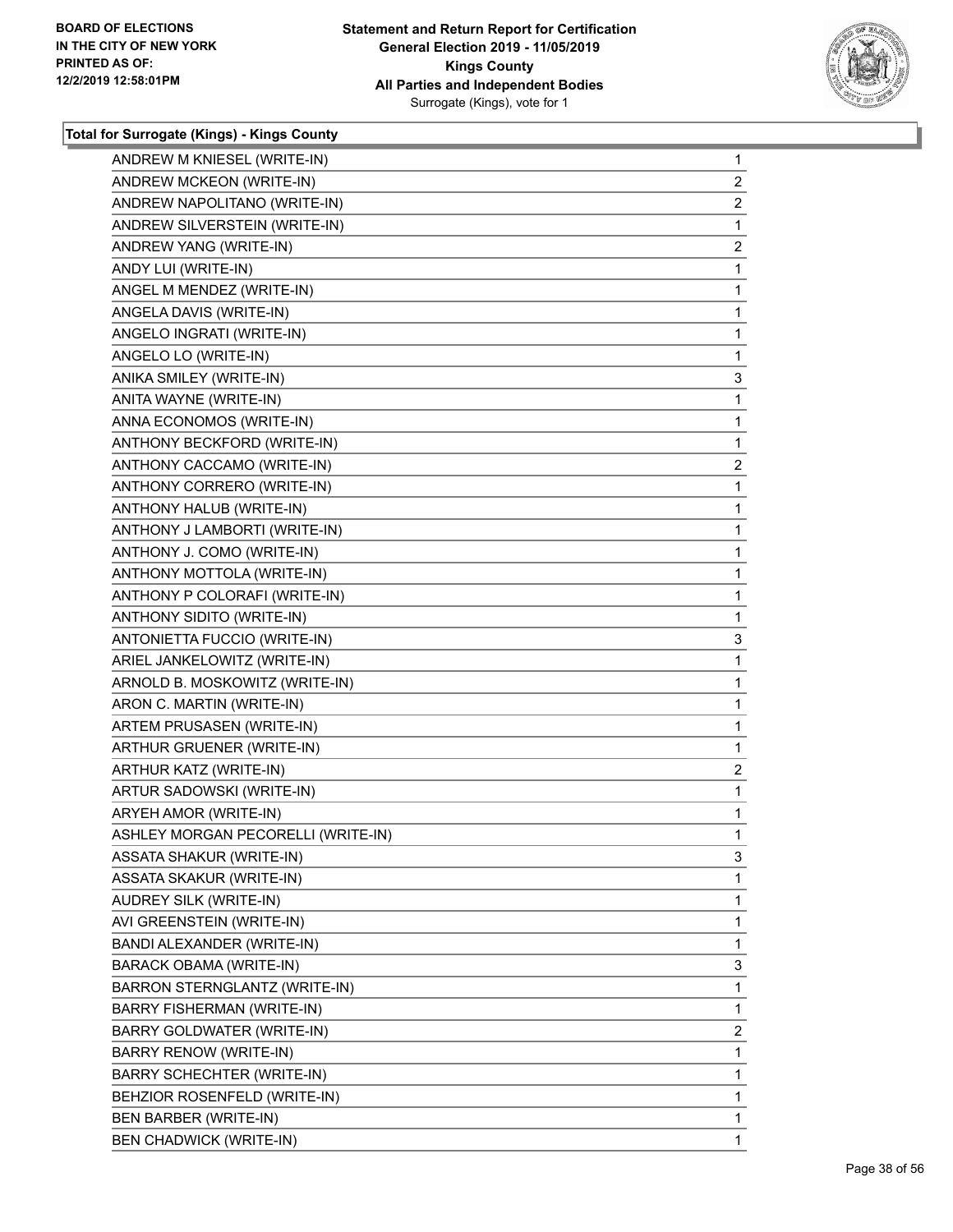

|                                     | 1            |
|-------------------------------------|--------------|
| BEN KAGAN (WRITE-IN)                |              |
| BEN SHAPIRO (WRITE-IN)              | 1            |
| BEN SHAPRIO (WRITE-IN)              | 1            |
| BENJAMIN DAVIS (WRITE-IN)           | 1            |
| BENJAMIN LIEBERMAN (WRITE-IN)       | 1            |
| BENZION WEINFELD (WRITE-IN)         | 1            |
| BERNADETTE SERTON (WRITE-IN)        | 1            |
| BERNARD ITZKOWITZ (WRITE-IN)        | 1            |
| BERNIE SANDERS (WRITE-IN)           | 8            |
| BERSI J. ZELIYA (WRITE-IN)          | 1            |
| BETTINA SCHLESEL (WRITE-IN)         | 1            |
| BETTY BONANNO (WRITE-IN)            | 1            |
| BETZALEL SHLOMO GOLDBERG (WRITE-IN) | 1            |
| BILL BRATON (WRITE-IN)              | 1            |
| BILL DEBLASIO (WRITE-IN)            | 1            |
| BILL HOGAN (WRITE-IN)               | 1            |
| BILL NYE (WRITE-IN)                 | 1            |
| <b>BLAKE KERSEY (WRITE-IN)</b>      | 1            |
| <b>BO LIN CHEN (WRITE-IN)</b>       | 1            |
| <b>BOB CALLAGHAN (WRITE-IN)</b>     | 1            |
| <b>BOB HARDING (WRITE-IN)</b>       | 1            |
| <b>BOB THOMPSON (WRITE-IN)</b>      | 1            |
| BOBBY D. LEONG (WRITE-IN)           | 1            |
| BORIS PALANT (WRITE-IN)             | 1            |
| BORIS SHAPIRO (WRITE-IN)            | $\mathbf 1$  |
| BRAD LANDER (WRITE-IN)              | 3            |
| <b>BRENDA CHAN (WRITE-IN)</b>       | 1            |
| BRENDAN SULLIVAN (WRITE-IN)         | 1            |
| BRIAN CHABIANO (WRITE-IN)           | 1            |
| <b>BRIAN FESINSTINE (WRITE-IN)</b>  | 1            |
| <b>BRIAN GOMEZ (WRITE-IN)</b>       | 1            |
| BRIAN LEHEER (WRITE-IN)             | 1            |
| BRIAN NOEL (WRITE-IN)               | 1            |
| BRIAN ZIMMERMAN (WRITE-IN)          | 1            |
| <b>BRITTNEY GARCIA (WRITE-IN)</b>   | 1            |
| BRONDAN BAGLEY (WRITE-IN)           | 1            |
| BRUNO CODISPOTS (WRITE-IN)          | 1            |
| BRYRON ALLEN (WRITE-IN)             | 1            |
| <b>BUDDY COOPER (WRITE-IN)</b>      | 1            |
| CAM MORRIS (WRITE-IN)               | 1            |
| CANDACE OWENS (WRITE-IN)            | $\mathbf{2}$ |
| CANDY CROWLY (WRITE-IN)             | 1            |
| CAOLOS BELTRAN (WRITE-IN)           | 1            |
| CARL HOLLAND (WRITE-IN)             | 1            |
| CARL LAFONG (WRITE-IN)              | $\mathbf{1}$ |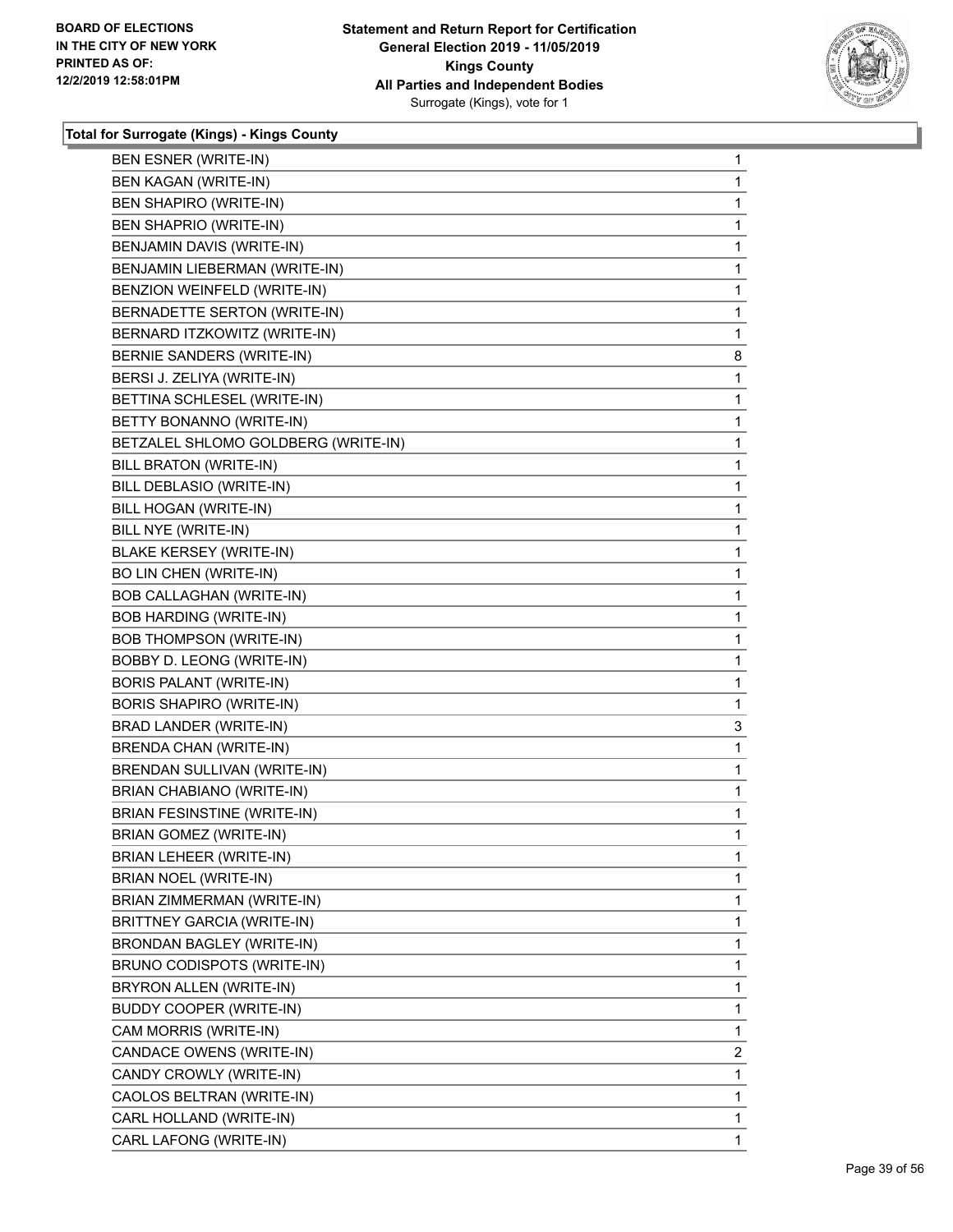

| CARL M. LERNER (WRITE-IN)           | 1              |
|-------------------------------------|----------------|
| CARLOS MALGAR (WRITE-IN)            | 1              |
| CARMEN HERNANDEZ (WRITE-IN)         | 1              |
| CARMINE RUSSOTTI (WRITE-IN)         | 1              |
| CAROLINE COHEN (WRITE-IN)           | 1              |
| CAROLINE KRETZ (WRITE-IN)           | 1              |
| CARY FISHER (WRITE-IN)              | 1              |
| CATHERINE VERO (WRITE-IN)           | 1              |
| CHAIM BEEN (WRITE-IN)               | 1              |
| CHAIM DEUTSCH (WRITE-IN)            | 1              |
| CHAIM DOV JAKOBOWITZ (WRITE-IN)     | 1              |
| CHAIM ZIEGLER (WRITE-IN)            | 1              |
| CHAMA WACHSHEAN (WRITE-IN)          | 1              |
| CHANA DUBAN (WRITE-IN)              | 1              |
| CHARLENE BURDI (WRITE-IN)           | 1              |
| CHARLENE FEELEY (WRITE-IN)          | 1              |
| CHARLES BELKINS (WRITE-IN)          | 1              |
| CHARLES BROWN (WRITE-IN)            | 1              |
| CHARLES D ALCANTARA (WRITE-IN)      | 1              |
| CHARLES FINKELSTEIN (WRITE-IN)      | 2              |
| CHARLES HYNES (WRITE-IN)            | 1              |
| CHARLES LALTER (WRITE-IN)           | 1              |
| CHARLOTTE ORRIN (WRITE-IN)          | 1              |
| CHAVA BERELOWITZ (WRITE-IN)         | 1              |
| CHAYIE KIRK (WRITE-IN)              | 1              |
| CHEIM ROTHSHEIR (WRITE-IN)          | 1              |
| CHELSEA FROSINI (WRITE-IN)          | 1              |
| CHIAM VELESER (WRITE-IN)            | 1              |
| CHIMORE T GLOVER (WRITE-IN)         | 1              |
| CHISTOPHER BONEY SR. (WRITE-IN)     | 1              |
| CHRIS FRIEDRICH (WRITE-IN)          | 1              |
| CHRIS HEGMANN (WRITE-IN)            | 1              |
| CHRIS JONES (WRITE-IN)              | $\overline{2}$ |
| CHRIS KREULIC (WRITE-IN)            | 1              |
| CHRISTINE MORGAN (WRITE-IN)         | 1              |
| CHRISTINE NARENGO (WRITE-IN)        | 1              |
| CHRISTINE QUINN (WRITE-IN)          | 1              |
| CHRISTINE SISTO (WRITE-IN)          | 1              |
| CHRISTOPHER BONEY L SR,. (WRITE-IN) | 1              |
| CHRISTOPHER BYRD (WRITE-IN)         | 1              |
| CHRISTOPHER CALLANAN (WRITE-IN)     | 1              |
| CHRISTOPHER G REID (WRITE-IN)       | 1              |
| CHRISTOPHER GARVEY REID (WRITE-IN)  | 1              |
| CHRISTOPHER KASPER (WRITE-IN)       | 1              |
| CHRISTOPHER KEANE (WRITE-IN)        | 1              |
| CHRISTOPHER KELLCHER (WRITE-IN)     | 1              |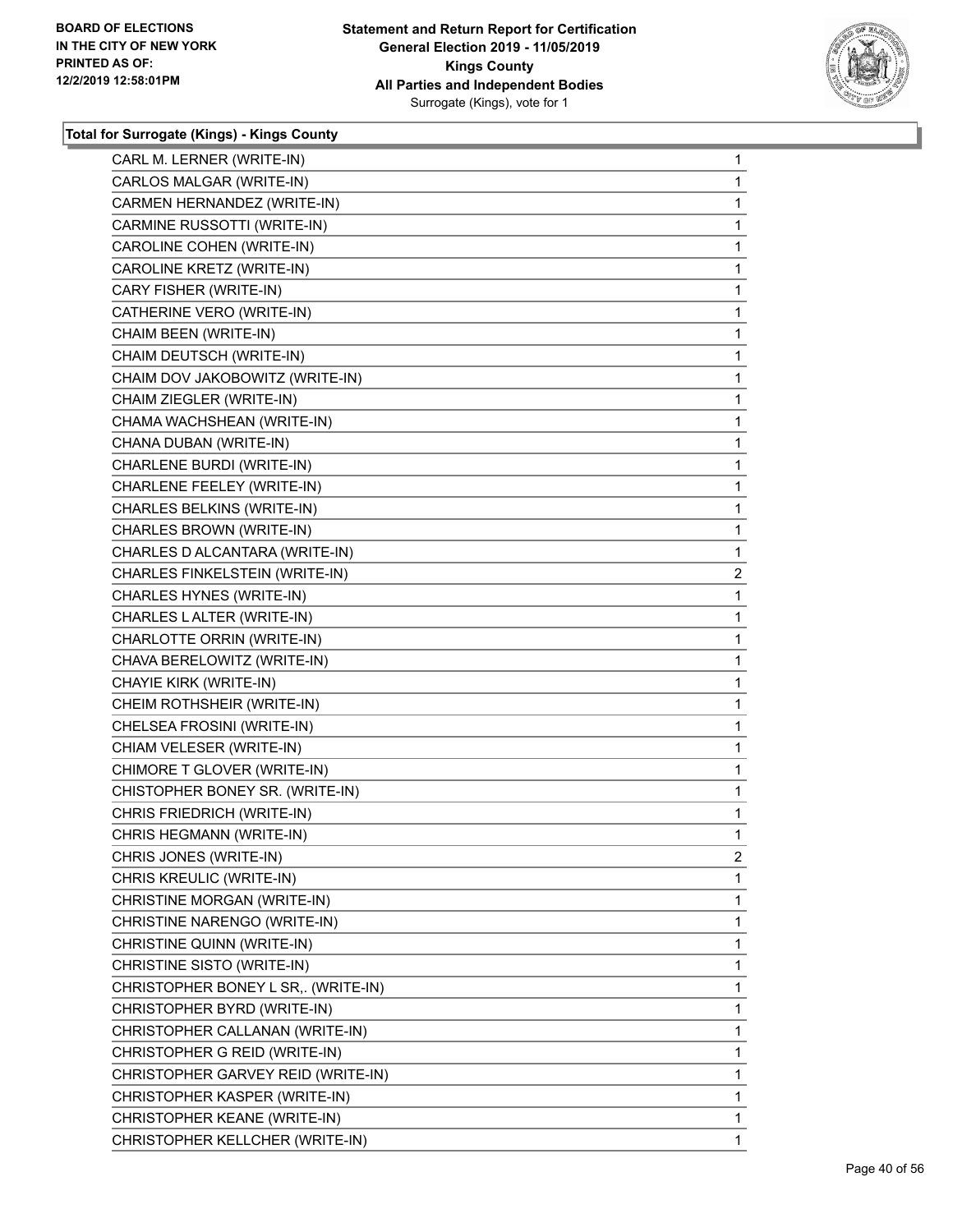

| CHRISTOPHER M. DONLAN (WRITE-IN)      | $\mathbf{1}$ |
|---------------------------------------|--------------|
| CHRISTOPHER P.REIFF (WRITE-IN)        | $\mathbf{1}$ |
| CHRISTOPHER ROBERTO (WRITE-IN)        | 1            |
| CHRISTOPHER VALIS (WRITE-IN)          | 1            |
| CHRISTOPHER Y CAMPANELLA (WRITE-IN)   | 1            |
| CINDY BROLSMA (WRITE-IN)              | 1            |
| CLAUDE VON KIEGAN (WRITE-IN)          | 1            |
| CLINT CORY GEORGES (WRITE-IN)         | 1            |
| <b>COLEN FRIEDMAN (WRITE-IN)</b>      | 1            |
| <b>COLIN FIRTH (WRITE-IN)</b>         | 1            |
| COLLEEN MCCORMACK MAITLAND (WRITE-IN) | 1            |
| CONAN O'BRIAN (WRITE-IN)              | 1            |
| COREY JOHNSON (WRITE-IN)              | 1            |
| CRAIG CRAVER (WRITE-IN)               | 1            |
| CREDAHINA MILMAN (WRITE-IN)           | 1            |
| CURTIS ODOM (WRITE-IN)                | 1            |
| CURTIS SLIWA (WRITE-IN)               | 2            |
| CYNTHIA NIXON (WRITE-IN)              | $\mathbf{1}$ |
| DAMON JABLONS (WRITE-IN)              | 1            |
| DAN BONANNO (WRITE-IN)                | 1            |
| DAN DONAVAN (WRITE-IN)                | 1            |
| DAN QUAYLE (WRITE-IN)                 | 1            |
| DAN TURBOW (WRITE-IN)                 | 1            |
| DANIEL A. FRONTERA (WRITE-IN)         | 1            |
| DANIEL EDELMAN (WRITE-IN)             | 1            |
| DANIEL JACOB NOSOWITZ (WRITE-IN)      | 1            |
| DANIEL KOGAN (WRITE-IN)               | 1            |
| DANIEL MERVS (WRITE-IN)               | 1            |
| DANIEL SOLOMON (WRITE-IN)             | $\mathbf{1}$ |
| DANIELLE CASTALDIMICCA (WRITE-IN)     | $\mathbf{1}$ |
| DAVE MUSTAING (WRITE-IN)              | $\mathbf{1}$ |
| DAVID BACHLOU (WRITE-IN)              | 1            |
| DAVID BERGER (WRITE-IN)               | 1            |
| DAVID BIJUR (WRITE-IN)                | 1            |
| DAVID BONOY (WRITE-IN)                | 1            |
| DAVID E LUKE (WRITE-IN)               | 1            |
| DAVID FITE (WRITE-IN)                 | 1            |
| DAVID KATZ (WRITE-IN)                 | 1            |
| DAVID KHASKI (WRITE-IN)               | 1            |
| DAVID LEE (WRITE-IN)                  | 1            |
| DAVID MANDEVAN (WRITE-IN)             | 1            |
| DAVID PEPPER (WRITE-IN)               | 1            |
| DAVID PORTNOY (WRITE-IN)              | 1            |
| DAVID ROSENBERG (WRITE-IN)            | 1            |
| DAVID SCHILDHRAUT (WRITE-IN)          | 1            |
| DAVID SJURSEN (WRITE-IN)              | 1            |
|                                       |              |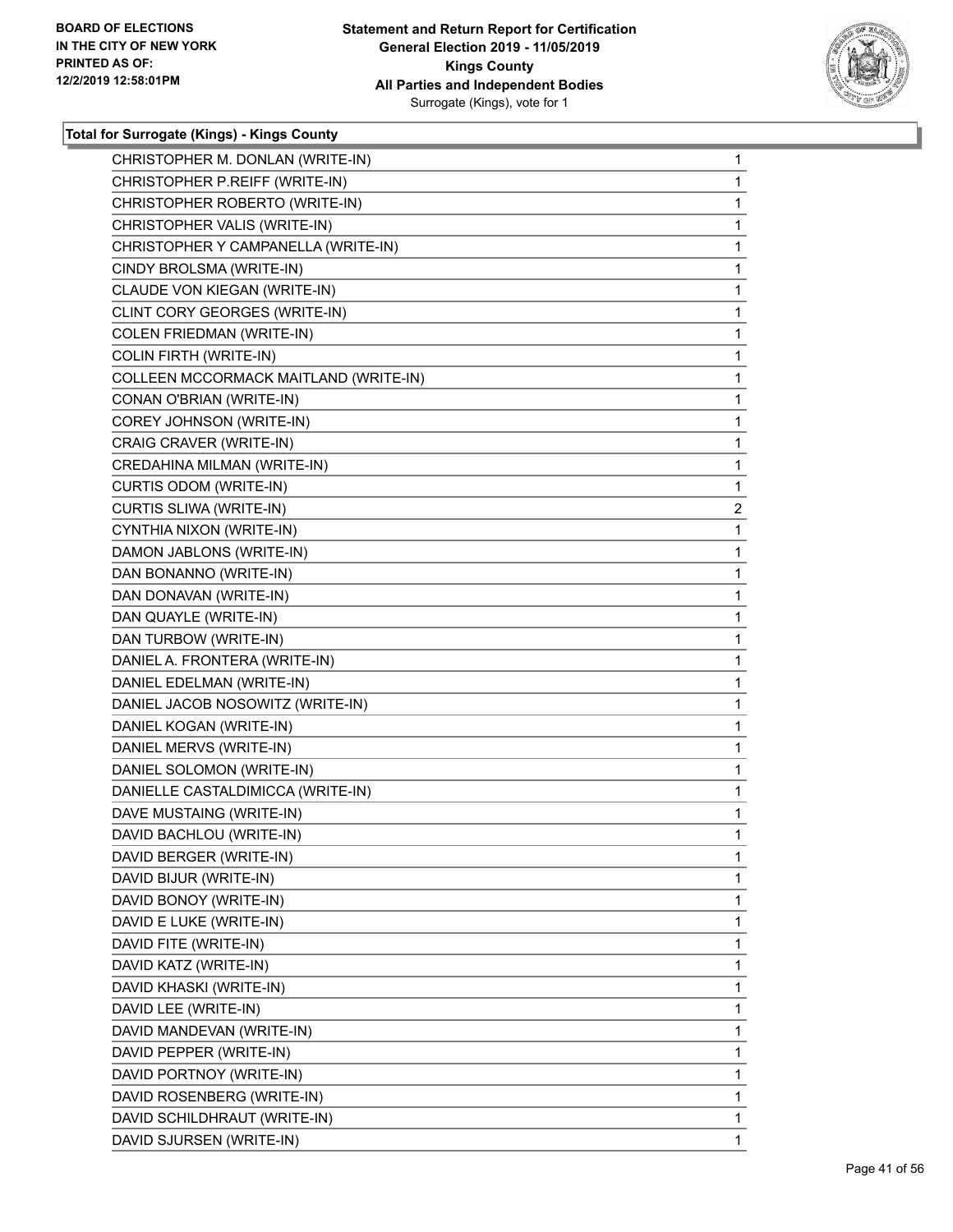

| DAVID STOROBIN (WRITE-IN)     | 1              |
|-------------------------------|----------------|
| DAVID T DIPIETRO (WRITE-IN)   | 1              |
| DAVID WACHSLER (WRITE-IN)     | 1              |
| DAVIN BALKIND (WRITE-IN)      | 1              |
| DEANNA LOGAN (WRITE-IN)       | 1              |
| DEBBIE Z BENASARAF (WRITE-IN) | $\overline{2}$ |
| DEBORAH ADLER (WRITE-IN)      | 1              |
| DEBORAH SHAMEL (WRITE-IN)     | $\overline{2}$ |
| DEBRAH M.SMITH (WRITE-IN)     | $\mathbf{1}$   |
| DENIS LOOF (WRITE-IN)         | 1              |
| DENIS SERDIOUK (WRITE-IN)     | 1              |
| DENNIS ANVAER (WRITE-IN)      | 1              |
| DEVIN BALKIND (WRITE-IN)      | 5              |
| DEVORA KUPERMAN (WRITE-IN)    | 5              |
| DEVORAH GERBER (WRITE-IN)     | $\overline{2}$ |
| DEVORAH REISS (WRITE-IN)      | 1              |
| DEWALTH KLEIN (WRITE-IN)      | 1              |
| DIANE LAPP (WRITE-IN)         | 1              |
| DION DIMUCCI (WRITE-IN)       | 1              |
| DOLORES P SAMPSON (WRITE-IN)  | 1              |
| DON LAGREEN (WRITE-IN)        | 1              |
| DONALD J. TRUMP (WRITE-IN)    | 46             |
| DONALD J. TRUMP JR (WRITE-IN) | 9              |
| DONALD KURTS (WRITE-IN)       | 1              |
| DONALD SENGSTACK (WRITE-IN)   | 1              |
| DOV HIKIND (WRITE-IN)         | 9              |
| DREW AKASON (WRITE-IN)        | 1              |
| DREW AKHSON (WRITE-IN)        | 1              |
| EARL KLAYMAN (WRITE-IN)       | 1              |
| EARLE WEPRIN (WRITE-IN)       | 1              |
| ED KOCH (WRITE-IN)            | 1              |
| ED SZCZEPANIAIC (WRITE-IN)    | 1              |
| EDNA NIXON (WRITE-IN)         | 1              |
| EDUARD KERSINSKY (WRITE-IN)   | 1              |
| EDWARD BEYUN (WRITE-IN)       | 1              |
| EDWARD GREOSON (WRITE-IN)     | 1              |
| EDWARD KING (WRITE-IN)        | 1              |
| EDWIN DIAZ (WRITE-IN)         | 1              |
| EFRUM NIERERBERG (WRITE-IN)   | 1              |
| EIANA BARON (WRITE-IN)        | 1              |
| EILEEN GOLDWYN (WRITE-IN)     | 1              |
| ELENA BARON (WRITE-IN)        | 14             |
| ELENA KATSNELSON (WRITE-IN)   | 1              |
| ELENA ROOK (WRITE-IN)         | 1              |
| ELI GOLDBERG (WRITE-IN)       | 1              |
| ELIEZER CHOPP (WRITE-IN)      | 1              |
|                               |                |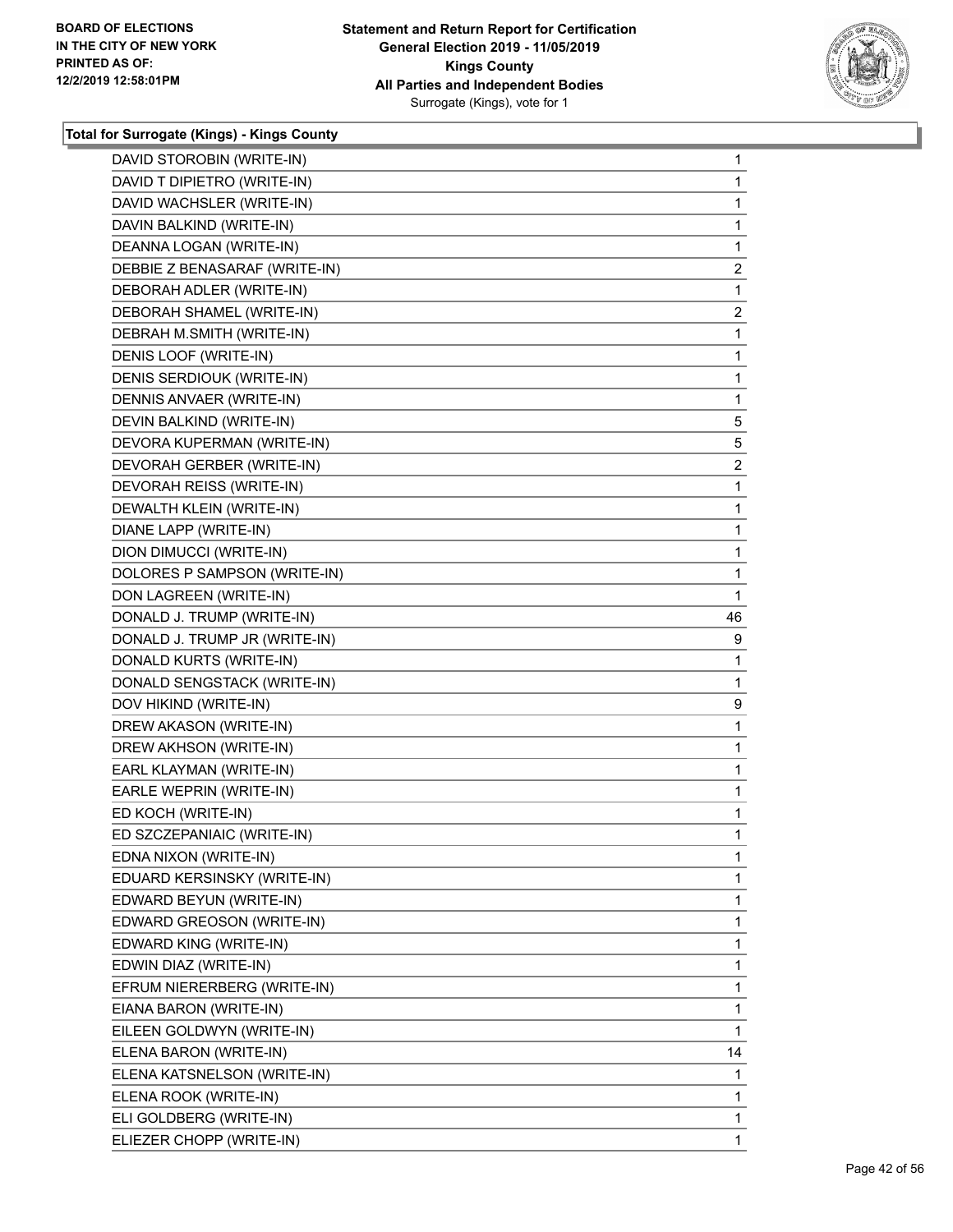

| ELISABETH MCCARTHY (WRITE-IN)                       | 1              |
|-----------------------------------------------------|----------------|
| ELIZABETH GOLDBERG ROGET (WRITE-IN)                 | 1              |
| ELIZABETH GREFRATH (WRITE-IN)                       | 1              |
| ELIZABETH LINORVITZ (WRITE-IN)                      | 1              |
| ELIZABETH WARREN (WRITE-IN)                         | $\overline{a}$ |
| ELLIOTT ROBERT HAMILTON (WRITE-IN)                  | 1              |
| ELON HARPAZ (WRITE-IN)                              | 1              |
| ELYA AMSEL (WRITE-IN)                               | 1              |
| EMIL SOSKIN (WRITE-IN)                              | 1              |
| EMILY BIRDSEME (WRITE-IN)                           | 1              |
| EPHRAIM NIERENBERG (WRITE-IN)                       | 1              |
| ERCAN N. AYBASTI (WRITE-IN)                         | 1              |
| ERIC CARTER (WRITE-IN)                              | 1              |
| ERIC ISRAEL (WRITE-IN)                              | 1              |
| ERIC LEB (WRITE-IN)                                 | 1              |
| ERIC TRUMP (WRITE-IN)                               | 3              |
| ERICA WILLIAMS (WRITE-IN)                           | 1              |
| ERIK PAYTON (WRITE-IN)                              | 1              |
| ERIK PISTEK (WRITE-IN)                              | 1              |
| ERIK TRUMP (WRITE-IN)                               | 1              |
| ERROL LEWIS (WRITE-IN)                              | $\overline{2}$ |
| ESTER EISENBERG (WRITE-IN)                          | 1              |
| ESTER LIU (WRITE-IN)                                | 1              |
| ESTER SCHORA (WRITE-IN)                             | 1              |
| ESTHER FORMAN (WRITE-IN)                            | 1              |
| ESTHER MORGANSTERN (WRITE-IN)                       | 1              |
| ESTHER MORGENSTERN (WRITE-IN)                       | 1              |
| ETHEL COFFINERS (WRITE-IN)                          | 1              |
| EUGENE DEBS (WRITE-IN)                              | 1              |
| EVAN PIONTNICA (WRITE-IN)                           | 1              |
| EVE FABER (WRITE-IN)                                | 1              |
| EVGENY KARLIK (WRITE-IN)                            | 1              |
| EZRA MAX (WRITE-IN)                                 | 1              |
| EZZY SEGAL (WRITE-IN)                               | 1              |
| FARAH LEWIS (WRITE-IN)                              | 1              |
| FARAH YUSEF-QURESHI HUSSAIN SHEIKH COHEN (WRITE-IN) | 1              |
| FARRAH LOUIS (WRITE-IN)                             | 1              |
| FORREST GURL (WRITE-IN)                             | 1              |
| FRADEL GRAUS (WRITE-IN)                             | 1              |
| FRAMET LEZER (WRITE-IN)                             | 1              |
| FRANK CAIAZZO (WRITE-IN)                            | 1              |
| FRANK FILOCCINO (WRITE-IN)                          | 1              |
| FRANK GENTILE (WRITE-IN)                            | 1              |
| FRANK LIVOTI (WRITE-IN)                             | 1              |
| FRANK MAAS (WRITE-IN)                               | 1              |
| FRANK SANTANGELO (WRITE-IN)                         | 1.             |
|                                                     |                |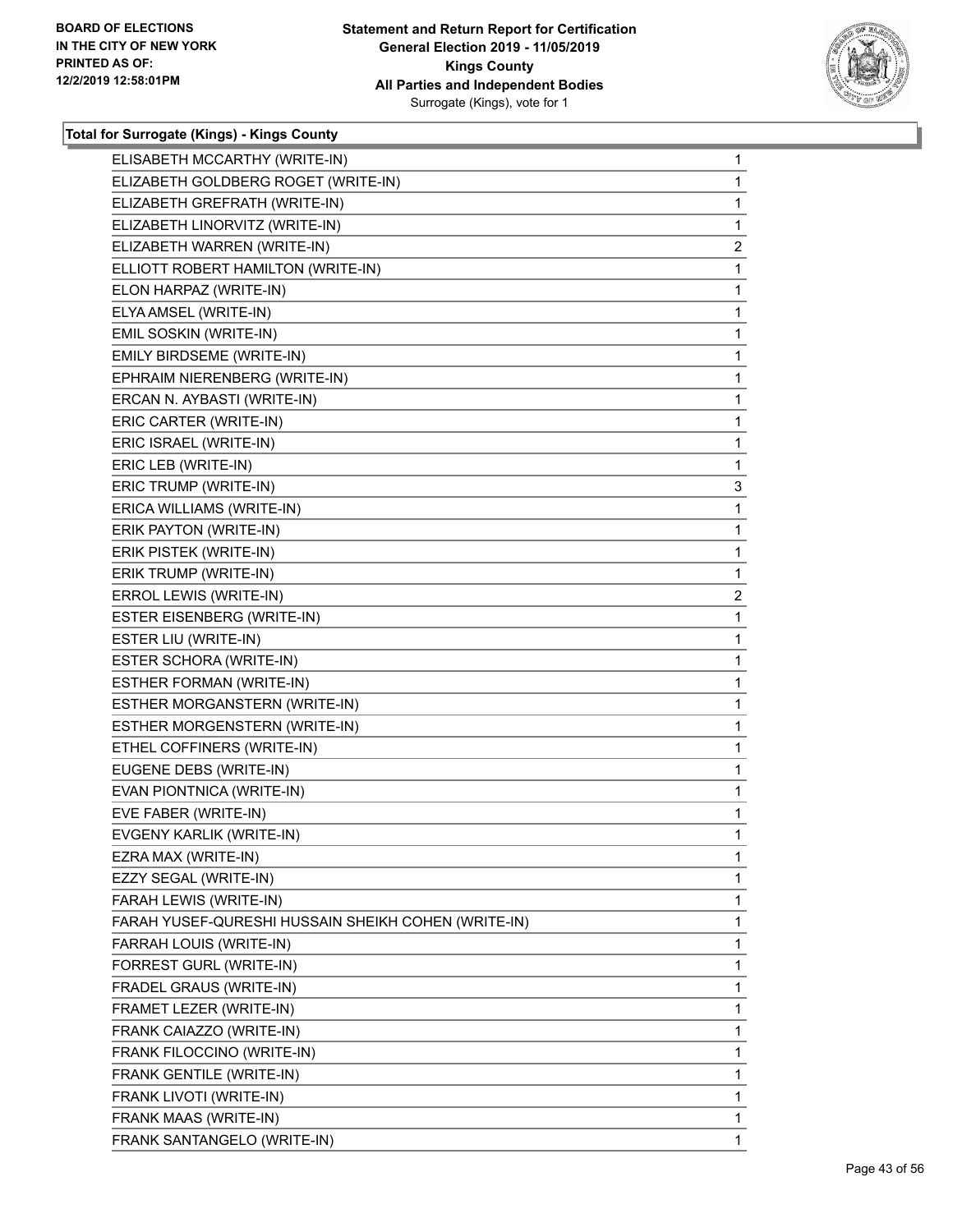

| FRANK SEDDIO (WRITE-IN)            | 4              |
|------------------------------------|----------------|
| FRANKLIN DIBBINS (WRITE-IN)        | 1              |
| FREDIO CARLIOGINE (WRITE-IN)       | 1              |
| FUDOT YEORC (WRITE-IN)             | 1              |
| <b>GARARD MCCABE (WRITE-IN)</b>    | 1              |
| GARTH WADE (WRITE-IN)              | 1              |
| <b>GARY WILLIAMS (WRITE-IN)</b>    | 1              |
| <b>GEOFFREY BOWSER (WRITE-IN)</b>  | 1              |
| <b>GEORGE BOGDAN (WRITE-IN)</b>    | 1              |
| <b>GEORGE BUSH (WRITE-IN)</b>      | 1              |
| GEORGE DE VALDEZ SANTOS (WRITE-IN) | 1              |
| <b>GEORGE FARKAS (WRITE-IN)</b>    | 1              |
| <b>GEORGE PATAKI (WRITE-IN)</b>    | 1              |
| GEORGE SARANTOPOULOS (WRITE-IN)    | $\overline{2}$ |
| <b>GEORGIA SHERWIN (WRITE-IN)</b>  | 1              |
| <b>GERALDO RIVERA (WRITE-IN)</b>   | $\overline{2}$ |
| GILAD SAFANOR (WRITE-IN)           | $\overline{c}$ |
| GIZZEL GLUCK (WRITE-IN)            | 1              |
| GLENN KUSHEL ESQ (WRITE-IN)        | 1              |
| <b>GOERGE HARRISON (WRITE-IN)</b>  | 1              |
| GRACE DANYLCHUK (WRITE-IN)         | 1              |
| <b>GREGORY BARON (WRITE-IN)</b>    | 1              |
| <b>GREGORY ELIAZOD (WRITE-IN)</b>  | 1              |
| GRQACE DANYLCHUK (WRITE-IN)        | 1              |
| GUILLERMO TESEDA (WRITE-IN)        | 1              |
| <b>GUS HALL (WRITE-IN)</b>         | 1              |
| GUY FLEUREAU (WRITE-IN)            | 1              |
| HAL PHILLIPS (WRITE-IN)            | 1              |
| HANSEL ROBLES (WRITE-IN)           | 1              |
| HARLEY DIAMOND (WRITE-IN)          | 1              |
| HARRIET THOMPSON (WRITE-IN)        | 1              |
| HARRY ERB (WRITE-IN)               | 1              |
| HARRY KOPOLOVICZ (WRITE-IN)        | 1              |
| HARRY PALLY (WRITE-IN)             | 1              |
| HARVEY PORIS (WRITE-IN)            | $\mathbf{2}$   |
| HAYEIAH LEE (WRITE-IN)             | 1              |
| HEIDI E BROWN (WRITE-IN)           | 1              |
| HENRY MORGETHAU (WRITE-IN)         | 1              |
| HENYE FOLLMAN (WRITE-IN)           | 1              |
| HERSHEL NEIMAN (WRITE-IN)          | 2              |
| HESHAM EL-MELIGY (WRITE-IN)        | 1              |
| HESSSUACIO HASSAN (WRITE-IN)       | 1              |
| HILLARY CLINTON (WRITE-IN)         | 4              |
| HOLLY PALMEI (WRITE-IN)            | 1              |
| HOMER CAPP (WRITE-IN)              | 1              |
| HOWARD STERN (WRITE-IN)            | 1              |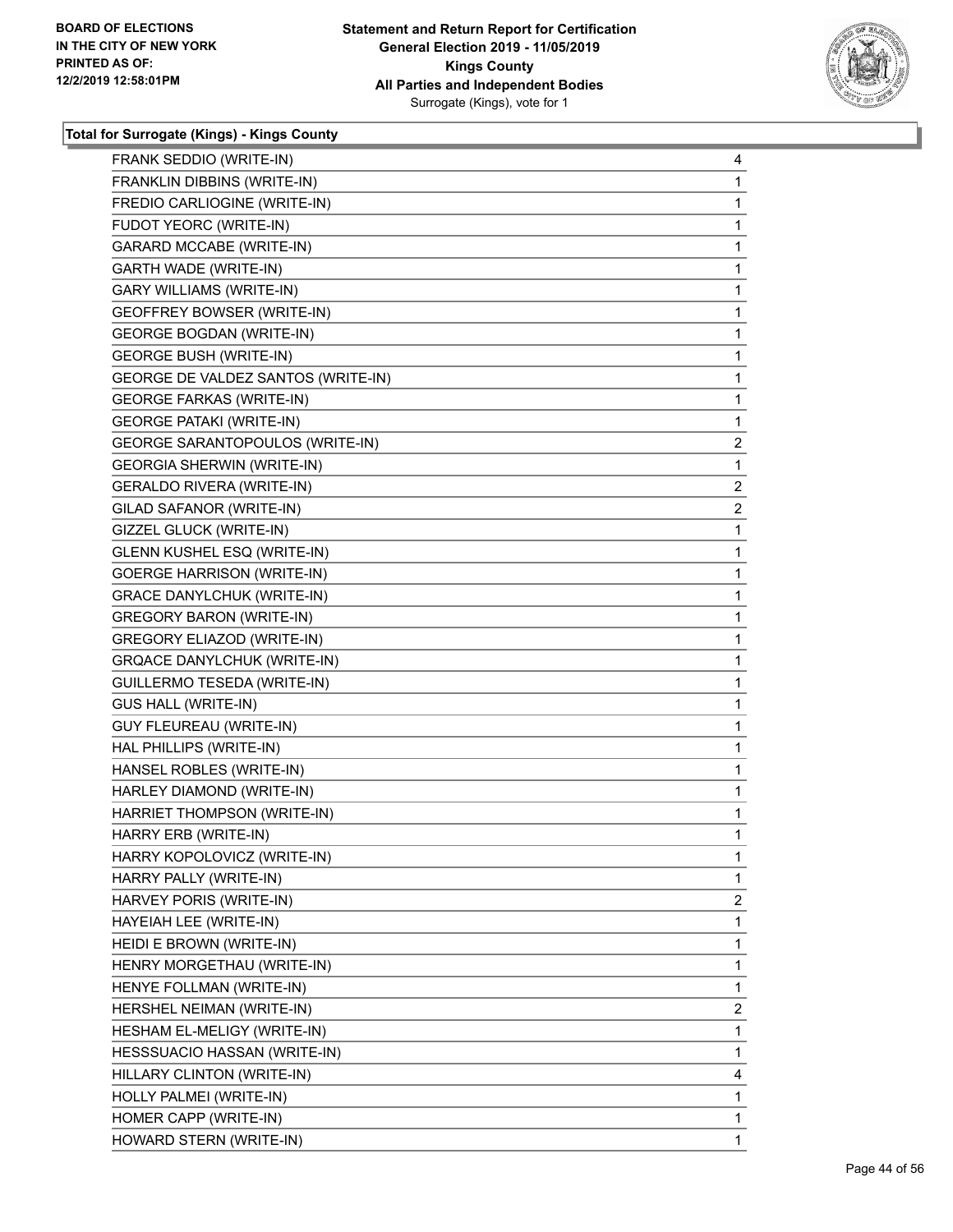

| HOWARD TUTTLEMAN (WRITE-IN)         | 1              |
|-------------------------------------|----------------|
| HUSAM ABDUL-KAFI (WRITE-IN)         | 1              |
| HYUNGMIN PARK (WRITE-IN)            | 1              |
| IAN BEZNNER (WRITE-IN)              | 1              |
| IAN D GIRSHEK (WRITE-IN)            | $\overline{c}$ |
| IAN RANDAL STROKE (WRITE-IN)        | 1              |
| IDA B WELLS (WRITE-IN)              | 1              |
| IGENIE F HARRIS-BLENMAN (WRITE-IN)  | 3              |
| IKECHUKWU FELIX ACHOLONA (WRITE-IN) | 1              |
| INGARD NEVKILO (WRITE-IN)           | 1              |
| IRUAMARIE GIERJUNE (WRITE-IN)       | 1              |
| <b>ISAAC NAKAR (WRITE-IN)</b>       | 1              |
| ISABELLA GUAGLIADO (WRITE-IN)       | 1              |
| IVANKA TRUMP (WRITE-IN)             | $\overline{c}$ |
| <b>JABARI BRISPORT (WRITE-IN)</b>   | 1              |
| JACK HABERT (WRITE-IN)              | 1              |
| JACK HUGHER (WRITE-IN)              | 1              |
| JACK LUPIN (WRITE-IN)               | 1              |
| JACK MALONE (WRITE-IN)              | 1              |
| JACK MARKOWICZ (WRITE-IN)           | 1              |
| JACOB DAGMY (WRITE-IN)              | 1              |
| JACOB I WALTNER (WRITE-IN)          | 1              |
| JACOB REISMAN (WRITE-IN)            | $\overline{2}$ |
| JACOB SCHEINER (WRITE-IN)           | 1              |
| JACOB THOMAS (WRITE-IN)             | 1              |
| JACOB WEINFELD (WRITE-IN)           | 1              |
| JACQUELINE WILLIAMS (WRITE-IN)      | 1              |
| JAKE DUBKIN (WRITE-IN)              | 1              |
| JAKUB FRANK (WRITE-IN)              | 1              |
| JALIL MUNTAQIM (WRITE-IN)           | 1              |
| JAMES COLLINS (WRITE-IN)            | $\overline{a}$ |
| JAMES CURELL (WRITE-IN)             | $\mathbf{1}$   |
| JAMES GIORGIO (WRITE-IN)            | 2              |
| JAMES HULAC (WRITE-IN)              | 1              |
| JAMES LANE (WRITE-IN)               | $\overline{2}$ |
| JAMES MURRAY (WRITE-IN)             | 1              |
| JAMES O'NEILL (WRITE-IN)            | 1              |
| JAMES T CANTIRINO (WRITE-IN)        | 1              |
| JAMES TISCH (WRITE-IN)              | 1              |
| JAMIE FELL (WRITE-IN)               | 1              |
| JANIEL THOMPSON (WRITE-IN)          | 1              |
| JASEN LI (WRITE-IN)                 | 1              |
| JASHUA FOGEL (WRITE-IN)             | 1              |
| JASMIN GUERRA (WRITE-IN)            | 1              |
| JASON CARUCCI (WRITE-IN)            | 1              |
| <b>JASON LAWS (WRITE-IN)</b>        | 1              |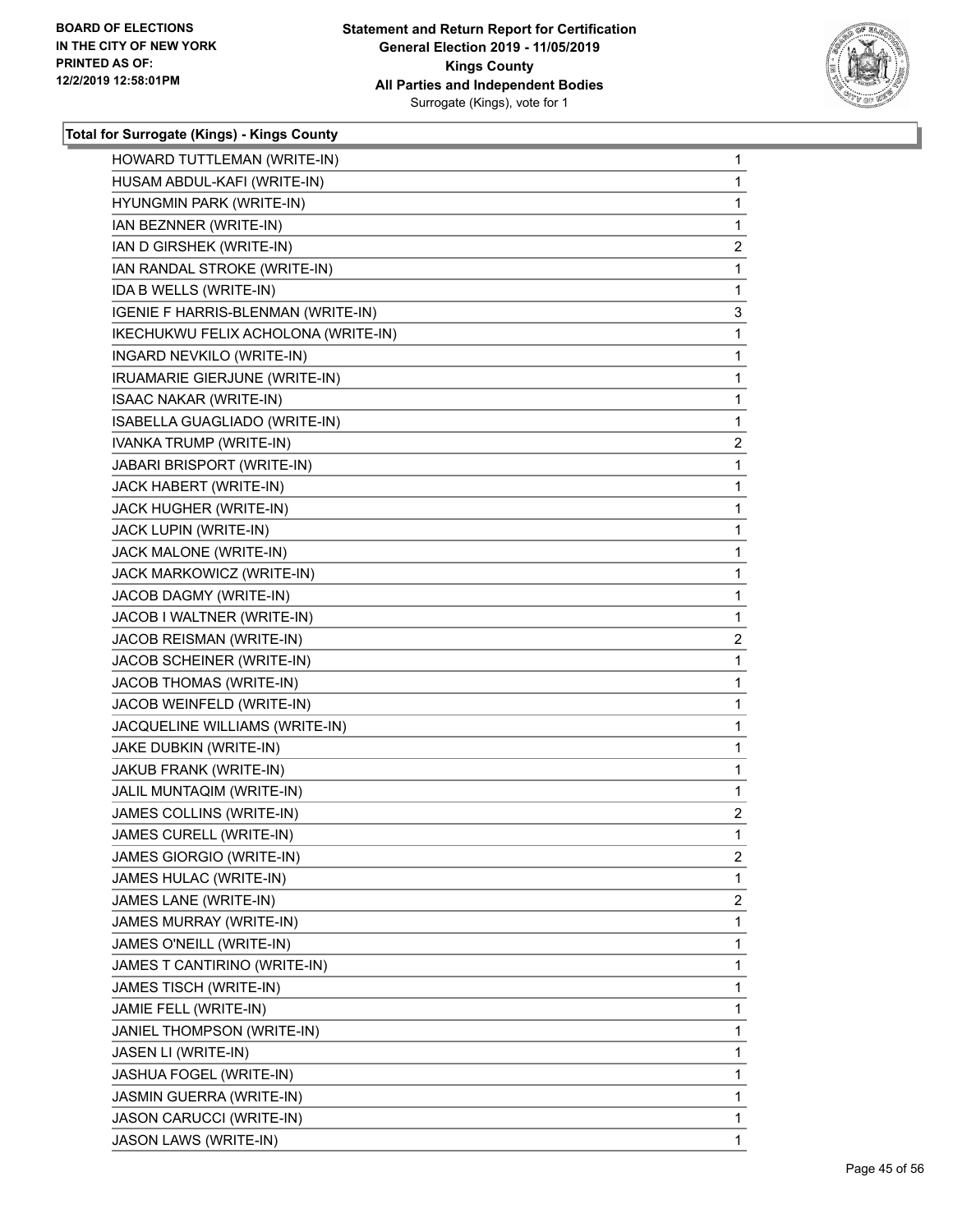

| <b>JASON MOORE (WRITE-IN)</b>   | 1              |
|---------------------------------|----------------|
| JAVAN FYFFE (WRITE-IN)          | 1              |
| JAYLEE GALLO (WRITE-IN)         | 1              |
| JAZZ HOOKS (WRITE-IN)           | 1              |
| JEAN CALLAHAN (WRITE-IN)        | 1              |
| JEANINE PIRRO (WRITE-IN)        | 1              |
| JEFFREY EPSTEIN (WRITE-IN)      | 1              |
| JEFFREY STERN (WRITE-IN)        | 1              |
| JENNIFER FARRELLY (WRITE-IN)    | 1              |
| JENNY DENNEY (WRITE-IN)         | 1              |
| JENNY GUAGLIADO (WRITE-IN)      | 1              |
| <b>JESS PRICHARD (WRITE-IN)</b> | 1              |
| JOANNA LAU (WRITE-IN)           | 1              |
| JOE AMSEI (WRITE-IN)            | 1              |
| <b>JOE LIOTTA (WRITE-IN)</b>    | 1              |
| JOE MURRAY (WRITE-IN)           | 1              |
| JOE ROGAN (WRITE-IN)            | 1              |
| JOE ROMANO (WRITE-IN)           | 1              |
| JOE WALSH (WRITE-IN)            | 1              |
| JOEL GOLDMAN (WRITE-IN)         | $\overline{c}$ |
| JOEL GROSS (WRITE-IN)           | 1              |
| JOHN A. MORREALE (WRITE-IN)     | 1              |
| JOHN BROWN (WRITE-IN)           | 1              |
| JOHN CAVARALLO (WRITE-IN)       | 1              |
| JOHN D'EUNIC (WRITE-IN)         | 1              |
| JOHN E ROSELLO (WRITE-IN)       | 1              |
| JOHN HAGLER (WRITE-IN)          | 1              |
| JOHN HOCKENJOS (WRITE-IN)       | 1              |
| JOHN INGRAM (WRITE-IN)          | $\overline{c}$ |
| JOHN J VESEY (WRITE-IN)         | 1              |
| JOHN MCAHE (WRITE-IN)           | 1              |
| JOHN NOLL (WRITE-IN)            | 1              |
| JOHN O'HARA (WRITE-IN)          | 1              |
| JOHN Q PUBLIC (WRITE-IN)        | 1              |
| JOHN QUAGLIANO (WRITE-IN)       | 1              |
| JOHN RYKALA (WRITE-IN)          | 1              |
| JOHN SMITH (WRITE-IN)           | 3              |
| JOHN STASINK (WRITE-IN)         | 1              |
| JOHN TROMA (WRITE-IN)           | 1              |
| JOHN VASQUEZ (WRITE-IN)         | 1              |
| JOLU FAUST (WRITE-IN)           | 1              |
| JONATHAN FRANCIS (WRITE-IN)     | 1              |
| JONATHAN GAILFORD (WRITE-IN)    | 1              |
| JONATHAN MANN (WRITE-IN)        | 1              |
| JONATHAN MARC HAGLER (WRITE-IN) | 1              |
| JONINE MC GRATH (WRITE-IN)      | 1              |
|                                 |                |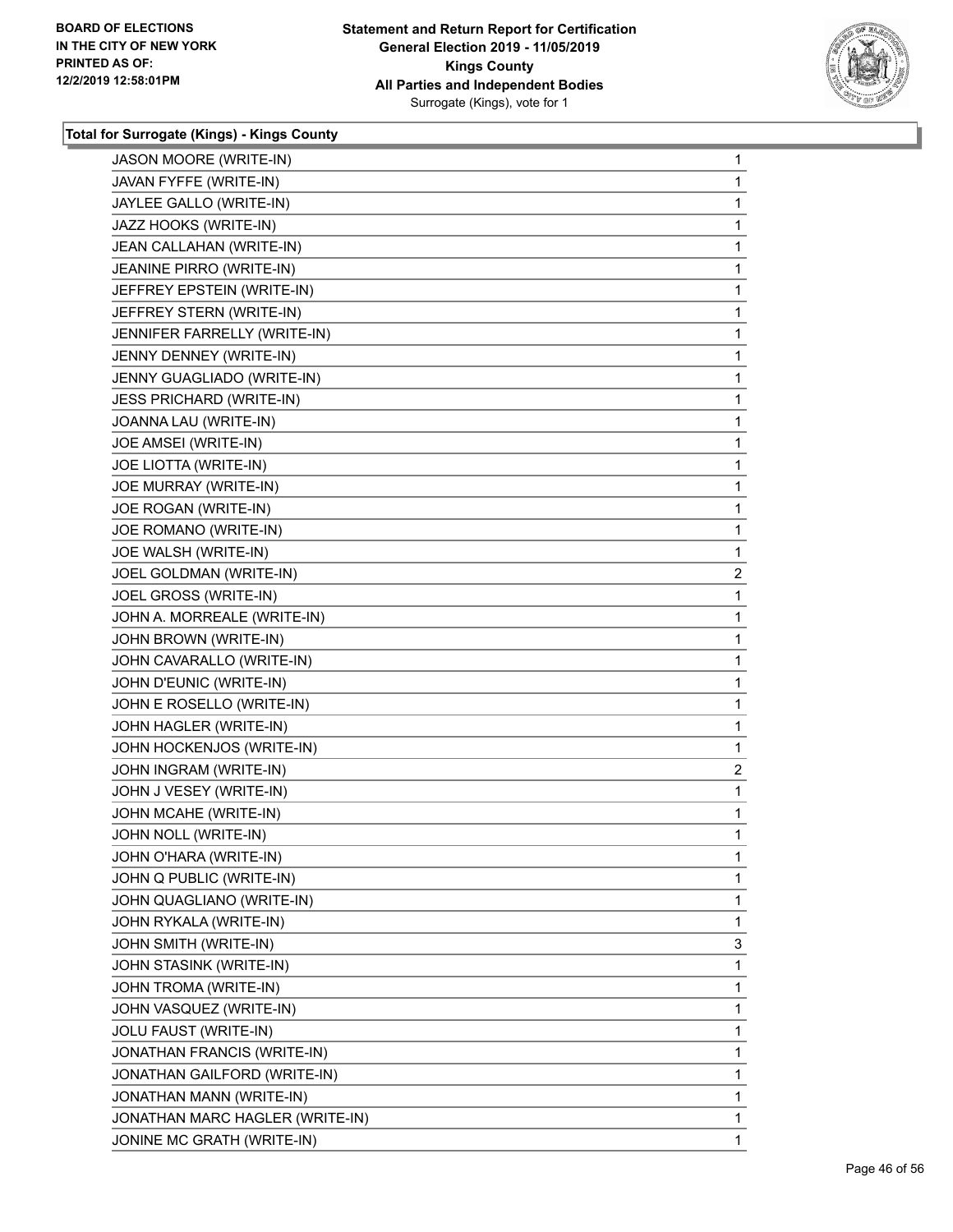

| JONNA NAN COPPOLA (WRITE-IN)     | $\mathbf{1}$   |
|----------------------------------|----------------|
| JORDAN PETERSON (WRITE-IN)       | 1              |
| JOSEF MAIMON (WRITE-IN)          | 1              |
| JOSEF STALIN (WRITE-IN)          | $\mathbf 1$    |
| JOSEF STAVIA (WRITE-IN)          | 1              |
| JOSEPH BAUM (WRITE-IN)           | 1              |
| JOSEPH C. BORELLI (WRITE-IN)     | 34             |
| JOSEPH CALABRO (WRITE-IN)        | 1              |
| JOSEPH CALLAHAN (WRITE-IN)       | 1              |
| JOSEPH DAVIDOVIDR (WRITE-IN)     | 1              |
| JOSEPH ESPOSITO (WRITE-IN)       | 1              |
| JOSEPH FILONOWICH (WRITE-IN)     | 1              |
| JOSEPH HIRSCH (WRITE-IN)         | 1              |
| JOSEPH LHOTA (WRITE-IN)          | 1              |
| JOSEPH LOCCISANO (WRITE-IN)      | 1              |
| JOSEPH MORRINO (WRITE-IN)        | 1              |
| JOSEPH PILLITERI (WRITE-IN)      | $\overline{c}$ |
| JOSH GOODMAN (WRITE-IN)          | 1              |
| JOSHUA FOGEL (WRITE-IN)          | 1              |
| JOSLYN CARTER (WRITE-IN)         | 1              |
| JOYCE ZEITONI (WRITE-IN)         | 1              |
| JUAN C CARBEJA (WRITE-IN)        | 1              |
| JUAN SUCEDANEO (WRITE-IN)        | $\overline{c}$ |
| JUDGE FACCONE (WRITE-IN)         | 1              |
| JUDY SCHINDLIN (WRITE-IN)        | 1              |
| JUDY SHEINDLIN (WRITE-IN)        | 1              |
| JULES FLECHER (WRITE-IN)         | 1              |
| JULES FLEISCHER (WRITE-IN)       | 1              |
| JULIE SHARPTON (WRITE-IN)        | 1              |
| JUMAANE D. WILLAMS (WRITE-IN)    | 3              |
| <b>JUSTICE WRIGHT (WRITE-IN)</b> | 1              |
| JUSTIN WOOD (WRITE-IN)           | 1              |
| KADASSAH WEISS (WRITE-IN)        | 1              |
| KATELYN BENNETT (WRITE-IN)       | 1              |
| KATHELINE M PIERRE (WRITE-IN)    | 1              |
| KATHERINE DAHL (WRITE-IN)        | 1              |
| KATHERINE MAYO (WRITE-IN)        | 1              |
| KATHRYN ELLARD (WRITE-IN)        | 1              |
| KATHY LEVINE (WRITE-IN)          | 1              |
| KAVIE VINSON (WRITE-IN)          | 1              |
| KAZ WHITE (WRITE-IN)             | 1              |
| KEITH PURDY (WRITE-IN)           | $\overline{2}$ |
| KEN MANNG (WRITE-IN)             | 1              |
| KENNETH ZWEIG (WRITE-IN)         | 1              |
| KERRY OCONNER (WRITE-IN)         | 1              |
| KEVIN GOMEZ (WRITE-IN)           | 1              |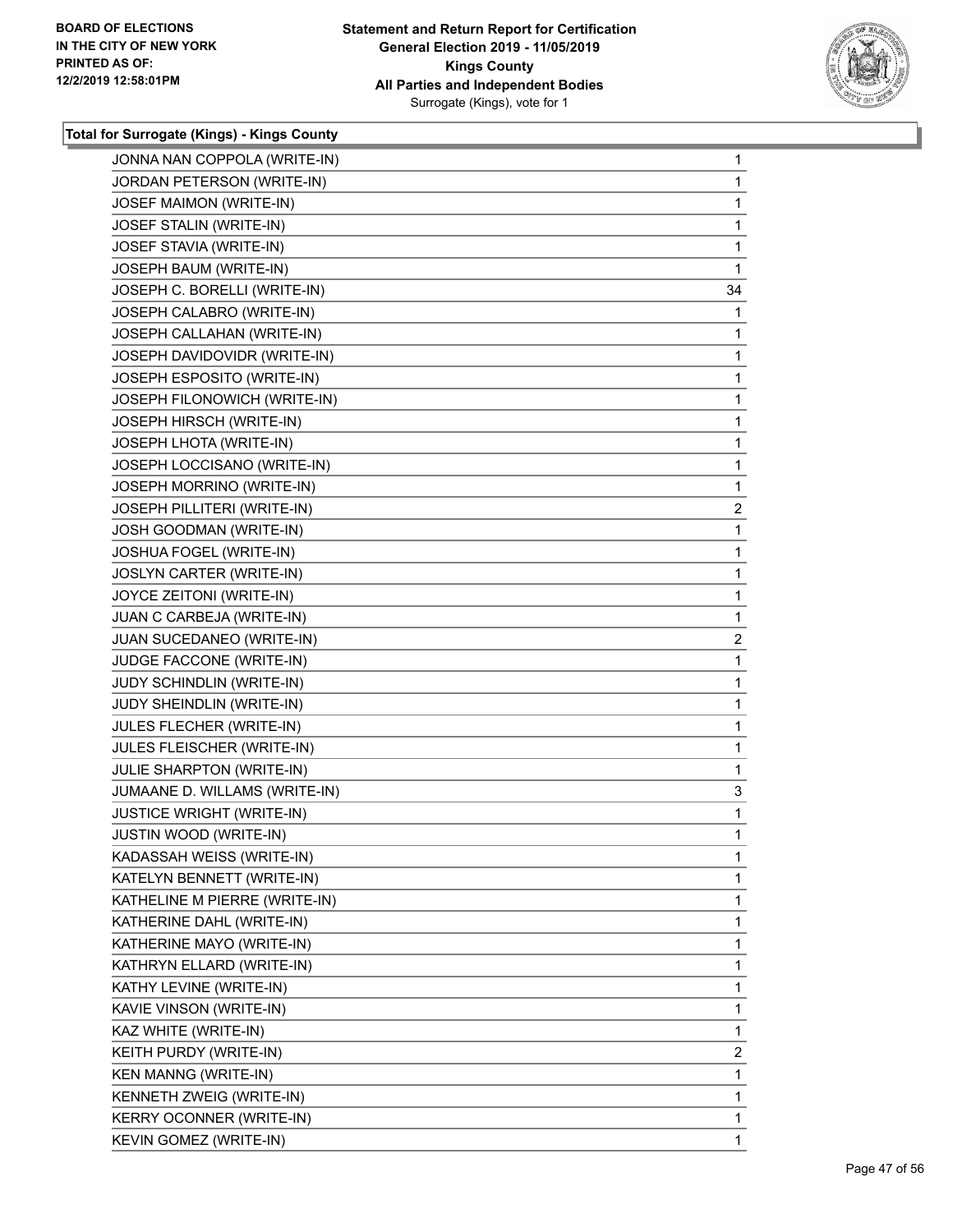

| KEVIN HARRIS (WRITE-IN)            | $\mathbf 1$    |
|------------------------------------|----------------|
| KIRK OLIVER (WRITE-IN)             | 1              |
| <b>KRISTEN EARETING (WRITE-IN)</b> | 1              |
| KWASI MENSAH (WRITE-IN)            | 1              |
| LANA WILLIAMS (WRITE-IN)           | 1              |
| LARRY DECHELLI (WRITE-IN)          | 1              |
| LARRY MORTON (WRITE-IN)            | $\mathbf{1}$   |
| LASHARAM AMOZ (WRITE-IN)           | 1              |
| LAURA JACOBSON (WRITE-IN)          | 1              |
| LAURA PAPELOW (WRITE-IN)           | 1              |
| LAURIE MORMELSTEIN (WRITE-IN)      | $\mathbf{1}$   |
| LEO GOLDBERG (WRITE-IN)            | 1              |
| LEVI BACKMAN (WRITE-IN)            | 2              |
| LEVI E. DORANCY (WRITE-IN)         | 1              |
| LEW Y. LEVIN (WRITE-IN)            | 1              |
| LIAM MCCABE (WRITE-IN)             | 1              |
| LIARED TISCHLER (WRITE-IN)         | 1              |
| LILI BELLE SEREBRENIK (WRITE-IN)   | 1              |
| LINDA RENNA (WRITE-IN)             | $\mathbf{1}$   |
| LIPI KNOPFIER (WRITE-IN)           | 1              |
| LISA L GOKHULSINGH (WRITE-IN)      | 1              |
| LISA MOROWITZ (WRITE-IN)           | 1              |
| LISE ENGBER (WRITE-IN)             | 1              |
| LIZ CHO (WRITE-IN)                 | 1              |
| LOUIS CRESPO (WRITE-IN)            | $\mathbf{1}$   |
| LOUIS ROSENTHAL (WRITE-IN)         | 1              |
| LOUISE HEWITT (WRITE-IN)           | 1              |
| LUANA POMPONET (WRITE-IN)          | 1              |
| LUCAS GIOLITO (WRITE-IN)           | 1              |
| LUCRETIA REGINA-POTTER (WRITE-IN)  | 1              |
| LUIGI MILIOTO (WRITE-IN)           | 1              |
| LUIS FARROW (WRITE-IN)             | $\overline{2}$ |
| LUISA DIEZ (WRITE-IN)              | 1              |
| MALKY FOLLMAN (WRITE-IN)           | $\mathbf{1}$   |
| MALKY WEISS (WRITE-IN)             | 1              |
| MANVILLE FOSTER WERNER (WRITE-IN)  | $\overline{2}$ |
| MARC CARUSO (WRITE-IN)             | 1              |
| MARCUS GARVEY (WRITE-IN)           | $\overline{2}$ |
| MARGARAT DUNCHOE (WRITE-IN)        | 1              |
| MARGARITE LOPEZ TORRES (WRITE-IN)  | 1              |
| MARIE CONZEULA (WRITE-IN)          | 1              |
| MARIE PROLILO (WRITE-IN)           | 1              |
| MARINA MARONELLI (WRITE-IN)        | 1              |
| MARISSA YANNI (WRITE-IN)           |                |
|                                    | 1              |
| MARK JAFFE (WRITE-IN)              | 1              |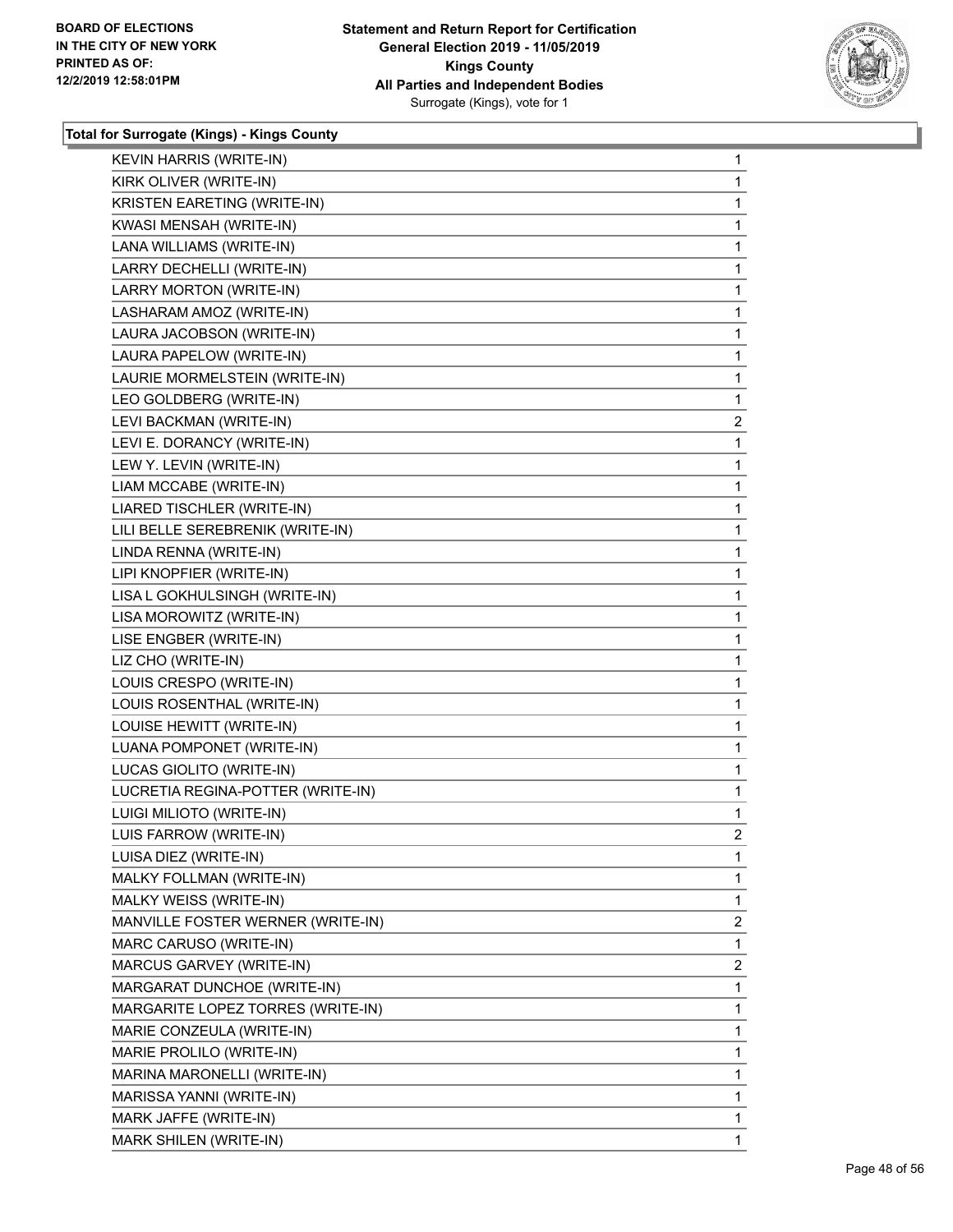

| MARK TRAGER (WRITE-IN)         | $\mathbf{1}$ |
|--------------------------------|--------------|
| MARTIN J. GOLDEN (WRITE-IN)    | 15           |
| MARTIN KELLY (WRITE-IN)        | 1            |
| MARTIN NEEDELMAN (WRITE-IN)    | 1            |
| MARTY GOLDEN (WRITE-IN)        | 1            |
| MARY GALLIN (WRITE-IN)         | 1            |
| MARY MATTNER (WRITE-IN)        | $\mathbf{1}$ |
| MARYBETH HOTALING (WRITE-IN)   | $\mathbf{1}$ |
| MATHEW KAMME (WRITE-IN)        | 1            |
| MATILDE SALOMON (WRITE-IN)     | $\mathbf 1$  |
| MATT VOLNER (WRITE-IN)         | 1            |
| MATTHEW DEMIC (WRITE-IN)       | 1            |
| MATTHEW GOGGIN (WRITE-IN)      | $\mathbf{1}$ |
| MATTHEW H IANNIELLO (WRITE-IN) | $\mathbf{1}$ |
| MATTHEW MARTIN (WRITE-IN)      | 1            |
| MATTHEW OEMIL (WRITE-IN)       | $\mathbf 1$  |
| MATTHEW T FARLEY (WRITE-IN)    | 1            |
| MAX AARON SCHONFELD (WRITE-IN) | 1            |
| MAX PAWESOME (WRITE-IN)        | $\mathbf{1}$ |
| MAX PIERETTI (WRITE-IN)        | 1            |
| MAXIM E PIERRE (WRITE-IN)      | 1            |
| MAY KYI (WRITE-IN)             | $\mathbf 1$  |
| MEIR ZITRONENBAUM (WRITE-IN)   | 1            |
| MELVIN H FAULKNER (WRITE-IN)   | 1            |
| MENDEL HAMMER (WRITE-IN)       | 1            |
| MENDEL NEUMAN (WRITE-IN)       | 1            |
| MERACHENY HECKS (WRITE-IN)     | 1            |
| MEREDITH JONES (WRITE-IN)      | 10           |
| MEREDTH JONES (WRITE-IN)       | 1            |
| MERIR FOTYEL (WRITE-IN)        | 1            |
| MIA K. HENRIQUEZ (WRITE-IN)    | $\mathbf{1}$ |
| MICHAEL ARONSON (WRITE-IN)     | 1            |
| MICHAEL BELL (WRITE-IN)        | 1            |
| MICHAEL BENJAMIN (WRITE-IN)    | 1            |
| MICHAEL BLOOMBERG (WRITE-IN)   | 6            |
| MICHAEL CALLAHAN (WRITE-IN)    | 1            |
| MICHAEL CAMPBELL (WRITE-IN)    | 1            |
| MICHAEL CASTELLI (WRITE-IN)    | 1            |
| MICHAEL CIBELLA (WRITE-IN)     | 1            |
| MICHAEL DUKAKIS (WRITE-IN)     | 1            |
| MICHAEL GLASS (WRITE-IN)       | 1            |
| MICHAEL HILLER (WRITE-IN)      | 1            |
| MICHAEL K CLARKE (WRITE-IN)    | 1            |
| MICHAEL KINNUCAN (WRITE-IN)    | 1            |
| MICHAEL KOTSAR (WRITE-IN)      | 1            |
| MICHAEL L LAVALLE (WRITE-IN)   | 1            |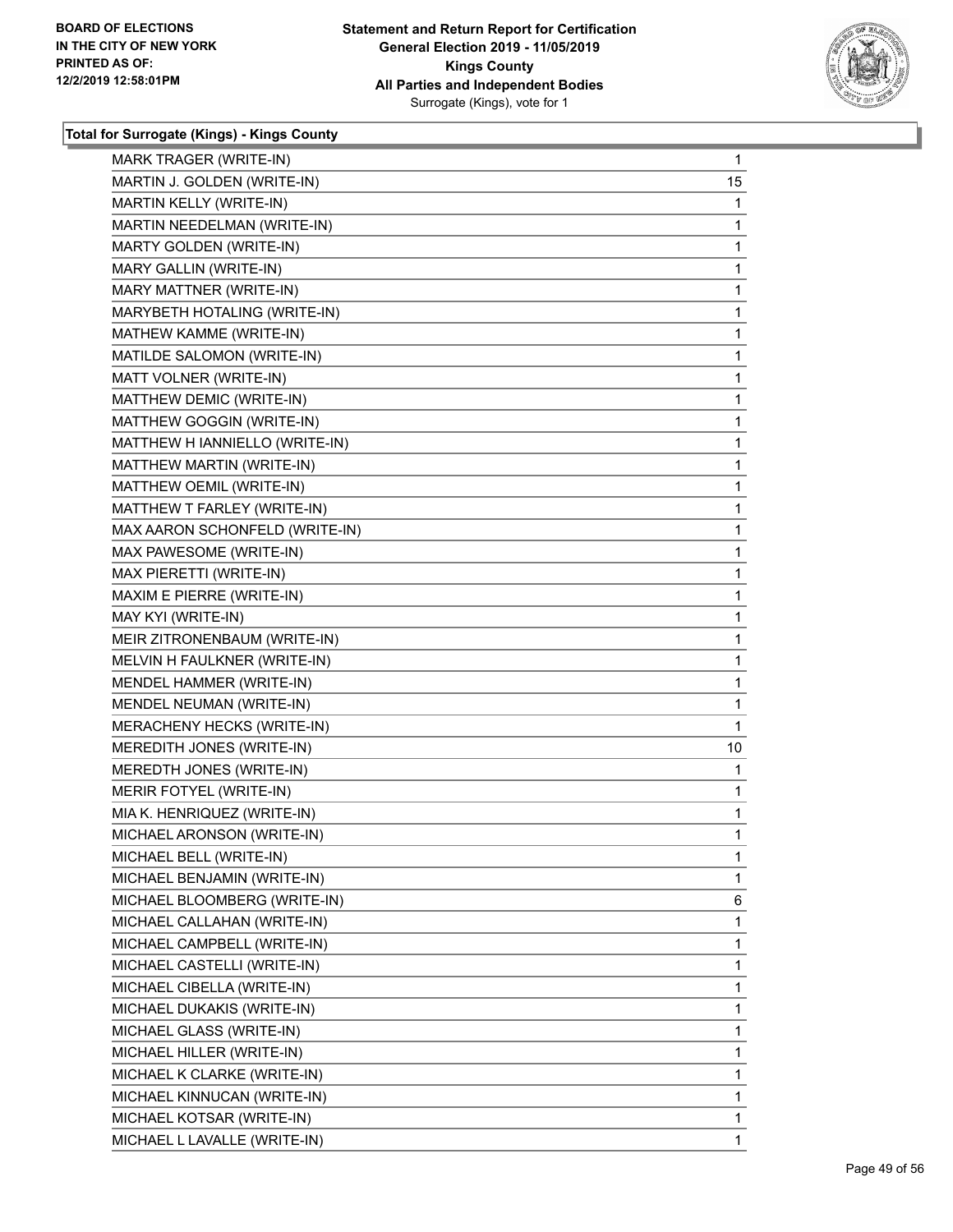

| MICHAEL L. MARRELA (WRITE-IN)      |  | 1              |
|------------------------------------|--|----------------|
| MICHAEL LONG (WRITE-IN)            |  | 1              |
| MICHAEL OSHEA (WRITE-IN)           |  | 1              |
| MICHAEL REILLY (WRITE-IN)          |  | 1              |
| MICHAEL SEYLLER (WRITE-IN)         |  | 1              |
| MICHAEL WASSER (WRITE-IN)          |  | 1              |
| MICHAEL WEISBERG (WRITE-IN)        |  | 1              |
| MICHALE FINEBERG (WRITE-IN)        |  | 1              |
| MICHELLE OBAMA (WRITE-IN)          |  | 1              |
| MICKEY ACHBOR (WRITE-IN)           |  | 1              |
| MIGUEL AGUERO (WRITE-IN)           |  | 1              |
| MIKE BLOOMBERG (WRITE-IN)          |  | 1              |
| MIKE RILEY (WRITE-IN)              |  | $\overline{2}$ |
| MIKHAIL BINTIN (WRITE-IN)          |  | 1              |
| MILES MORALES (WRITE-IN)           |  | 1              |
| MINDEL LANDAU (WRITE-IN)           |  | 1              |
| MITCHELL COOPERSMITH (WRITE-IN)    |  | 1              |
| MOBHY LEW (WRITE-IN)               |  | 1              |
| MOESHE GOLDBERG (WRITE-IN)         |  | 1              |
| MOIRA MELTZER-COHEN (WRITE-IN)     |  | 1              |
| MOISHE EZRA WEISS (WRITE-IN)       |  | 1              |
| MOISHY GOLDBERG (WRITE-IN)         |  | 1              |
| MOISHY PERL (WRITE-IN)             |  | 1              |
| MOLLY BALIKOW (WRITE-IN)           |  | 1              |
| MONA SARMADI (WRITE-IN)            |  | 1              |
| MORRIS DEKATE (WRITE-IN)           |  | 1              |
| MORTON AVIGDOR (WRITE-IN)          |  | 1              |
| MOSHE GRUNFELD (WRITE-IN)          |  | 1              |
| MOSHE KLEIN (WRITE-IN)             |  | 1              |
| MOSHE LAUFER (WRITE-IN)            |  | 1              |
| MOSHE LEFKWITZ (WRITE-IN)          |  | 1              |
| MUSTAFA ABOULISSAN (WRITE-IN)      |  | 1              |
| MYRTHO PREVIL (WRITE-IN)           |  | 1              |
| NAFTUL GOLDSTEIN (WRITE-IN)        |  | 1              |
| NAILA SIDDIQUI (WRITE-IN)          |  | 1              |
| NATALIA FERENE (WRITE-IN)          |  | 1              |
| NATALIE FERBER (WRITE-IN)          |  | 1              |
| NATHAN ALBERT (WRITE-IN)           |  | 1              |
| NATHAN BELLOTT (WRITE-IN)          |  | 1              |
| NAYLA M. DELGADO TORRES (WRITE-IN) |  | 1              |
| NEIL DAVIDSON (WRITE-IN)           |  | 1              |
| NESTOR CAZAUBON (WRITE-IN)         |  | 1              |
| NICHOLAS KAISER (WRITE-IN)         |  | 1              |
| NICHOLAS LAMBERTO (WRITE-IN)       |  | 1              |
| NICK VELLIOS (WRITE-IN)            |  | 1              |
| NICOLE MALIOTAKIS (WRITE-IN)       |  | 1              |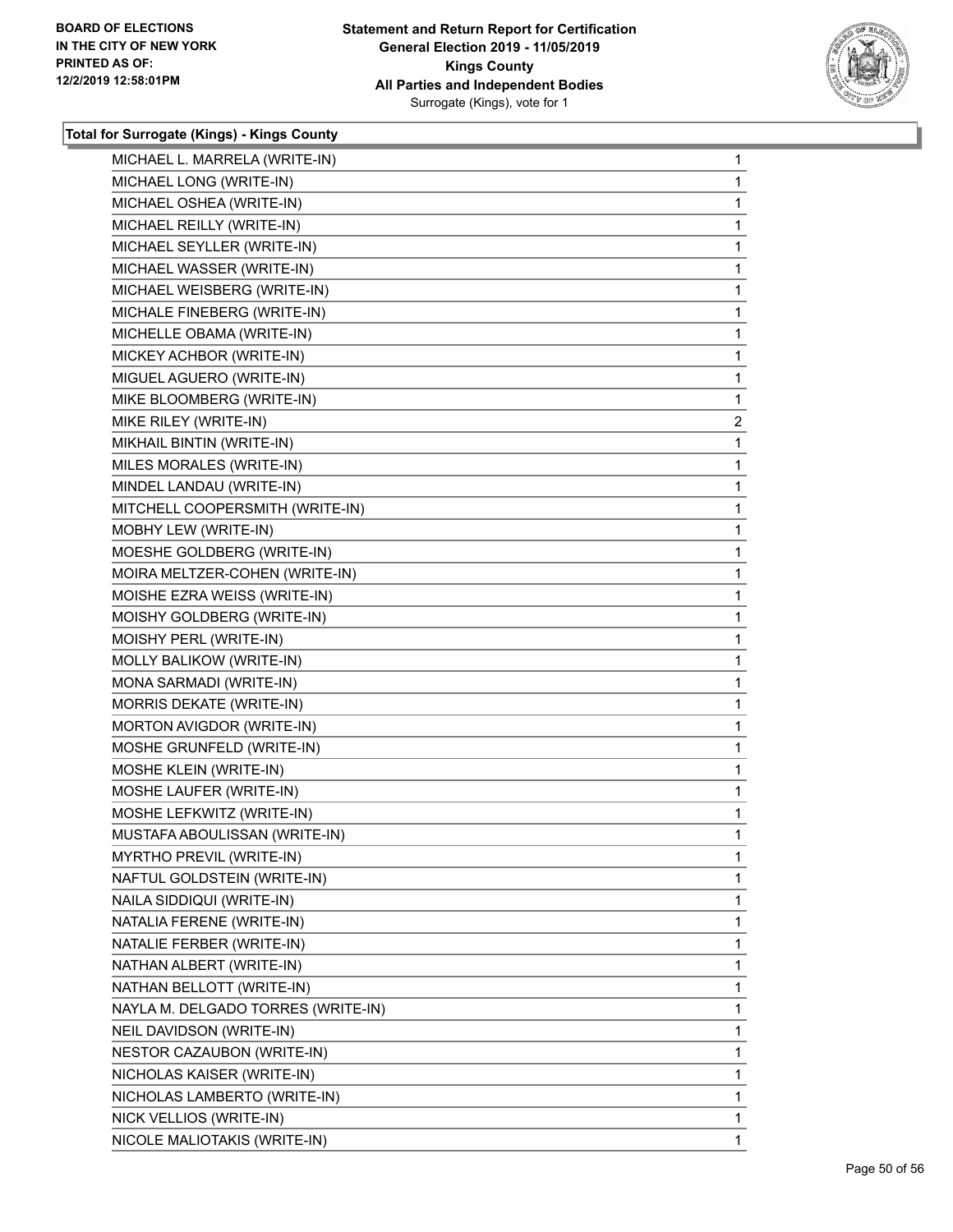

| NIGEL LA BOROTE (WRITE-IN)     | 1              |
|--------------------------------|----------------|
| NINA HAEUSSLER (WRITE-IN)      | 1              |
| NOACH DEAR (WRITE-IN)          | $\overline{2}$ |
| NOAH SIEGEL (WRITE-IN)         | 1              |
| OEGA ARAMIAN (WRITE-IN)        | 1              |
| OLEG KAPANSKIY (WRITE-IN)      | 1              |
| OLGA AMINEV (WRITE-IN)         | 1              |
| OLIVER QUEEN (WRITE-IN)        | 1              |
| <b>OUMAR RAMHIT (WRITE-IN)</b> | 1              |
| PAT BARBATO (WRITE-IN)         | 1              |
| PAT PAULSEN (WRITE-IN)         | 1              |
| PATRICIA JACKSON (WRITE-IN)    | 1              |
| PATRICK DOHERTY (WRITE-IN)     | 1              |
| PATRICK SHANNON (WRITE-IN)     | 1              |
| PATRICK WONG (WRITE-IN)        | $\overline{2}$ |
| PAUL BALUHAS (WRITE-IN)        | 1              |
| PAUL DANIEL (WRITE-IN)         | 1              |
| PAUL GREEN (WRITE-IN)          | 1              |
| PAUL VAYGEN (WRITE-IN)         | 1              |
| PAUL WEEKEN (WRITE-IN)         | 1              |
| PEDRO ALBIZU CAMPOS (WRITE-IN) | 1              |
| PEGGY HILL (WRITE-IN)          | 1              |
| PEKHAM PAL (WRITE-IN)          | 1              |
| PENELOPE JUNE STERN (WRITE-IN) | 1              |
| PETER F VALLONE (WRITE-IN)     | 1              |
| PETER FOLSUSON (WRITE-IN)      | 1              |
| PETER ITAK (WRITE-IN)          | 1              |
| PETER PULAKES (WRITE-IN)       | 1              |
| PETER SCHIFF (WRITE-IN)        | 1              |
| PINCHOS RINGEL (WRITE-IN)      | 1              |
| PREET BHARARA (WRITE-IN)       | 1              |
| PUPA ROBBE (WRITE-IN)          | 1              |
| QIENTA VIDAL (WRITE-IN)        | 1              |
| QUINN RAYMOND (WRITE-IN)       | 1              |
| RABI MARHE FARKAS (WRITE-IN)   | 1              |
| RACHEL A LERNER (WRITE-IN)     | 1              |
| RALPH KHEZRIE (WRITE-IN)       | $\overline{2}$ |
| RALPH YOZZO (WRITE-IN)         | 1              |
| REBECCA MITCHELL (WRITE-IN)    | 1              |
| RECHEL TALAISKY (WRITE-IN)     | 1              |
| REINALDO E RIVERA (WRITE-IN)   | $\overline{2}$ |
| REINALDO RIVERA (WRITE-IN)     | 2              |
| REJWAAN MATUBBAR (WRITE-IN)    | 1              |
| RENEE HAYNES (WRITE-IN)        | 1              |
| RENEE JARUSINSKY (WRITE-IN)    | 1              |
| RENEE RIVERA (WRITE-IN)        | 1.             |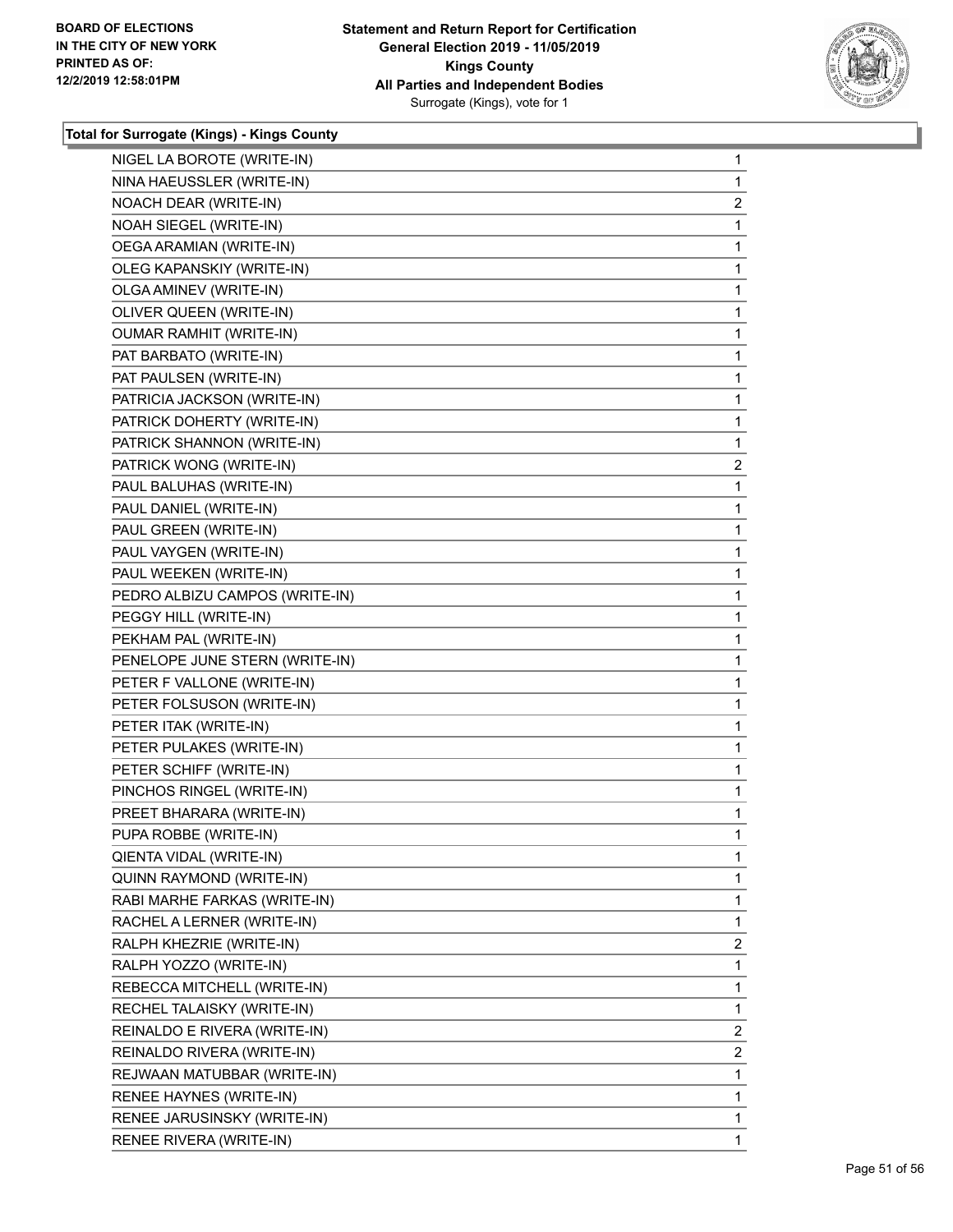

| RENTATA LANDSKIND (WRITE-IN)            | 1 |
|-----------------------------------------|---|
| REV AL SHARPTON (WRITE-IN)              | 1 |
| REVERAND STEPHEN CHRISTOPHER (WRITE-IN) | 1 |
| RHETT CHAMIS (WRITE-IN)                 | 1 |
| RICHAED MARTIN MAAG (WRITE-IN)          | 1 |
| RICHARD DICRISTI (WRITE-IN)             | 1 |
| RICHARD GUAY (WRITE-IN)                 | 1 |
| RICHARD GUTIERREZ (WRITE-IN)            | 1 |
| RICHARD SCHWARTZ (WRITE-IN)             | 1 |
| RICK SANCHEZ (WRITE-IN)                 | 1 |
| RICKY BOBBY (WRITE-IN)                  | 1 |
| RICO CLEFFI (WRITE-IN)                  | 1 |
| RIHANNA FENTY (WRITE-IN)                | 1 |
| RIUKY GOLDSTEIN (WRITE-IN)              | 1 |
| RIVKA SPIESER (WRITE-IN)                | 1 |
| ROBERT CARROL (WRITE-IN)                | 1 |
| ROBERT FARDA (WRITE-IN)                 | 1 |
| ROBERT FARULA (WRITE-IN)                | 1 |
| ROBERT GANCOLA (WRITE-IN)               | 1 |
| ROBERT GORDON (WRITE-IN)                | 2 |
| ROBERT HOWE (WRITE-IN)                  | 1 |
| ROBERT JULES KRENGEL (WRITE-IN)         | 1 |
| ROBERT ROSENZWEIG (WRITE-IN)            | 1 |
| ROSA LUXENBERG (WRITE-IN)               | 1 |
| ROSANN EVANS (WRITE-IN)                 | 1 |
| ROSE MCGUIRE (WRITE-IN)                 | 1 |
| ROSE WALSH (WRITE-IN)                   | 1 |
| ROSS FRISCIA (WRITE-IN)                 | 1 |
| ROY E. CAMPBELL (WRITE-IN)              | 1 |
| ROY SLOANE (WRITE-IN)                   | 1 |
| RUDOLPH GIULIANI (WRITE-IN)             | 6 |
| RUDOLPH GIULIANI1 (WRITE-IN)            | 1 |
| RUDOLPH GUILIANI (WRITE-IN)             | 1 |
| RUPERT BARRY (WRITE-IN)                 | 1 |
| SAKIF CHOWDHURY (WRITE-IN)              | 1 |
| SAKINAH SHAVONNE ABDUS-SAMAD (WRITE-IN) | 1 |
| SALMON CHASE (WRITE-IN)                 | 1 |
| SALVADER MORALES (WRITE-IN)             | 1 |
| SAM HARRIS (WRITE-IN)                   | 1 |
| SAM SHAPELFOGEZ (WRITE-IN)              | 1 |
| SAMANTHA CHRISTIE (WRITE-IN)            | 1 |
| SAMAZ ZARDOSHT (WRITE-IN)               | 1 |
| SAMMA SHARUR (WRITE-IN)                 | 1 |
| SAMUEL ANI (WRITE-IN)                   | 1 |
| SAMUEL FELDMAN (WRITE-IN)               | 1 |
| SAMUEL GONZALEZ (WRITE-IN)              | 1 |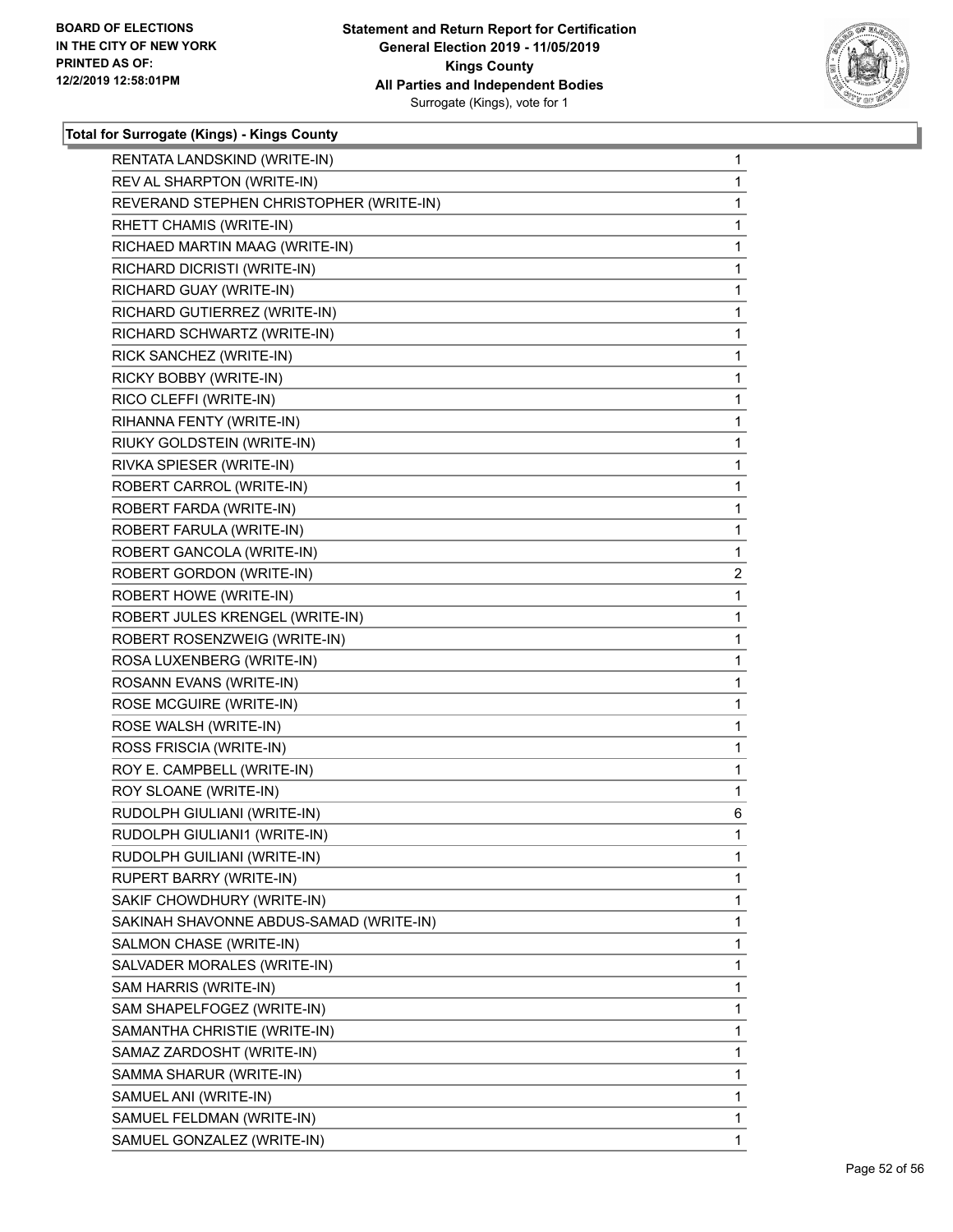

| SAMUEL HIRSCH (WRITE-IN)         | 1 |
|----------------------------------|---|
| SAMUEL KOLODAY (WRITE-IN)        | 1 |
| SAMUEL LEVIN (WRITE-IN)          | 1 |
| SANDRA DAY OCONNER (WRITE-IN)    | 1 |
| SARA BOSWORTH (WRITE-IN)         | 1 |
| SARA GREENFIELD (WRITE-IN)       | 1 |
| SARAH AHN (WRITE-IN)             | 1 |
| SARAH FRANCISCO (WRITE-IN)       | 1 |
| SARAH MUND (WRITE-IN)            | 1 |
| SARAH SOBEL (WRITE-IN)           | 1 |
| SARAH STEER BURNES (WRITE-IN)    | 1 |
| SARAH TELLER (WRITE-IN)          | 1 |
| SARAH ZIEGLER (WRITE-IN)         | 1 |
| SASSY BRITTON (WRITE-IN)         | 1 |
| SCHERIC MURRAY (WRITE-IN)        | 1 |
| SCOTT SOLAS (WRITE-IN)           | 1 |
| SEAN P WILSON (WRITE-IN)         | 1 |
| SERGEY SHEPOTKIN (WRITE-IN)      | 1 |
| SHAMIAH LARISH (WRITE-IN)        | 1 |
| SHARON SANTANA (WRITE-IN)        | 1 |
| SHATIMA JACKSON (WRITE-IN)       | 1 |
| SHAUN LEE (WRITE-IN)             | 1 |
| SHAYA MEISELS (WRITE-IN)         | 1 |
| SHEILA MASSEY (WRITE-IN)         | 1 |
| SHIFRA M GRAUS (WRITE-IN)        | 1 |
| SHIMON FELDMAN (WRITE-IN)        | 1 |
| SHLOMA LASKER (WRITE-IN)         | 1 |
| SHLOMO KREUSER (WRITE-IN)        | 1 |
| SHMIEL HAFNER (WRITE-IN)         | 1 |
| SHMUEL FREIER (WRITE-IN)         | 1 |
| SHMUEL LICHT (WRITE-IN)          | 1 |
| SILVESTER SUPREME (WRITE-IN)     | 1 |
| SIMCHA FELDER (WRITE-IN)         | 3 |
| SIMCHA GOLDSTEIN (WRITE-IN)      | 2 |
| SIMON ZVEC (WRITE-IN)            | 1 |
| SMCHA EDENOTEN (WRITE-IN)        | 1 |
| SOJAUNER RIVERS (WRITE-IN)       | 1 |
| SOL WECHTLER (WRITE-IN)          | 1 |
| SOLOMON APPEL (WRITE-IN)         | 1 |
| SOTICE SCHOTT (WRITE-IN)         | 1 |
| STANLEY CLARK (WRITE-IN)         | 1 |
| STANLEY EDELMAN (WRITE-IN)       | 1 |
| STEPHANE F. ADAM (WRITE-IN)      | 1 |
| STEPHANIE RINGWEED (WRITE-IN)    | 1 |
| STEPHANIE SANDLER (WRITE-IN)     | 1 |
| STEPHEN A CHRISTOPHER (WRITE-IN) | 1 |
|                                  |   |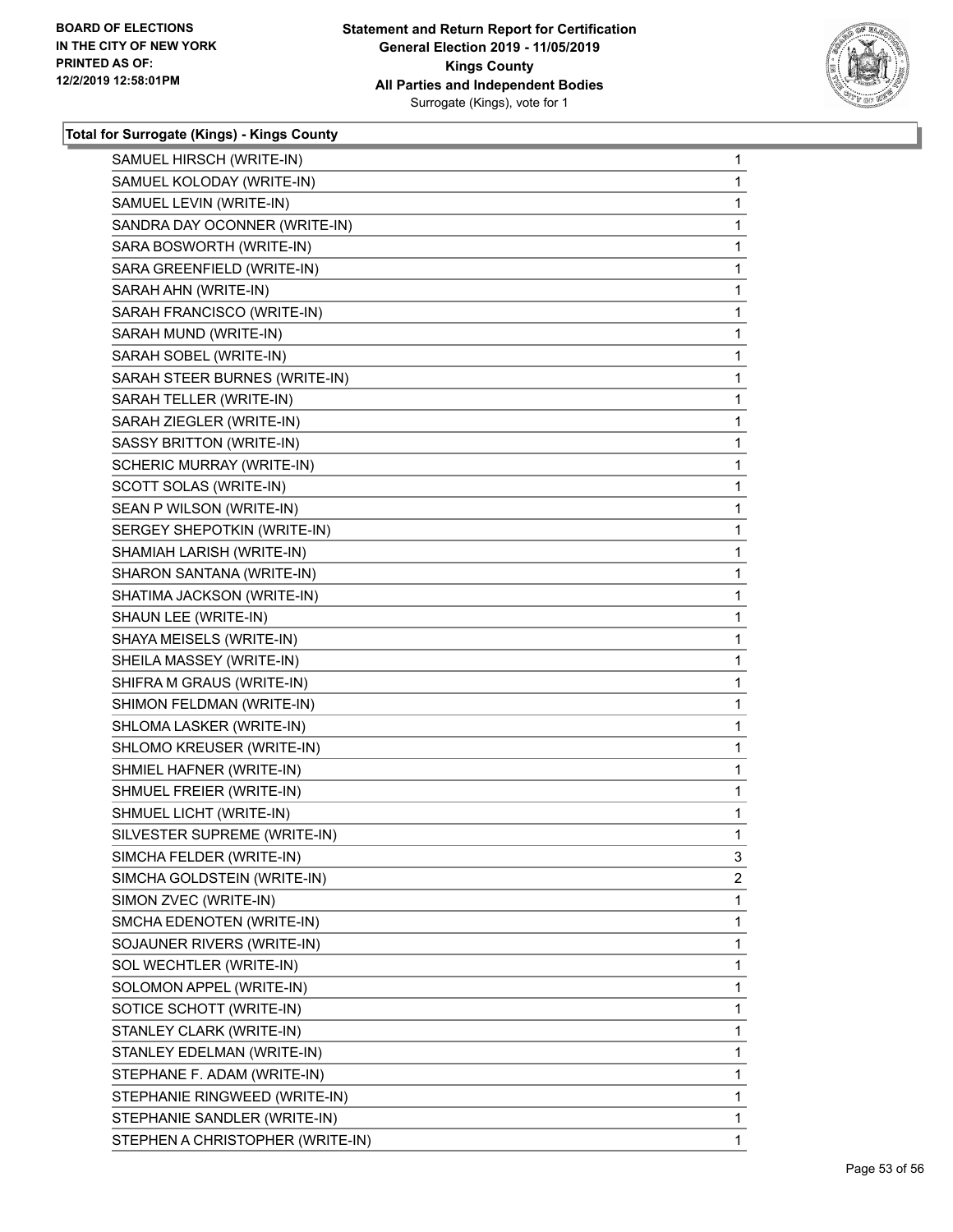

| STEPHEN MANNIX (WRITE-IN)                 | $\mathbf{1}$   |
|-------------------------------------------|----------------|
| STEVE FRANKLIN (WRITE-IN)                 | $\mathbf{1}$   |
| STEVEN COLUCCI (WRITE-IN)                 | $\mathbf{1}$   |
| STEVEN E POWERS (WRITE-IN)                | 1              |
| STEVEN E SHOVERS (WRITE-IN)               | $\mathbf{1}$   |
| STEVEN GOLDSTEIN (WRITE-IN)               | $\mathbf{1}$   |
| STEVEN SOMERVILLE (WRITE-IN)              | $\mathbf{2}$   |
| STEVEN TENZER (WRITE-IN)                  | $\mathbf{1}$   |
| STEVEN TOGANDER (WRITE-IN)                | $\mathbf{1}$   |
| STEVEN Z MOSTOFSKY (WRITE-IN)             | 1              |
| STEVEN Z. MOSTOFSKY (WRITE-IN)            | $\overline{c}$ |
| STUART D BARON (WRITE-IN)                 | $\mathbf{1}$   |
| SUE SIMMONS (WRITE-IN)                    | 1              |
| SUSAD SMITH (WRITE-IN)                    | $\mathbf{1}$   |
| SYLVESTER SICHENZE (WRITE-IN)             | $\mathbf{1}$   |
| TARA MUDARAKAI (WRITE-IN)                 | 1              |
| TARA URBAN (WRITE-IN)                     | $\mathbf{1}$   |
| TARDIS JOHNSON (WRITE-IN)                 | $\mathbf{1}$   |
| TED CRUZ (WRITE-IN)                       | 2              |
| TED KRISHNER (WRITE-IN)                   | $\overline{2}$ |
| TEHILAH BERMAN (WRITE-IN)                 | $\mathbf{1}$   |
| TERRELL A WAITERS (WRITE-IN)              | 1              |
| THEODORE HANNA (WRITE-IN)                 | 1              |
| THOMAS BROOKS (WRITE-IN)                  | $\mathbf{1}$   |
| THOMAS E, MURRAY (WRITE-IN)               | 1              |
| THOMAS EDISON (WRITE-IN)                  | $\mathbf{1}$   |
| THOMAS UNI (WRITE-IN)                     | $\mathbf{1}$   |
| TIFFANY CABAN (WRITE-IN)                  | 5              |
| TIFFANY CABIN (WRITE-IN)                  | $\mathbf{1}$   |
| TIFFANY CHEN (WRITE-IN)                   | $\overline{2}$ |
| TIMOTHY LICCIARDI (WRITE-IN)              | 1              |
| TIRREU BARRONETTE (WRITE-IN)              | $\mathbf{1}$   |
| TOBY BIRNBAUM (WRITE-IN)                  | 1              |
| TOM BERGERON (WRITE-IN)                   | 1              |
| TOM KENNEDY (WRITE-IN)                    | $\mathbf{1}$   |
| TOM LAM (WRITE-IN)                        | 1              |
| TONIS BARDIS (WRITE-IN)                   | 1              |
| TOVA GROSS (WRITE-IN)                     | $\mathbf{1}$   |
| TREVOR GRIFFIN (WRITE-IN)                 | 1              |
| TRIPORA ZIEGLER (WRITE-IN)                | 1              |
| TULSI GABBARD (WRITE-IN)                  | 1              |
| TYLER JACKSON JR. (WRITE-IN)              | 1              |
| UNATTRIBUTABLE WRITE-IN (WRITE-IN)        | 591            |
| UNCOUNTED WRITE-IN PER STATUTE (WRITE-IN) | 8              |
| URSULA NWALUEZE (WRITE-IN)                | 1              |
| VANESSA MCEVOY (WRITE-IN)                 | 1              |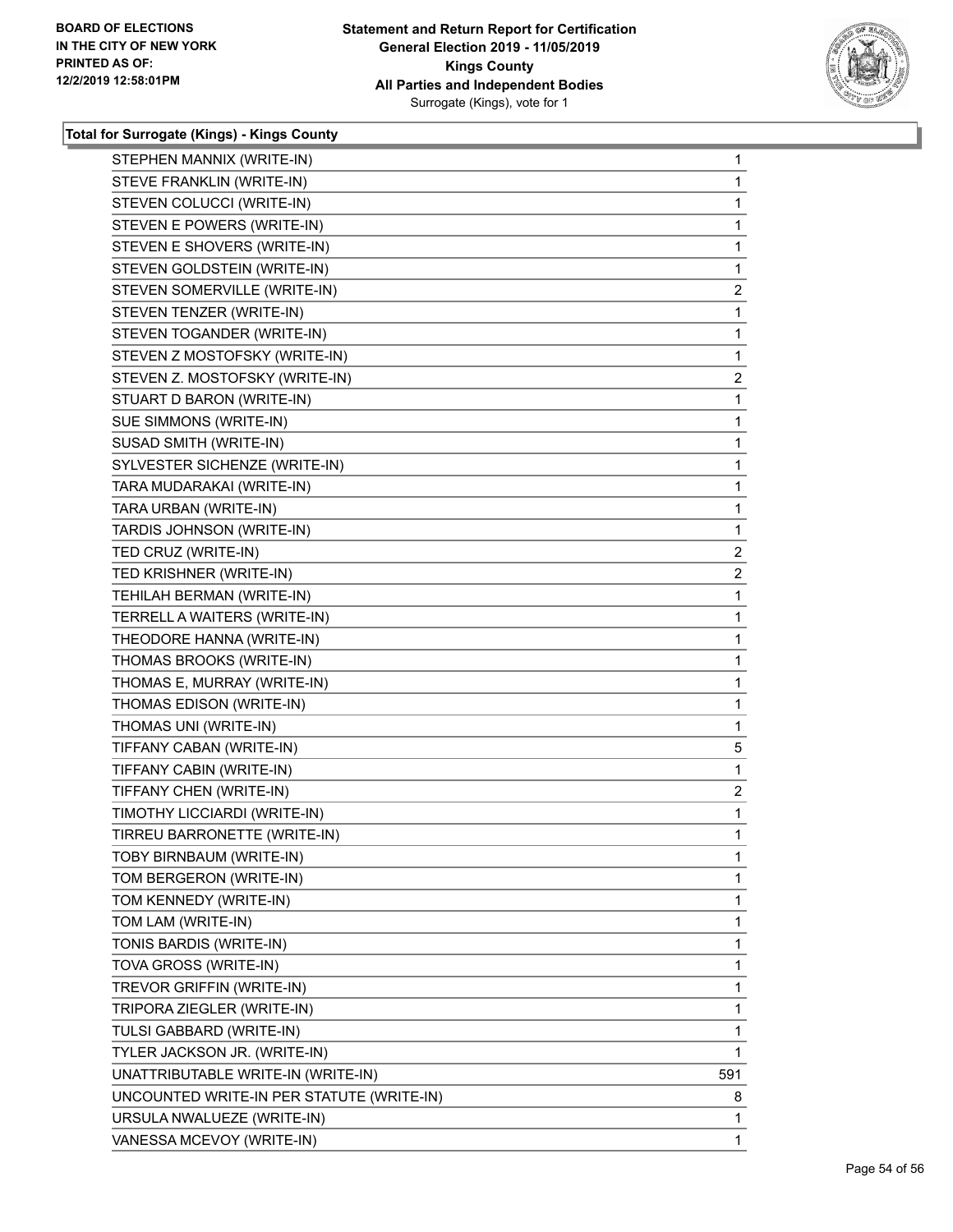

| VICTOR CHERICHETTI (WRITE-IN)      | 1            |
|------------------------------------|--------------|
| VICTOR CHONICHM (WRITE-IN)         | $\mathbf{1}$ |
| VICTOR CLERIDETTI (WRITE-IN)       | 1            |
| VICTORIA MESSINA (WRITE-IN)        | $\mathbf{1}$ |
| VILMA REINHARDT (WRITE-IN)         | 1            |
| VINCENT CHENNG (WRITE-IN)          | 1            |
| VINCENT ESTEUEZ (WRITE-IN)         | $\mathbf{1}$ |
| VINCENT F. MARTUSCIELLO (WRITE-IN) | 4            |
| VINCENT GENTILE (WRITE-IN)         | 5            |
| VINCENT MANGUAL (WRITE-IN)         | $\mathbf{1}$ |
| VINCENT PINELLO (WRITE-IN)         | 1            |
| VIVIANA HERNANDEZ (WRITE-IN)       | 1            |
| <b>VLADIMIR LENIN (WRITE-IN)</b>   | $\mathbf{1}$ |
| WALTER SADOWSKI (WRITE-IN)         | 1            |
| WALTER WHITE (WRITE-IN)            | 1            |
| WARREN LEWIS (WRITE-IN)            | $\mathbf{1}$ |
| WESLEY LAPOMMERAY (WRITE-IN)       | 1            |
| WILLIAM A. COLTON (WRITE-IN)       | 1            |
| WILLIAM BARR (WRITE-IN)            | 3            |
| WILLIAM BINNEY (WRITE-IN)          | 1            |
| WILLIAM CRONIN (WRITE-IN)          | 1            |
| WILLIAM PATTERSON (WRITE-IN)       | $\mathbf{1}$ |
| WILLIAM S. DAVIDSON (WRITE-IN)     | 1            |
| <b>WLAINE HELLEW (WRITE-IN)</b>    | 1            |
| XAVI LIEBLING (WRITE-IN)           | $\mathbf{1}$ |
| YAAKOU KAPLAN (WRITE-IN)           | 1            |
| YAAKOV BEIRMAN (WRITE-IN)          | 1            |
| YAAKOV YOSEF HARTMAN (WRITE-IN)    | $\mathbf{1}$ |
| YAAKOW BOURUCH PAPELOW (WRITE-IN)  | 1            |
| YAKOV BOROVSKY (WRITE-IN)          | 1            |
| YAKOV OCHEMAN (WRITE-IN)           | $\mathbf{1}$ |
| YEINDA ZEVIN (WRITE-IN)            | 1            |
| YISRAL A WOLFSON (WRITE-IN)        | 1            |
| YITSCHUK SINIGER (WRITE-IN)        | $\mathbf{1}$ |
| YITZCRAK MILWORM (WRITE-IN)        | 1            |
| YOMTOV AURAHAM AZATCHI (WRITE-IN)  | 1            |
| YOSEF SCHULMANN (WRITE-IN)         | $\mathbf{1}$ |
| YOSSI GESTETNOR (WRITE-IN)         | 1            |
| YOSSI GROSS (WRITE-IN)             | 1            |
| ZACK NAR (WRITE-IN)                | $\mathbf{1}$ |
| ZACK WILLIAMS (WRITE-IN)           | $\mathbf{1}$ |
| ZALMAN KLEIN (WRITE-IN)            | 1            |
| ZALMAN LEW (WRITE-IN)              | 3            |
| ZAYD HAMMAD (WRITE-IN)             | $\mathbf{1}$ |
| ZEVY WAJSFELD (WRITE-IN)           | 1            |
| ZINAB S AKBAR (WRITE-IN)           | 1            |